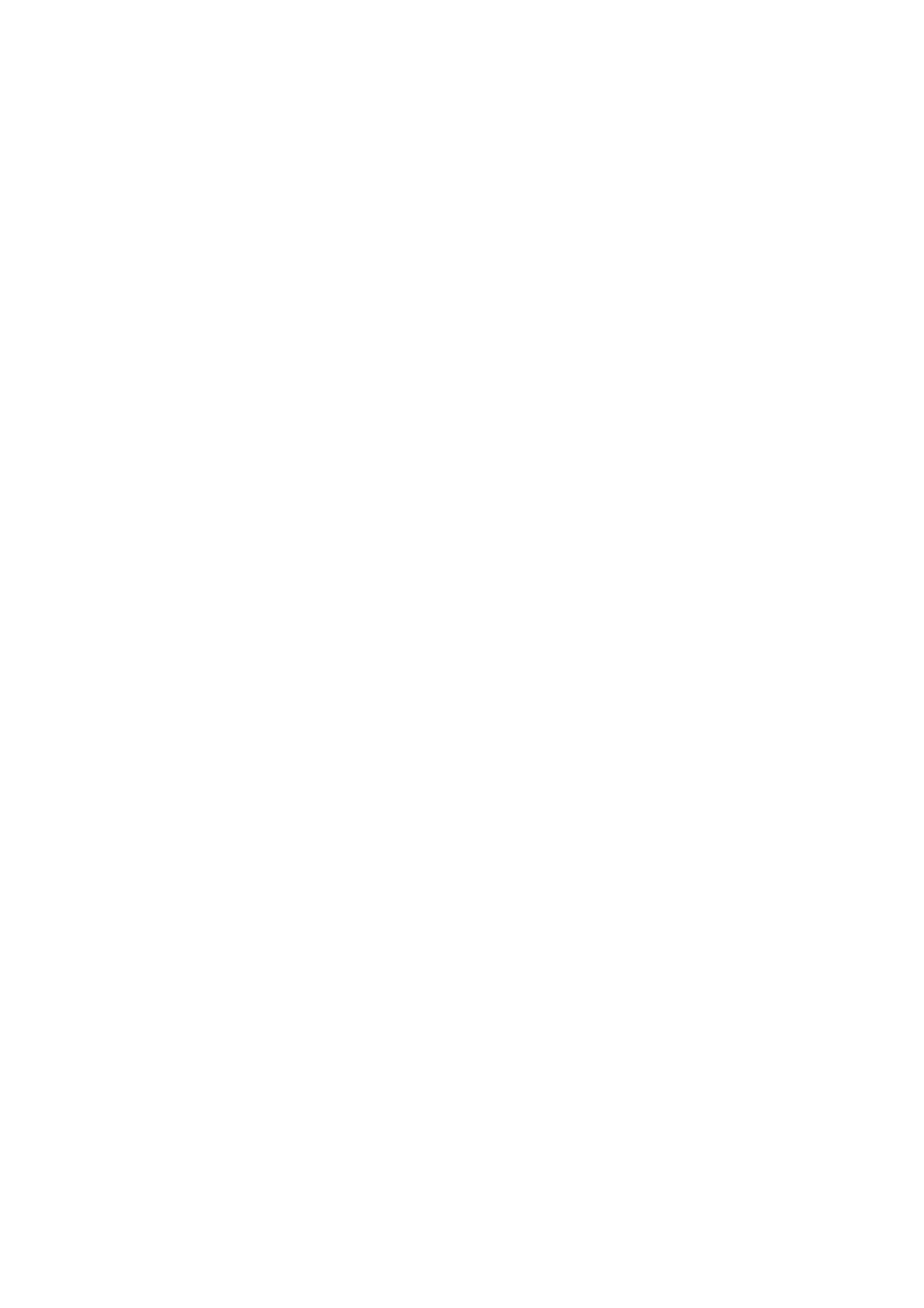

## *Number* 49 *of* 2021

# **OFFICIAL LANGUAGES (AMENDMENT) ACT 2021**

# **CONTENTS**

Section

- 1. [Definition](#page-6-0)
- 2. [Amendment of section 2 of Principal Act](#page-6-1)
- 3. [Amendment of Principal Act insertion of sections 4A and 4B](#page-8-1)
- 4. [Amendment of section 9 of Principal Act](#page-8-0)
- 5. [Amendment of Principal Act insertion of sections 9A to 9E](#page-10-0)
- 6. [Advertising by public bodies](#page-18-1)
- 7. [Amendment of section 14 of Principal Act](#page-18-0)
- 8. [Amendment of Principal Act insertion of sections 18A to 18F](#page-20-0)
- 9. [Amendment of Principal Act insertion of sections 19A to 19D](#page-30-0)
- 10. [Amendment of section 21 of Principal Act](#page-42-3)
- 11. [Amendment of section 29 of Principal Act](#page-42-2)
- 12. [Amendment of section 31 of Principal Act](#page-42-1)
- 13. [Amendment of Principal Act insertion of sections 31A to 31C](#page-42-0)
- 14. [Amendment of section 32 of Principal Act](#page-46-1)
- 15. [Amendment of First Schedule to Principal Act](#page-46-0)
- 16. [Amendment of section 12 of Juries Act 1976](#page-48-2)
- 17. [Repeals](#page-48-1)
- 18. [Abolition of An Coimisiún Logainmneacha](#page-48-0)
- 19. [Transitional provision](#page-50-1)
- 20. [Short title, collective citation and commencement](#page-50-0)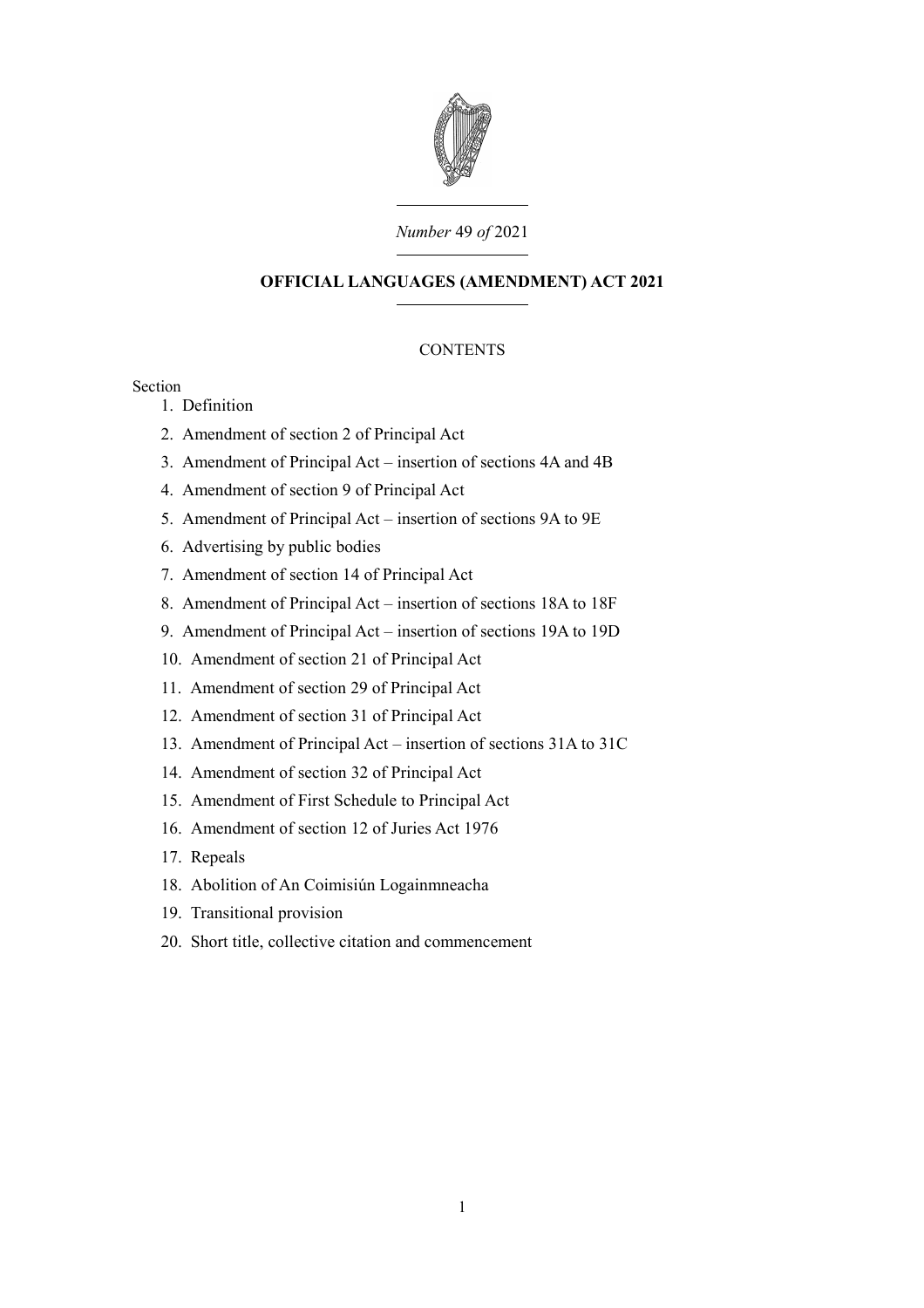

## *Uimhir* 49 *de* 2021

# **ACHT NA dTEANGACHA OIFIGIÚLA (LEASÚ), 2021**

# CLÁR AN ÁBHAIR

## Alt

- 1. Míniú
- 2. Leasú ar alt 2 den Phríomh-Acht
- 3. Leasú ar an bPríomh-Acht ailt 4A agus 4B a chur isteach
- 4. Leasú ar alt 9 den Phríomh-Acht
- 5. Leasú ar an bPríomh-Acht ailt 9A go 9E a chur isteach
- 6. Fógraíocht ag comhlachtaí poiblí
- 7. Leasú ar alt 14 den Phríomh-Acht
- 8. Leasú ar an bPríomh-Acht ailt 18A go 18F a chur isteach
- 9. Leasú ar an bPríomh-Acht ailt 19A go 19D a chur isteach
- 10. Leasú ar alt 21 den Phríomh-Acht
- 11. Leasú ar alt 29 den Phríomh-Acht
- 12. Leasú ar alt 31 den Phríomh-Acht
- 13. Leasú ar an bPríomh-Acht ailt 31A go 31C a chur isteach
- 14. Leasú ar alt 32 den Phríomh-Acht
- 15. Leasú ar an gCéad Sceideal a ghabhann leis an bPríomh-Acht
- 16. Leasú ar alt 12 d'Acht na nGiúiréithe, 1976
- 17. Aisghairm
- 18. Deireadh a chur leis an gCoimisiún Logainmneacha
- 19. Foráil idirthréimhseach
- 20. Gearrtheideal, comhlua agus tosach feidhme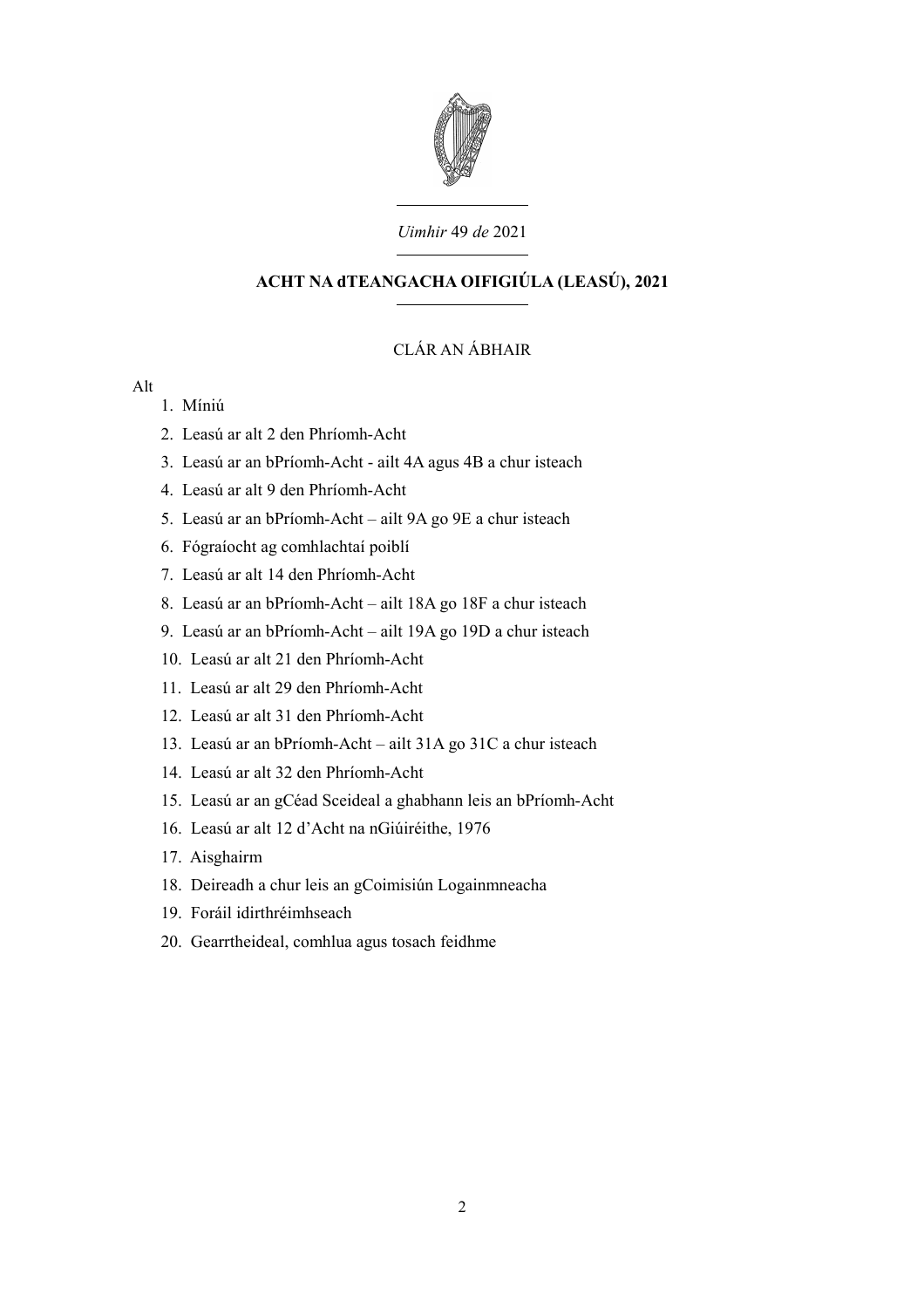## ACTS REFERRED TO

Civil Law (Miscellaneous Provisions) Act 2008 (No. 14) Companies Act 2014 (No. 38) Companies Acts Gaeltacht Act 2012 (No. 34) Juries Act 1976 (No. 4) Official Languages Act 2003 (No. 32)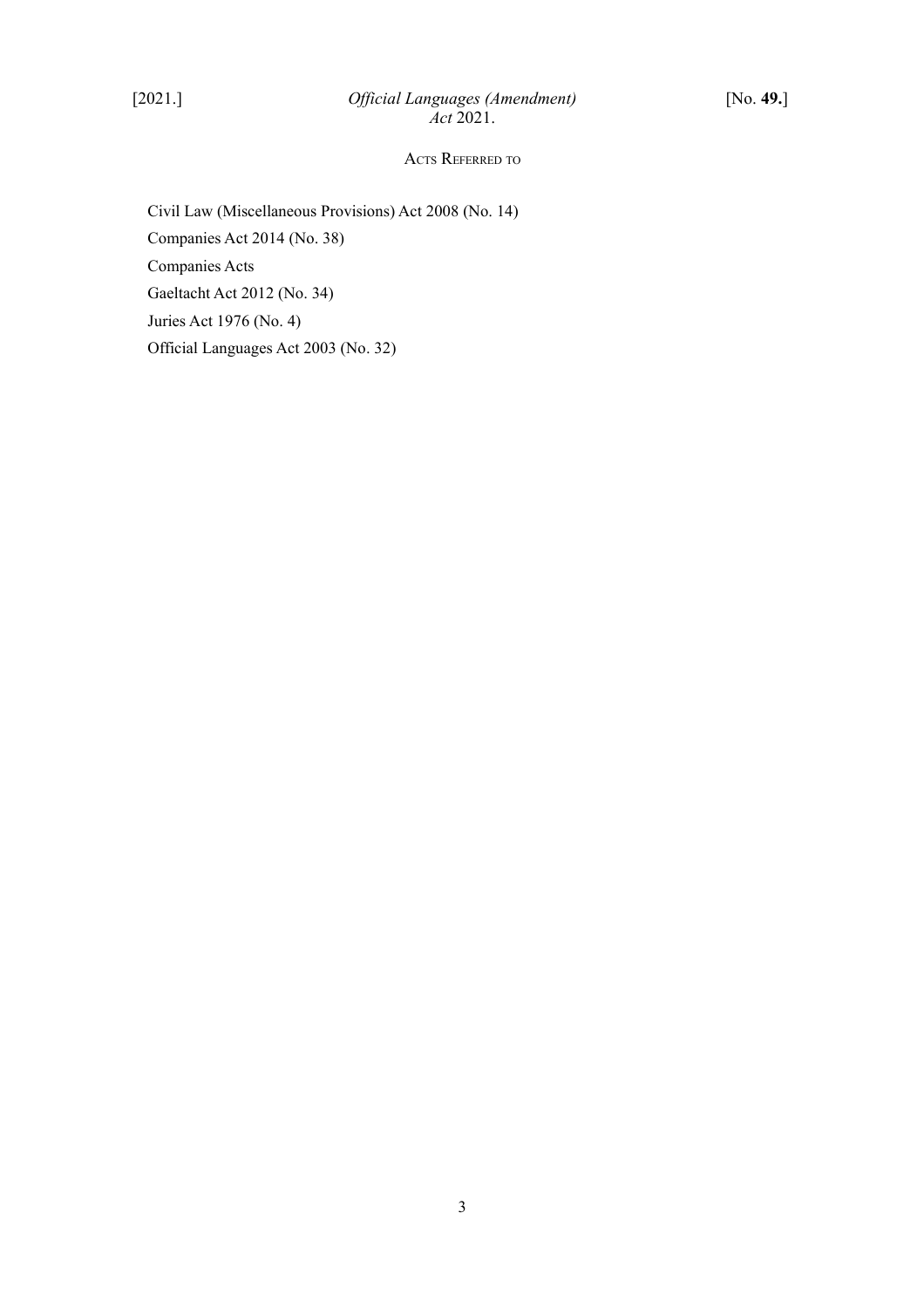# [*Uimh*. **49.**] *Acht na dTeangacha* [2021.] *Oifigiúla (Leasú),* 2021.

# N<sup>A</sup> <sup>H</sup>ACHTANNA DÁ <sup>D</sup>TAGRAÍTEAR

An tAcht um an Dlí Sibhialta (Forálacha Ilghnéitheacha), 2008 (Uimh. 14) Acht na gCuideachtaí, 2014 (Uimh. 38) Achtanna na gCuideachtaí Acht na Gaeltachta, 2012 (Uimh. 34) Acht na nGiúiréithe, 1976 (Uimh. 4) Acht na dTeangacha Oifigiúla, 2003 (Uimh. 32)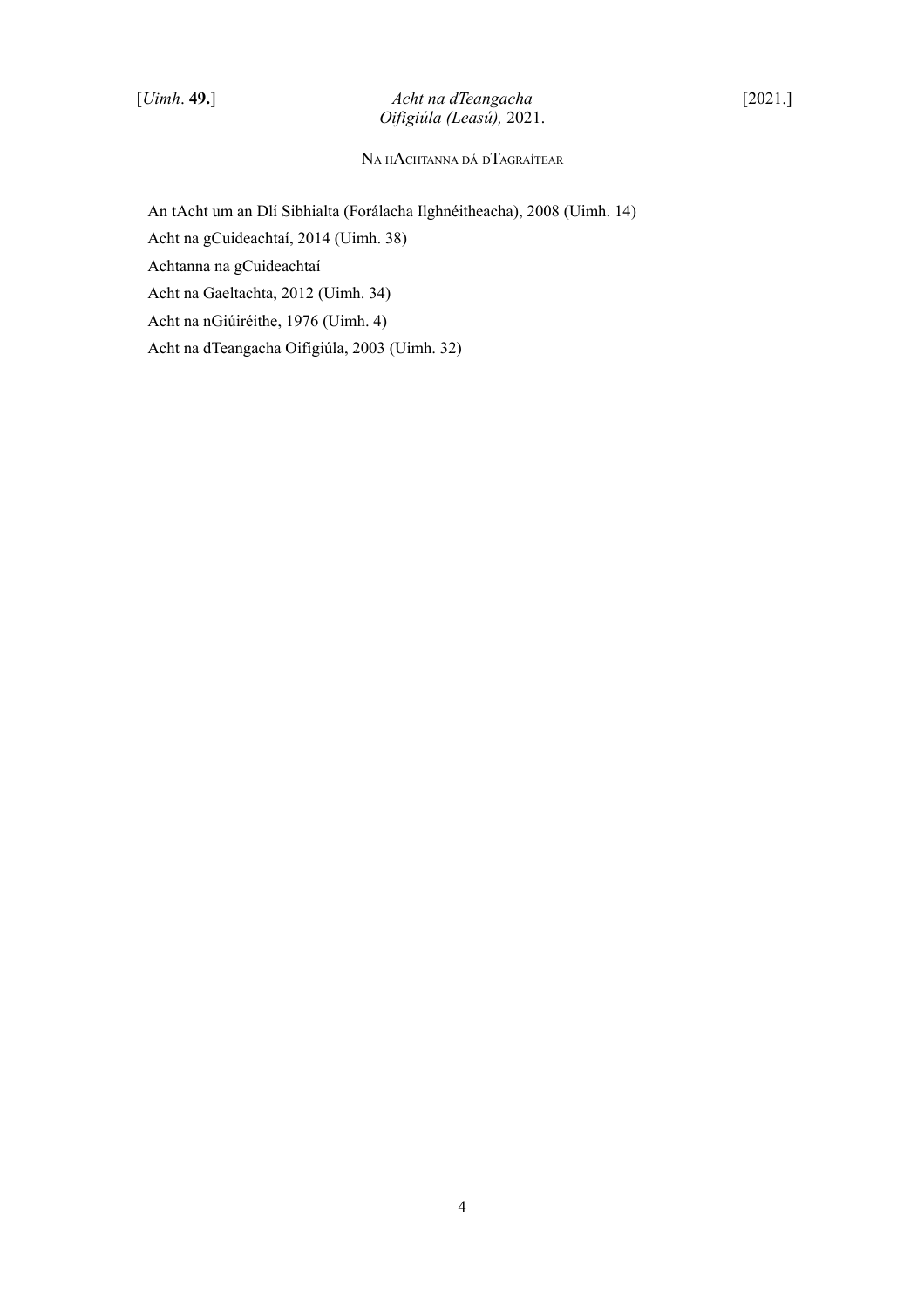

# **OFFICIAL LANGUAGES (AMENDMENT) ACT 2021**

An Act to amend and extend the Official Languages Act 2003; to amend the Juries Act 1976; and to provide for related matters. [22*nd December*, 2021]

# **Be it enacted by the Oireachtas as follows:**

## <span id="page-6-0"></span>**Definition**

**1.** In this Act "Principal Act" means the Official Languages Act 2003.

## <span id="page-6-1"></span>**Amendment of section 2 of Principal Act**

- **2.** Section 2(1) of the Principal Act is amended—
	- (a) by the substitution of the following definition for the definition of 'Gaeltacht area':
		- " 'Gaeltacht area' has the same meaning as it has in Part 2 of the Act of 2012;",
	- (b) by the substitution of the following definition for the definition of 'head of a public body':

" 'head of a public body' means the person appointed as the principal officer of the public body or, where no such person has been appointed, the person designated by order of the Government made under section 4A to be the head of the public body for the purposes of this Act;",

(c) by the insertion of the following definitions:

" 'Act of 2012' means the Gaeltacht Act 2012;

'Advisory Committee' has the meaning assigned to it by section 18A;

'establishment day' shall be construed in accordance with section 18A;

'Gaeltacht Language Planning Area' has the same meaning as it has in Part 2 of the Act of 2012;

'Gaeltacht Service Town' has the same meaning as it has in Part 2 of the Act of 2012;

'Irish Language Network' has the same meaning as it has in Part 2 of the Act of 2012;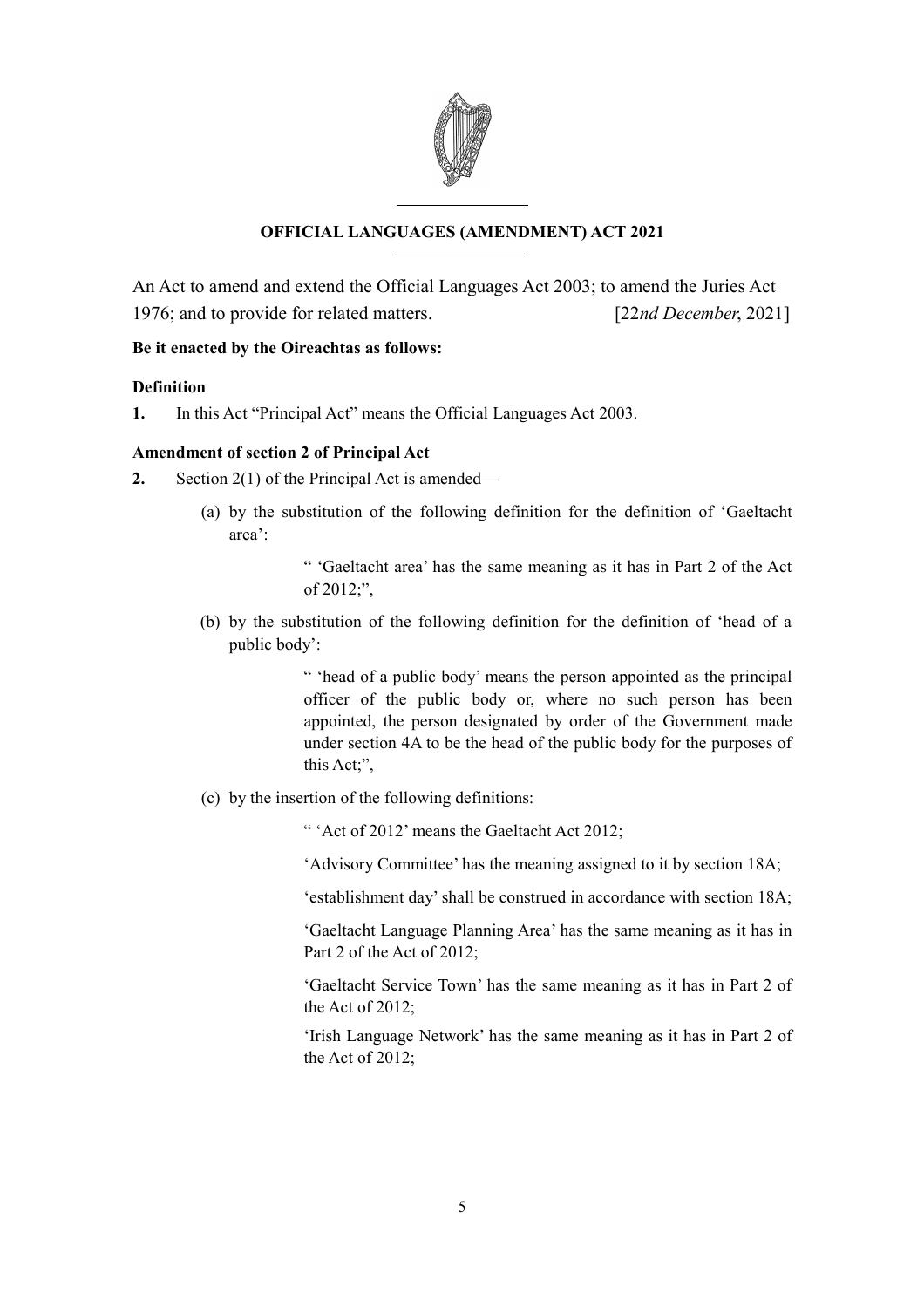

# **ACHT NA dTEANGACHA OIFIGIÚLA (LEASÚ), 2021**

Acht do leasú agus do leathnú Acht na dTeangacha Oifigiúla, 2003; do leasú Acht na nGiúiréithe, 1976; agus do dhéanamh socrú i dtaobh nithe gaolmhara.

[22 *Nollaig*, 2021]

# **Achtaítear ag an Oireachtas mar a leanas:**

## **Míniú**

**1.** San Acht seo, ciallaíonn "Príomh-Acht" Acht na dTeangacha Oifigiúla, 2003.

## **Leasú ar alt 2 den Phríomh-Acht**

**2.** Leasaítear alt 2(1) den Phríomh-Acht—

(a) tríd an míniú seo a leanas a chur in ionad an mhínithe ar 'limistéar Gaeltachta':

"tá le 'limistéar Gaeltachta' an bhrí chéanna atá leis i gCuid 2 d'Acht 2012;",

(b) tríd an míniú seo a leanas a chur in ionad an mhínithe ar 'ceann comhlachta phoiblí':

> "ciallaíonn 'ceann comhlachta phoiblí' an duine arna cheapadh nó arna ceapadh ina phríomhoifigeach nó ina príomhoifigeach ar an gcomhlacht poiblí nó, i gcás nach mbeidh aon duine den sórt sin ceaptha, an duine arna shainainmniú nó arna sainainmniú le hordú ón Rialtas arna dhéanamh faoi alt 4A chun bheith ina cheann nó ina ceann ar an gcomhlacht poiblí chun críocha an Achta seo;",

(c) trí na mínithe seo a leanas a chur isteach:

"ciallaíonn 'Acht 2012' Acht na Gaeltachta, 2012;

tá le 'Coiste Comhairleach' an bhrí a shanntar dó le halt 18A;

déanfar 'lá bunaithe' a fhorléiriú de réir alt 18A;

tá le 'Limistéar Pleanála Teanga Gaeltachta' an bhrí chéanna atá leis i gCuid 2 d'Acht 2012;

tá le 'Baile Seirbhíse Gaeltachta' an bhrí chéanna atá leis i gCuid 2 d'Acht 2012;

tá le 'Líonra Gaeilge' an bhrí chéanna atá leis i gCuid 2 d'Acht 2012;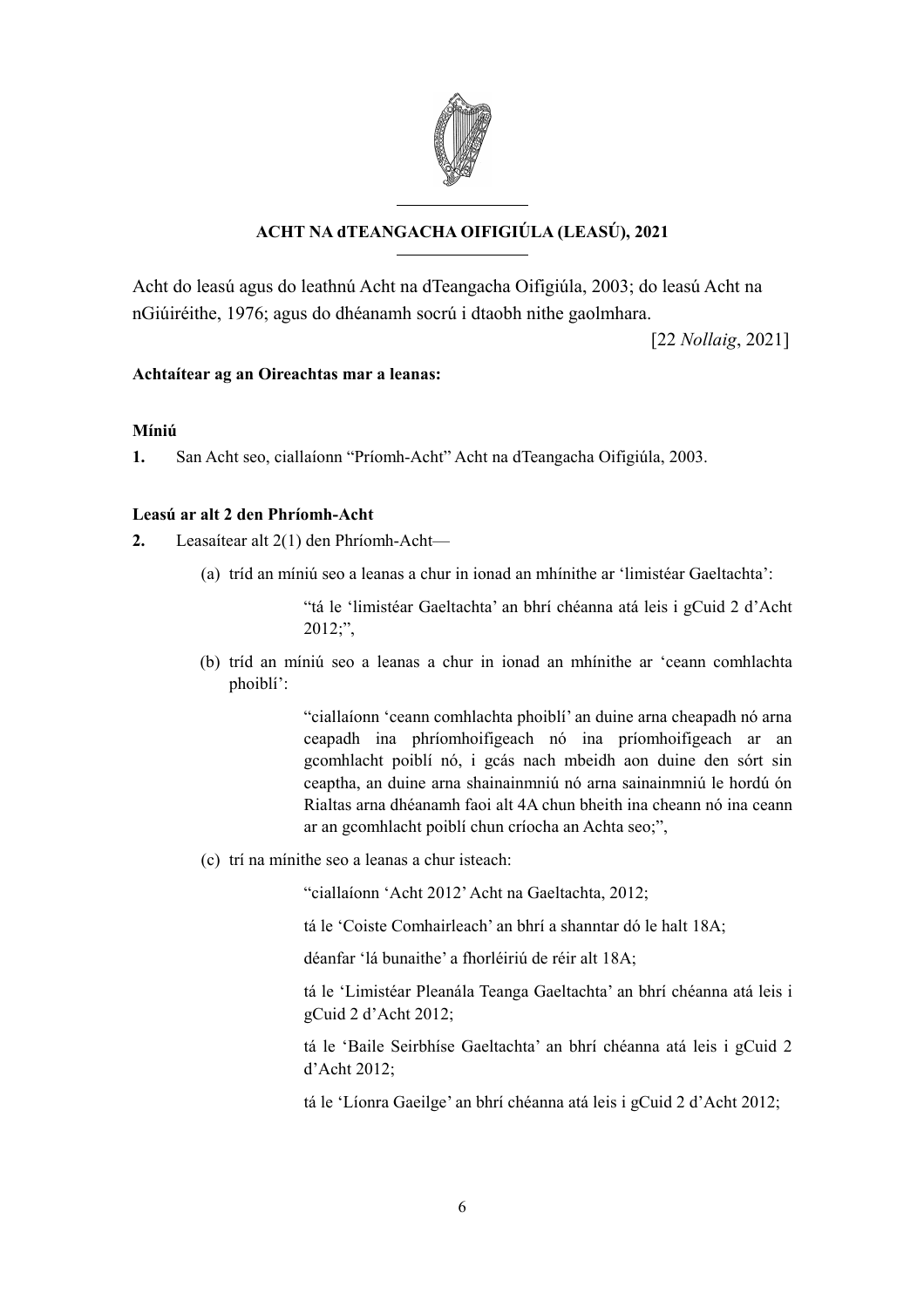'National Plan' has the meaning assigned to it by section 18C;

'official form' means a form, including an electronic form, used by a public body in connection with the provision of a service by that body;

'statutory body' means a body established by or under statute;".

## <span id="page-8-1"></span>**Amendment of Principal Act – insertion of sections 4A and 4B**

**3.** The Principal Act is amended by the insertion of the following sections after section 4:

## **"Appointment of head of public body**

- **4A.** (1) Where for the time being no person stands appointed as the principal officer of a public body, the Government may by order designate a person to be head of the public body for the purposes of this Act.
	- (2) Every order under subsection (1) shall be laid before each House of the Oireachtas as soon as may be after it is made and, if a resolution annulling the order is passed by either such House within the next 21 days on which that House sits after the order is laid before it, the order shall be annulled accordingly, but without prejudice to the validity of anything previously done thereunder.

#### **Report on performance of obligations under Act**

- **4B.** The head of a public body shall—
	- (a) appoint, from senior management, another member of staff of the body to oversee the performance of, and report to him or her as appropriate in relation to, the obligations of the body under this Act, and
	- (b) ensure that a summary of any of the matters reported to him or her in accordance with paragraph (a) is included in the annual report of the body concerned.".

## <span id="page-8-0"></span>**Amendment of section 9 of Principal Act**

- <span id="page-8-2"></span>**4.** Section 9 of the Principal Act is amended—
	- (a) in subsection  $(1)$ 
		- (i) by the deletion of "or advertisements" in each place it occurs, and
		- (ii) by the substitution of "stationery or signage" for "stationery, signage",
	- (b) by the substitution of the following subsection for subsection (2):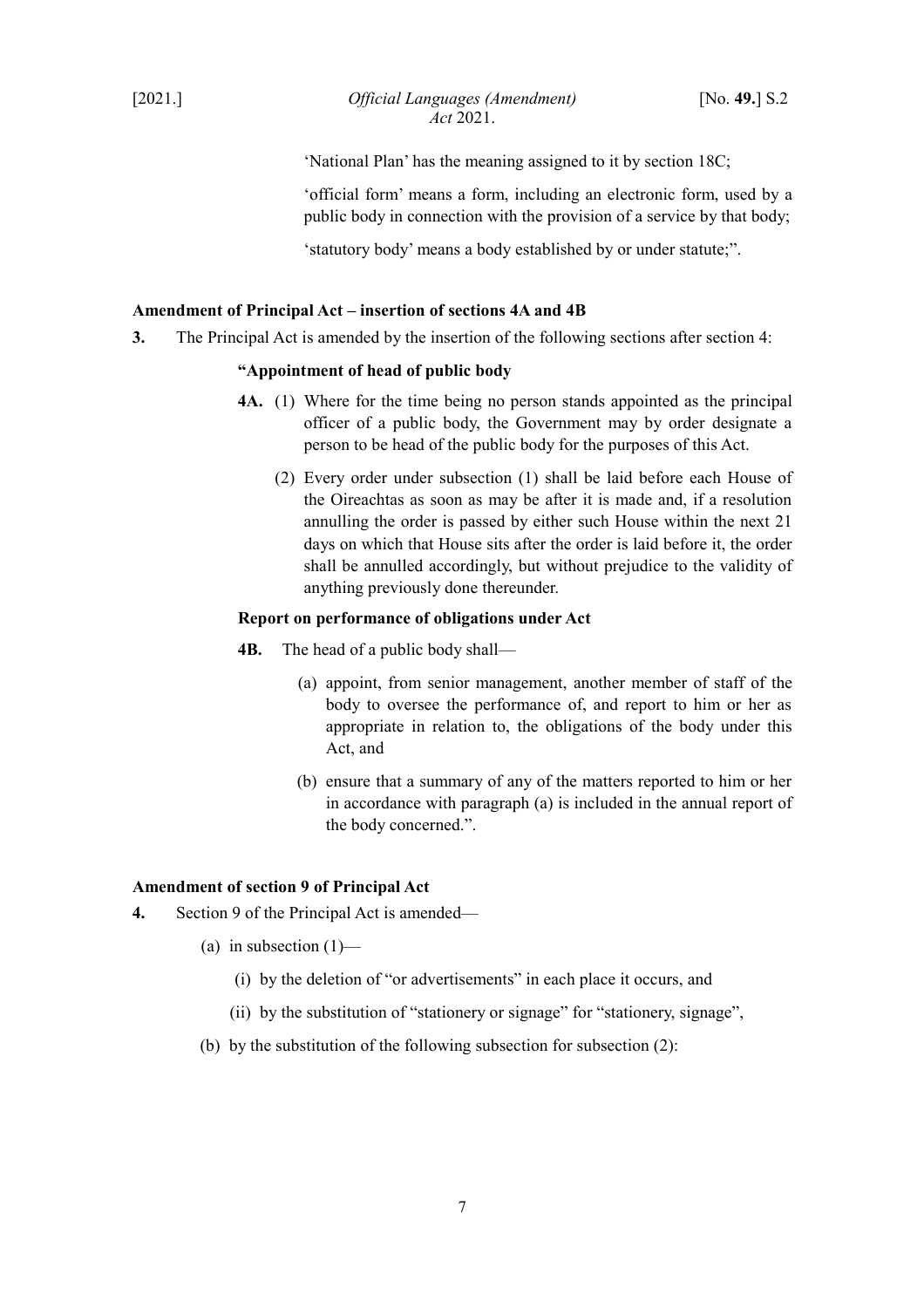tá le 'Plean Náisiúnta' an bhrí a shanntar dó le halt 18C;

ciallaíonn 'foirm oifigiúil' foirm, lena n-áirítear foirm leictreonach, a úsáideann comhlacht poiblí i dtaca leis an gcomhlacht sin do sholáthar seirbhíse;

ciallaíonn 'comhlacht reachtúil' comhlacht arna bhunú le reacht nó faoi reacht;".

## **Leasú ar an bPríomh-Acht – ailt 4A agus 4B a chur isteach**

**3.** Leasaítear an Príomh-Acht trí na hailt seo a leanas a chur isteach i ndiaidh alt 4:

#### **"Ceann comhlachta phoiblí a cheapadh**

- **4A.** (1) Más rud é, de thuras na huaire, nach mbeidh duine ar bith arna cheapadh nó arna ceapadh ina phríomhoifigeach nó ina príomhoifigeach ar chomhlacht poiblí, féadfaidh an Rialtas, le hordú, duine a shainainmniú chun bheith ina cheann nó ina ceann ar an gcomhlacht poiblí chun críocha an Achta seo.
	- (2) Déanfar gach ordú faoi fho-alt (1) a leagan faoi bhráid gach Tí den Oireachtas a luaithe is féidir tar éis a dhéanta agus, má dhéanann ceachtar Teach acu sin, laistigh den 21 lá a shuífidh an Teach sin tar éis an t-ordú a leagan faoina bhráid, rún a rith ag neamhniú an ordaithe, beidh an t-ordú ar neamhní dá réir sin, ach sin gan dochar do bhailíocht aon ní a rinneadh roimhe sin faoin ordú.

#### **Tuarascáil ar chomhlíonadh oibleagáidí faoin Acht**

- **4B.** Déanfaidh ceann comhlachta phoiblí—
	- (a) comhalta foirne eile den chomhlacht a cheapadh, ón mbainistíocht shinsearach, chun formhaoirsiú a dhéanamh ar chomhlíonadh oibleagáidí an chomhlachta faoin Acht seo agus tuarascáil a thabhairt dó nó di, de réir mar is cuí, i ndáil le hoibleagáidí an chomhlachta faoin Acht seo, agus
	- (b) a chinntiú go ndéanfar achoimre ar aon cheann de na nithe arna dtuairisciú dó nó di de réir mhír (a) a áireamh i dtuarascáil bhliantúil an chomhlachta lena mbaineann.".

## **Leasú ar alt 9 den Phríomh-Acht**

- **4.** Leasaítear alt 9 den Phríomh-Acht—
	- (a) i bhfo-alt  $(1)$ 
		- (i) trí "nó fógrán" a scriosadh gach áit a bhfuil sé, agus
		- (ii) trí "stáiseanóireachta nó comharthaí" a chur in ionad "stáiseanóireachta, comharthaí",
	- (b) tríd an bhfo-alt seo a leanas a chur in ionad fho-alt (2):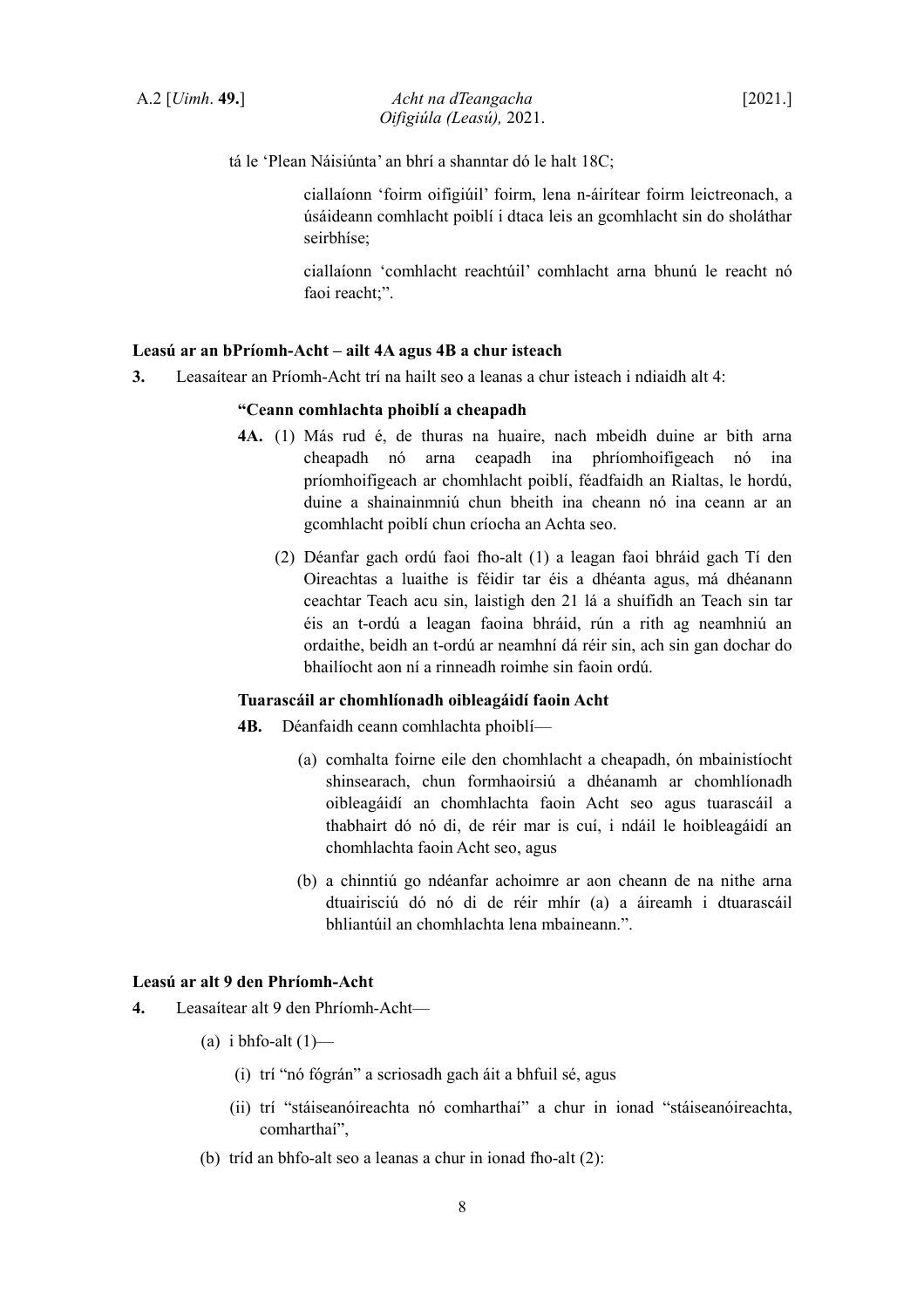"(2) Where a person communicates in writing, by electronic mail or through social media in an official language with a public body, the public body shall reply in the same language.",

and

- (c) by the substitution of the following subsections for subsection  $(3)$ :
	- "(3) Where a public body communicates in writing or by electronic mail with the general public or a class of the general public for the purpose of furnishing information to the public or the class or for the purpose of the marketing of the public body or its services to the public or the class, the body shall ensure that the communication is in the Irish language or in the Irish and English languages.
	- (4) Where the communication referred to in subsection (3) is in both the Irish and English languages—
		- (a) the part of the text that is in the Irish language shall not be in a smaller font, or less prominent, visible or legible than the part of the text that is in the English language, and
		- (b) where part of the text that is in the Irish language is abbreviated, the part of the text that is in the English language which is the translation of that abbreviated text shall also be abbreviated.".

### <span id="page-10-0"></span>**Amendment of Principal Act – insertion of sections 9A to 9E**

**5.** The Principal Act is amended by the insertion of the following sections after section 9:

# **"Duty of public bodies regarding names, addresses and titles in Irish language**

- **9A.** (1) For the purpose of ensuring the correct recording and use by a public body of a person's name (including the patronymic or matronymic form of the name), address or title (including the option to use no title) in the Irish language, the Minister may, after consultation with such (if any) Minister of the Government as the Minister considers appropriate having regard to the functions of the public body, prescribe the body for the purposes of this section.
	- (2) The Minister may, in prescribing a public body under subsection (1), specify the services offered or provided by the body in respect of which it is so prescribed.
	- (3) A public body that is prescribed under subsection (1) shall ensure that the information and communications systems, and any other systems (whether electronic or otherwise), that are used by the body in its communications with the general public, or a class of the general public, as may be appropriate, are configured in a manner that—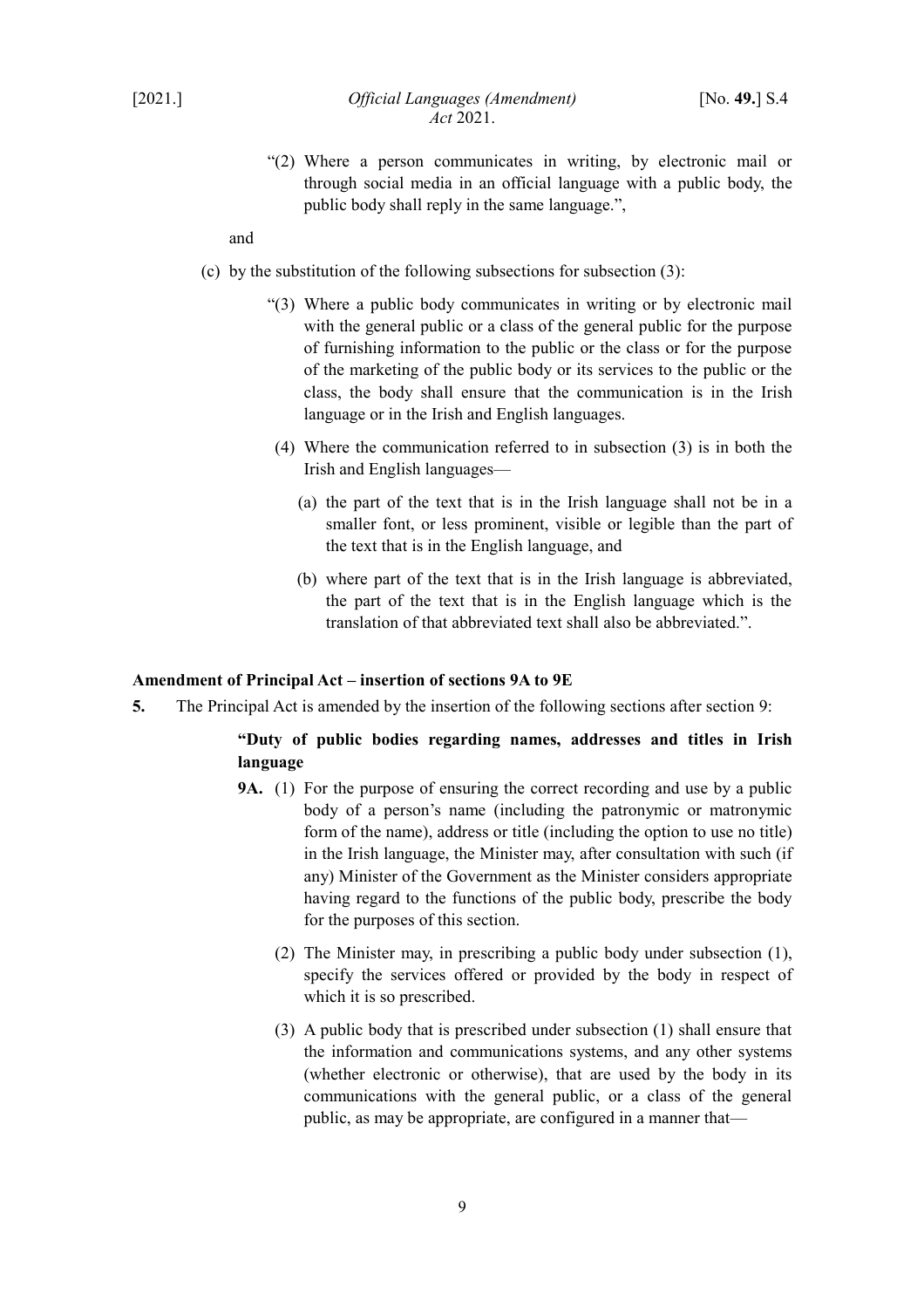"(2) I gcás go ndéanfaidh duine cumarsáid i scríbhinn, leis an bpost leictreonach nó ar na meáin shóisialta, i dteanga oifigiúil le comhlacht poiblí, freagróidh an comhlacht poiblí sa teanga chéanna.",

agus

- (c) trí na fo-ailt seo a leanas a chur in ionad fho-alt (3):
	- "(3) I gcás go ndéanfaidh comhlacht poiblí cumarsáid i scríbhinn nó leis an bpost leictreonach leis an bpobal i gcoitinne nó le haicme den phobal i gcoitinne chun faisnéis a thabhairt don phobal nó don aicme nó chun margaíocht a dhéanamh ar an gcomhlacht poiblí nó ar a chuid seirbhísí leis an bpobal nó leis an aicme, cinnteoidh an comhlacht gur i nGaeilge, nó i nGaeilge agus i mBéarla, a bheidh an chumarsáid.
	- (4) I gcás gur i nGaeilge agus i mBéarla a bheidh an chumarsáid dá dtagraítear i bhfo-alt (3)—
		- (a) maidir leis an gcuid den téacs a bheidh i nGaeilge, ní bheidh sí i gcló níos lú ná an chuid den téacs a bheidh i mBéarla agus beidh sí chomh feiceálach, chomh hinfheicthe agus chomh hinléite céanna leis an gcuid den téacs a bheidh i mBéarla, agus
		- (b) más rud é, maidir leis an téacs a bheidh i nGaeilge, go mbeidh cuid de giorraithe, beidh an chuid den téacs a bheidh i mBéarla, arb í an t-aistriúchán ar an téacs giorraithe sin í, giorraithe freisin.".

## **Leasú ar an bPríomh-Acht – ailt 9A go 9E a chur isteach**

**5.** Leasaítear an Príomh-Acht trí na hailt seo a leanas a chur isteach i ndiaidh alt 9:

# **"Dualgas comhlachtaí poiblí maidir le hainmneacha, seoltaí agus teidil i nGaeilge**

- **9A.** (1) D'fhonn a chinntiú go ndéanfaidh comhlacht poiblí ainm (lena náirítear foirm athartha nó foirm mháthartha an ainm), seoladh nó teideal (lena n-áirítear an rogha gan teideal ar bith a úsáid) duine i nGaeilge, a thaifeadadh agus a úsáid i gceart, féadfaidh an tAire, tar éis dul i gcomhairle le cibé Aire (más ann) den Rialtas is cuí leis an Aire, ag féachaint d'fheidhmeanna an chomhlachta phoiblí, an comhlacht a fhorordú chun críocha an ailt seo.
	- (2) Féadfaidh an tAire, le linn comhlacht poiblí a fhorordú faoi fho-alt (1), na seirbhísí a thairgeann nó a sholáthraíonn an comhlacht a shonrú, is seirbhísí ar ina leith a fhorordófar amhlaidh é.
	- (3) Cinnteoidh comhlacht poiblí a fhorordófar faoi fho-alt (1) go mbeidh na córais faisnéise agus chumarsáide, agus aon chórais eile (cibé acu córais leictreonacha nó eile), a úsáideann an comhlacht ina chumarsáidí leis an bpobal i gcoitinne, nó le haicme den phobal i gcoitinne, de réir mar is cuí, cumraithe ar mhodh—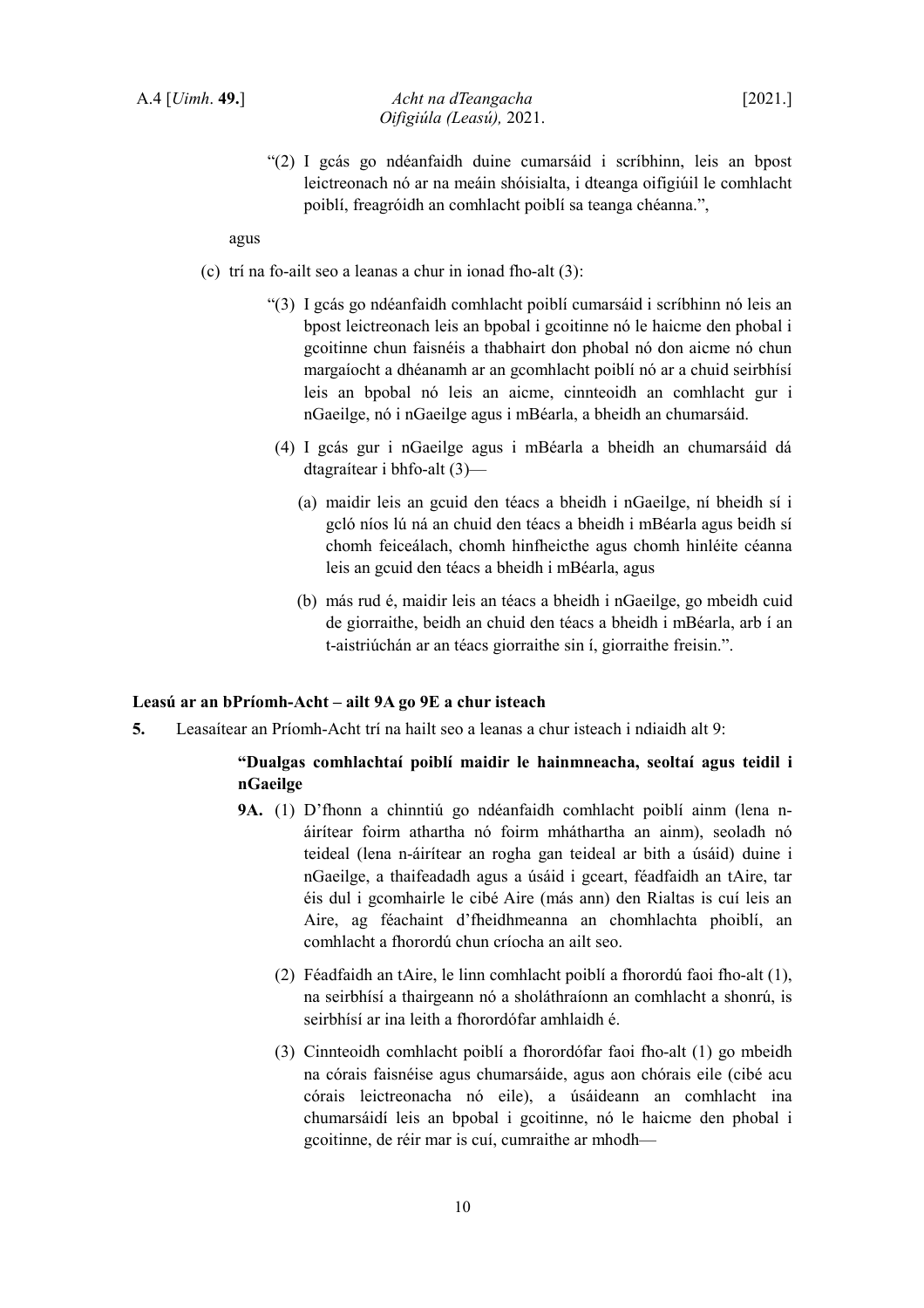- (a) permits a person's name (including the patronymic or matronymic form of the name), address or title (including the option to use no title), in the Irish language, to be correctly recorded and used by such systems in relation to the services offered or provided by the body in respect of which it is so prescribed, and
- (b) facilitates the use of the length accent in Irish language text.
- (4) (a) The Minister shall, not later than 3 months after the commencement of *section [4](#page-8-2)* of the *Official Languages (Amendment) Act 2021* and following consultation with such (if any) other Minister of the Government as the Minister considers appropriate, prepare and issue guidelines to assist public bodies in complying with their obligations under this section and under sections 9B, 9C and 9D.
	- (b) A public body shall have regard to the guidelines, if any, issued under paragraph (a) in complying with its obligations under this section and under sections 9B, 9C and 9D.
	- (c) The Minister shall, as soon as practicable, publish on the website of the Department of Culture, Heritage and the Gaeltacht guidelines issued under paragraph (a).
	- (d) The Minister shall, at such intervals as he or she considers appropriate, revise guidelines issued under paragraph (a) and the provisions of this subsection shall apply to the preparation, issuing and publication of such revised guidelines as they apply to the guidelines first issued.

# **Duty of public bodies regarding official forms**

- **9B.** (1) For the purpose of prescribing the content and layout of official forms of a public body the Minister may, after consultation with such (if any) Minister of the Government as the Minister considers appropriate having regard to the functions of the public body, prescribe the body for the purposes of this section.
	- (2) The Minister may, in prescribing a public body under subsection (1), prescribe the contents and layout of official forms of the public body to be in the Irish language or in both the Irish and English languages and different provisions may be made in relation to different public bodies or official forms.
	- (3) In prescribing the content and layout of forms under subsection (2) the Minister shall have regard to the following matters where text, in the official form concerned, is in both the Irish and English languages:
		- (a) the order in which the text in each language shall appear in the official form;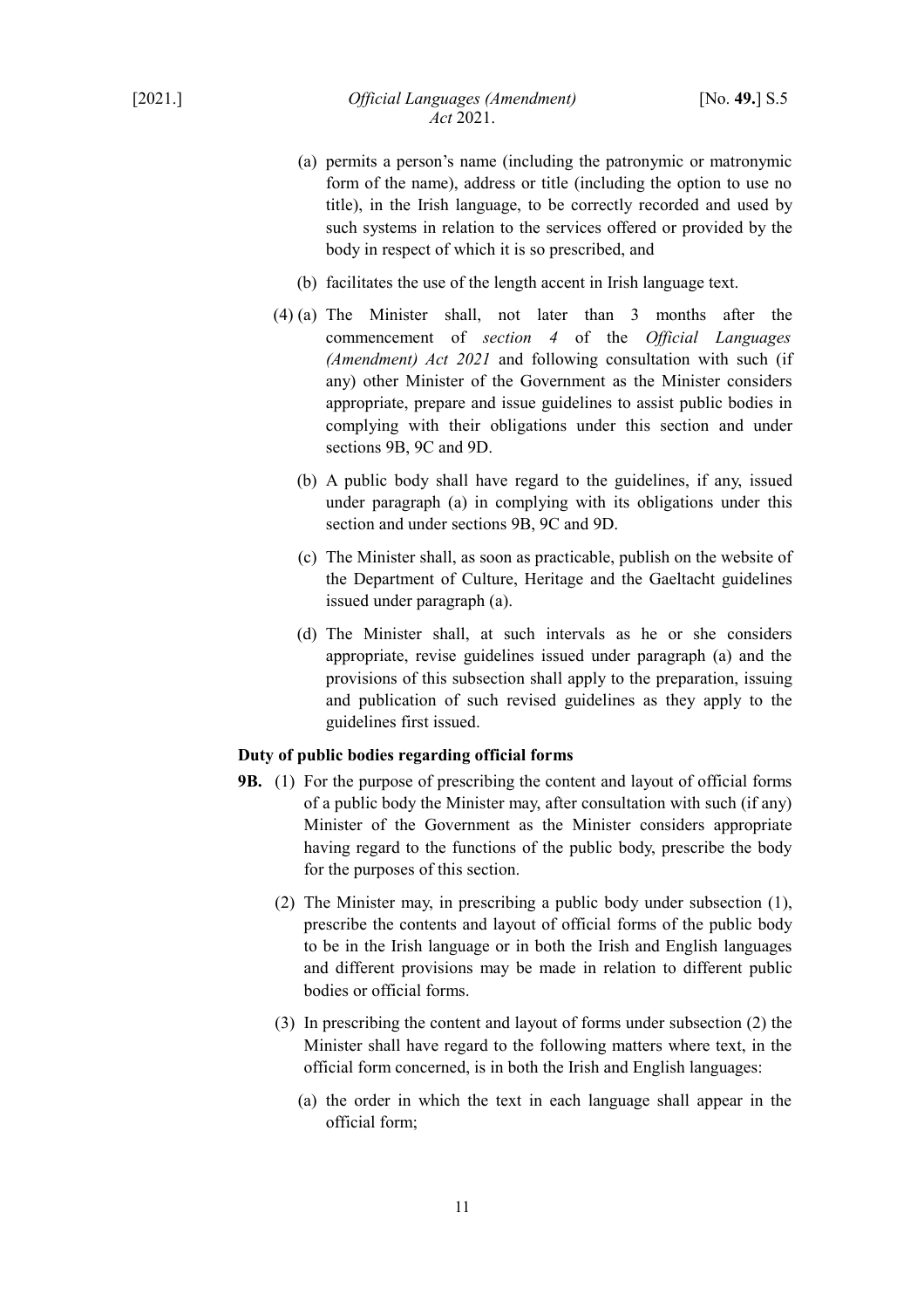- (a) lena gceadófar, leis na córais sin, ainm (lena n-áirítear foirm athartha nó foirm mháthartha an ainm), seoladh nó teideal (lena náirítear an rogha gan teideal ar bith a úsáid) duine i nGaeilge a thaifeadadh agus a úsáid i gceart i ndáil leis na seirbhísí arna dtairiscint nó arna soláthar ag an gcomhlacht ar ina leith a fhorordófar amhlaidh é, agus
- (b) lena ndéanfar úsáid an tsínte fhada sa téacs Gaeilge a éascú.
- (4) (a) Déanfaidh an tAire, tráth nach déanaí ná 3 mhí ó thosach feidhme *alt 4 d'Acht na dTeangacha Oifigiúla (Leasú)*, *2021* agus tar éis dul i gcomhairle le cibé Aire eile (más ann) den Rialtas is cuí leis an Aire, treoirlínte a ullmhú agus a eisiúint chun cuidiú le comhlachtaí poiblí a gcuid oibleagáidí faoin alt seo agus faoi ailt 9B, 9C agus 9D a chomhlíonadh.
	- (b) Beidh aird ag comhlacht poiblí ar na treoirlínte, más ann, a eiseofar faoi mhír (a) le linn dó a chuid oibleagáidí faoin alt seo agus faoi ailt 9B, 9C agus 9D a chomhlíonadh.
	- (c) Déanfaidh an tAire, a luaithe is indéanta, treoirlínte a eiseofar faoi mhír (a) a fhoilsiú ar shuíomh gréasáin na Roinne Cultúir, Oidhreachta agus Gaeltachta.
	- (d) Déanfaidh an tAire, i gceann cibé eatramh is cuí leis nó léi, treoirlínte a eiseofar faoi mhír (a) a athmheas agus beidh feidhm ag forálacha an fho-ailt seo maidir le hullmhú, eisiúint agus foilsiú na dtreoirlínte athmheasta sin mar atá feidhm acu maidir leis na treoirlínte a eisíodh i gcéaduair.

## **Dualgas comhlachtaí poiblí maidir le foirmeacha oifigiúla**

- **9B.** (1) D'fhonn ábhar agus leagan amach foirmeacha oifigiúla de chuid comhlacht poiblí a fhorordú, féadfaidh an tAire, tar éis dul i gcomhairle le cibé Aire (más ann) den Rialtas is cuí leis an Aire, ag féachaint d'fheidhmeanna an chomhlachta phoiblí, an comhlacht a fhorordú chun críocha an ailt seo.
	- (2) Féadfaidh an tAire, le linn comhlacht poiblí a fhorordú faoi fho-alt (1), a fhorordú gur i nGaeilge nó i nGaeilge agus i mBéarla araon a bheidh ábhar agus leagan amach foirmeacha oifigiúla an chomhlachta phoiblí agus féadfar forálacha éagsúla a dhéanamh i ndáil le comhlachtaí poiblí éagsúla nó le foirmeacha oifigiúla éagsúla.
	- (3) Le linn ábhar agus leagan amach foirmeacha a fhorordú faoi fho-alt (2), beidh aird ag an Aire ar na nithe seo a leanas i gcás gur i nGaeilge agus i mBéarla araon a bheidh téacs san fhoirm oifigiúil lena mbaineann:
		- (a) an t-ord ina mbeidh an téacs i ngach teanga san fhoirm oifigiúil;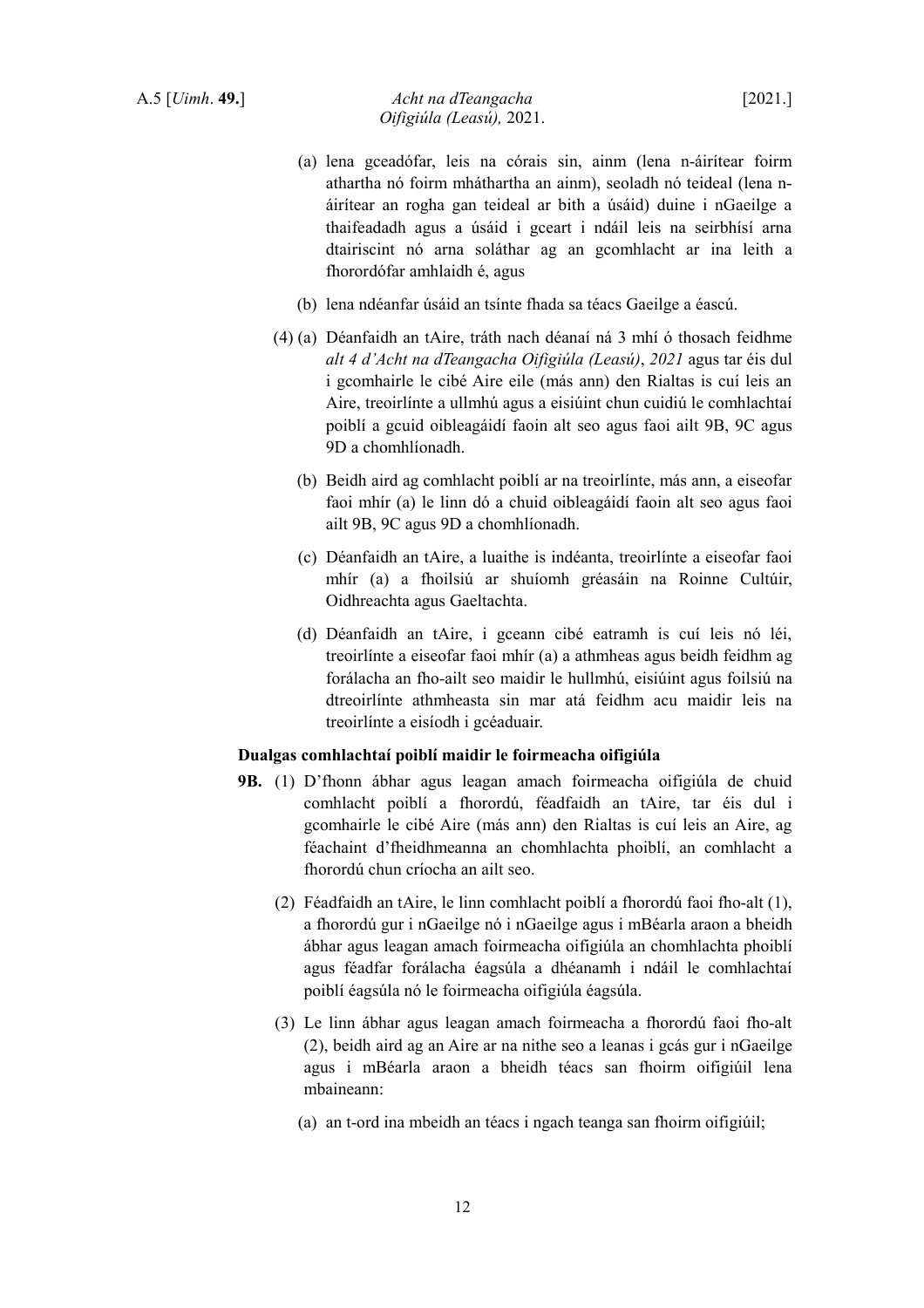- (b) the prominence, visibility, legibility, size, font, overall appearance and style of the text, in the official form, of one language with respect to the text of the other language;
- (c) the need for each official language to communicate the same message;
- (d) the manner in which a title is to be used prior to or after a person's name in the official form, particularly with reference to acknowledging the different forms of such titles in each language;
- (e) the manner in which abbreviated words may be used in each language.
- (4) In prescribing the content and layout of forms under subsection (2) the Minister shall have regard to the following matters where text, in the official form concerned, is in the Irish language only:
	- (a) the manner in which a title is to be used prior to or after a person's name in the official form, particularly with reference to acknowledging the different forms of such titles in each language;
	- (b) the manner in which abbreviated words may be used in each language.

## **Duty of public bodies regarding logos**

- **9C.** (1) A public body shall, on and from the commencement of *section [4](#page-8-2)* of the *Official Languages (Amendment) Act 2021*, where it is renewing or altering its logo, ensure that text that forms part of the new or altered logo shall be in the Irish language or in both the Irish and English languages.
	- (2) Where text referred to in subsection (1) is in both the Irish and English languages—
		- (a) the part of the text that is in the Irish language shall appear before the part of the text that is in the English language,
		- (b) the part of the text that is in the Irish language shall not be in a smaller font, or less prominent, visible or legible than the part of the text that is in the English language, and
		- (c) where part of the text that is in the Irish language is abbreviated, the part of the text that is in the English language which is the translation of that abbreviated text shall also be abbreviated.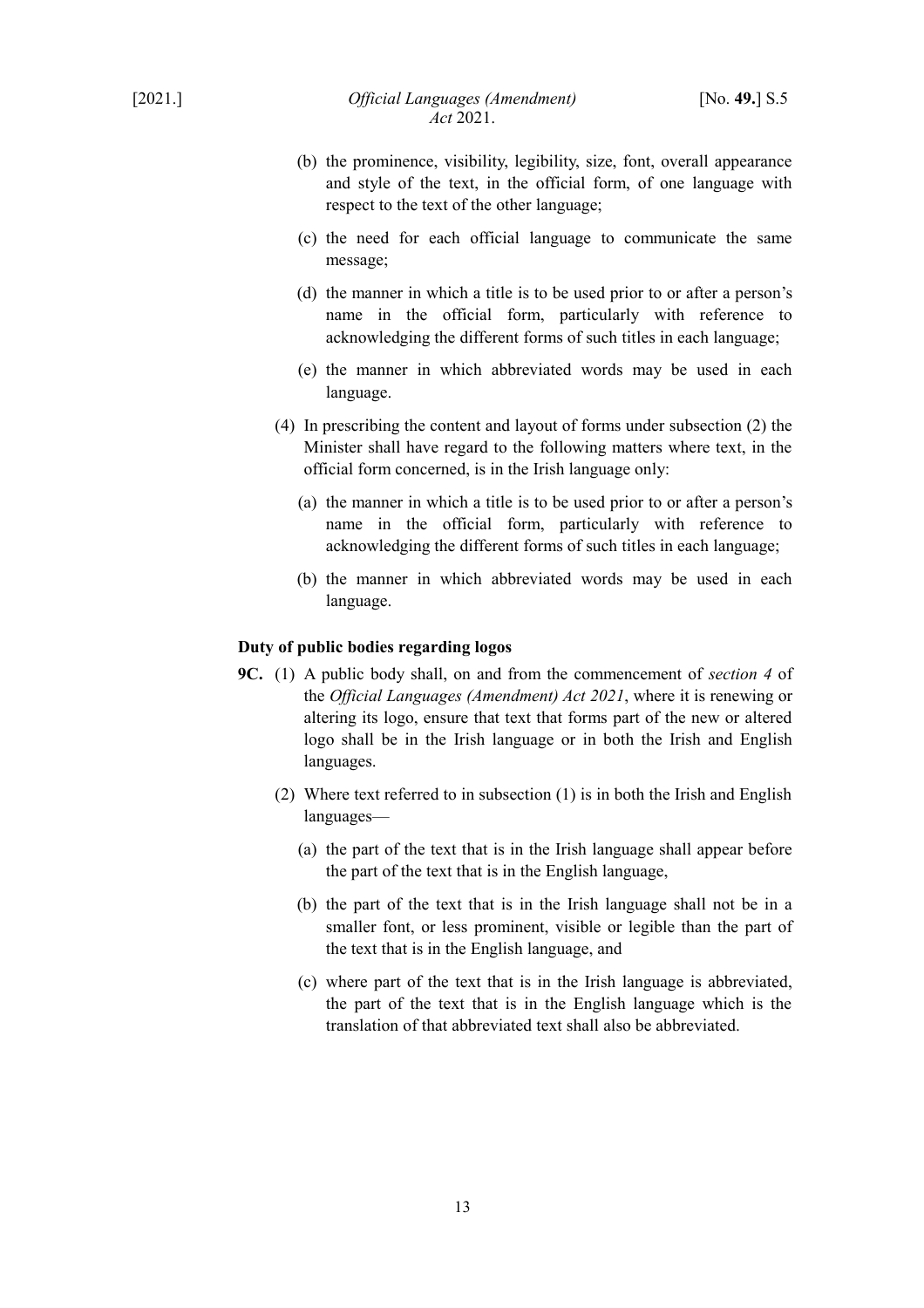- (b) feiceálacht, infheictheacht, inléiteacht, méid, cló, cuma fhoriomlán agus stíl téacs teanga amháin san fhoirm oifigiúil i leith théacs na teanga eile;
- (c) an gá atá ann go gcuirfear an teachtaireacht chéanna in iúl le gach ceann de na teangacha oifigiúla;
- (d) an modh ar a mbeidh teideal le húsáid roimh ainm duine nó i ndiaidh ainm duine san fhoirm oifigiúil, go háirithe faoi threoir aitheantas a thabhairt do na foirmeacha éagsúla de na teidil sin i ngach teanga;
- (e) an modh ar a bhféadfar focail ghiorraithe a úsáid i ngach teanga.
- (4) Le linn ábhar agus leagan amach foirmeacha a fhorordú faoi fho-alt (2), beidh aird ag an Aire ar na nithe seo a leanas i gcás gur i nGaeilge amháin a bheidh téacs san fhoirm oifigiúil lena mbaineann:
	- (a) an modh ar a mbeidh teideal le húsáid roimh ainm duine nó i ndiaidh ainm duine san fhoirm oifigiúil, go háirithe faoi threoir aitheantas a thabhairt do na foirmeacha éagsúla de na teidil sin i ngach teanga;
	- (b) an modh ar a bhféadfar focail ghiorraithe a úsáid i ngach ceann de na teangacha.

#### **Dualgas comhlachtaí poiblí maidir le lógónna**

- **9C.** (1) Cinnteoidh comhlacht poiblí, ar agus ó thosach feidhme *alt 4 d'Acht na dTeangacha Oifigiúla (Leasú)*, *2021*, i gcás go mbeidh a lógó á athnuachan nó á athrú aige, gur i nGaeilge nó i nGaeilge agus i mBéarla araon a bheidh téacs is cuid den lógó nua nó den lógó athraithe.
	- (2) I gcás gur i nGaeilge agus i mBéarla araon a bheidh téacs dá dtagraítear i bhfo-alt (1)—
		- (a) beidh an chuid den téacs a bheidh i nGaeilge roimh an gcuid den téacs a bheidh i mBéarla,
		- (b) maidir leis an gcuid den téacs a bheidh i nGaeilge, ní bheidh sí i gcló níos lú ná an chuid den téacs a bheidh i mBéarla agus beidh sí chomh feiceálach, chomh hinfheicthe agus chomh hinléite céanna leis an gcuid den téacs a bheidh i mBéarla, agus
		- (c) más rud é go mbeidh cuid den téacs a bheidh i nGaeilge giorraithe, beidh an chuid den téacs a bheidh i mBéarla, arb í an t-aistriúchán ar an téacs giorraithe sin í, giorraithe freisin.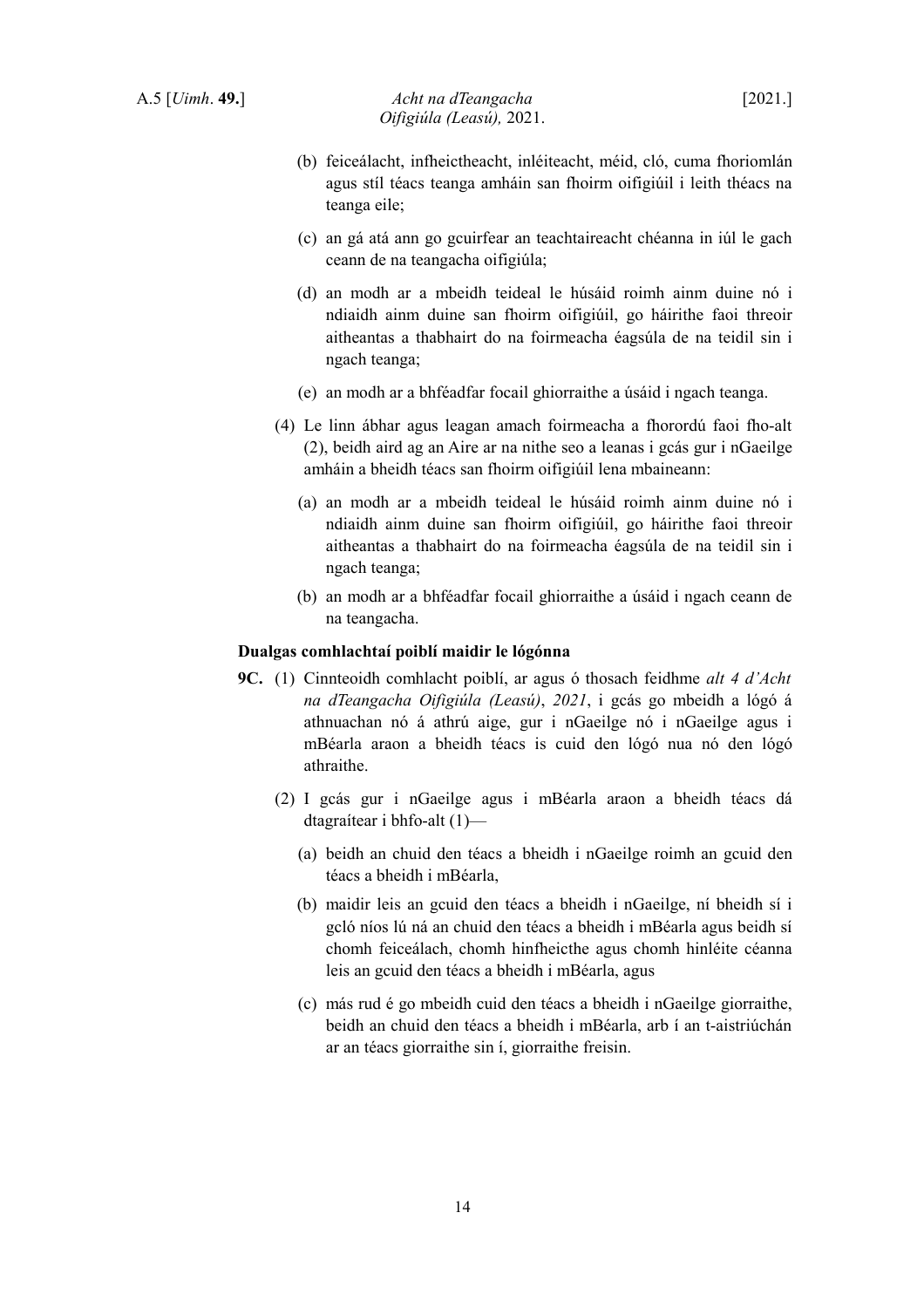- (3) In this section and in section 9D 'logo' means the logo usually used by a body on headings of stationery, livery or signage of the body and generally accompanied by the name of the body, and includes the logo of any scheme, programme, policy initiative or website administered by the body or for which the body is responsible.
- (4) In subsection (1), 'text' shall include any abbreviation or acronym of the name, in the Irish language, of the body concerned.

#### **Names and logos of newly established statutory bodies**

- **9D.** (1) The name of a statutory body established, on and from the commencement of *section [4](#page-8-2)* of the *Official Languages (Amendment) Act 2021*, shall be in the Irish language.
	- (2) Text that forms part of a logo of a statutory body established, on and from the commencement of *section [4](#page-8-2)* of the O*fficial Languages (Amendment) Act 2021*, shall be in the Irish language or in both the Irish and English languages.
	- (3) Where text referred to in subsection (2) is in both the Irish and English languages—
		- (a) the part of the text that is in the Irish language shall appear before the part of the text that is in the English language,
		- (b) the part of the text that is in the Irish language shall not be in a smaller font, or less prominent, visible or legible than the part of the text that is in the English language, and
		- (c) where part of the text that is in the Irish language is abbreviated, the part of the text that is in the English language which is the translation of that abbreviated text shall also be abbreviated.

## **Public facing services**

- **9E.** (1) A public body shall take all appropriate steps to ensure that, where a person provides a public facing service on behalf of the public body, that person shall, in respect of the provision of that service, comply with—
	- (a) regulations under section  $9(1)$  applying to the public body concerned,
	- (b) subsections (2) and (3) of section 9, and
	- (c) such of the relevant language standards prescribed by the Minister under section 19A(2) to apply to the public body concerned.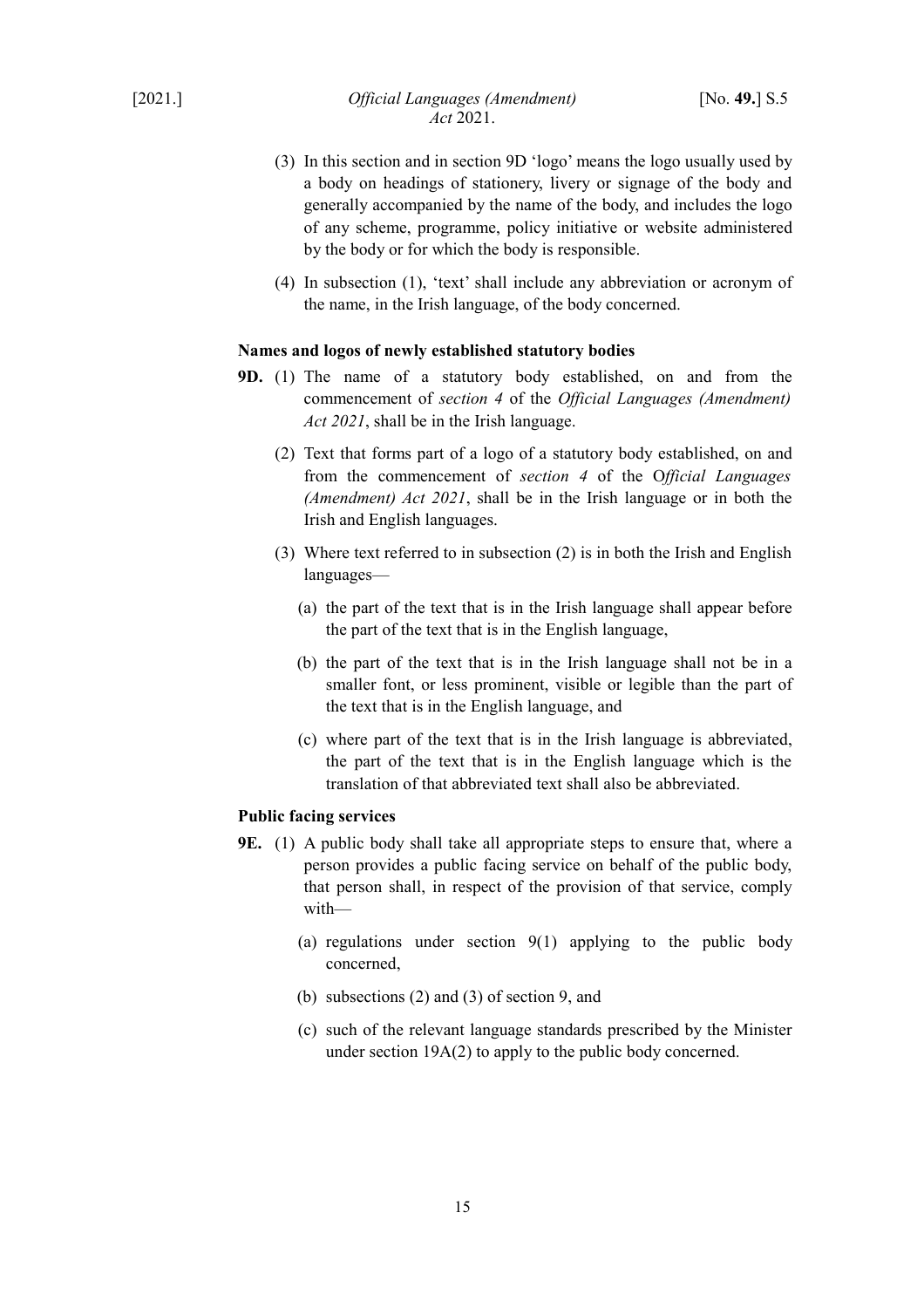- (3) San alt seo agus in alt 9D, ciallaíonn 'lógó' an lógó a úsáideann comhlacht de ghnáth ar cheannteidil stáiseanóireachta, libhré nó comharthaíocht de chuid an chomhlachta agus lena ngabhann, i gcoitinne, ainm an chomhlachta, agus folaíonn sé lógó aon scéime, cláir, tionscnaimh beartais nó suímh gréasáin arna riaradh ag an gcomhlacht nó dá bhfuil an comhlacht freagrach.
- (4) I bhfo-alt (1), folóidh 'téacs' aon ghiorrúchán nó acrainm ar ainm, i nGaeilge, an chomhlachta lena mbaineann.

#### **Ainmneacha agus lógónna comhlachtaí reachtúla nuabhunaithe**

- **9D.** (1) Maidir le hainm comhlachta reachtúil a bhunófar, ar agus ó thosach feidhme *alt 4 d'Acht na dTeangacha Oifigiúla (Leasú)*, *2021*, is i nGaeilge a bheidh sé.
	- (2) Maidir le téacs is cuid de lógó comhlachta reachtúil a bhunófar, ar agus ó thosach feidhme *alt 4 d'Acht na dTeangacha Oifigiúla (Leasú)*, *2021*, is i nGaeilge nó i nGaeilge agus i mBéarla araon a bheidh sé.
	- (3) I gcás gur i nGaeilge agus i mBéarla araon a bheidh téacs dá dtagraítear i bhfo-alt (2)—
		- (a) beidh an chuid den téacs a bheidh i nGaeilge roimh an gcuid den téacs a bheidh i mBéarla,
		- (b) maidir leis an gcuid den téacs a bheidh i nGaeilge, ní bheidh sí i gcló níos lú ná an chuid den téacs a bheidh i mBéarla agus beidh sí chomh feiceálach, chomh hinfheicthe agus chomh hinléite céanna leis an gcuid den téacs a bheidh i mBéarla, agus
		- (c) más rud é go mbeidh cuid den téacs a bheidh i nGaeilge giorraithe, beidh an chuid den téacs a bheidh i mBéarla, arb í an t-aistriúchán ar an téacs giorraithe sin í, giorraithe freisin.

#### **Seirbhísí pobal-inrochtana**

- **9E.** (1) Déanfaidh comhlacht poiblí gach beart cuí chun a chinntiú, i gcás go soláthraíonn duine seirbhís phobal-inrochtana thar ceann an chomhlachta phoiblí, go ndéanfaidh an duine sin, i leith sholáthar na seirbhíse sin, na nithe seo a leanas a chomhlíonadh—
	- (a) rialacháin faoi alt 9(1) a mbeidh feidhm acu maidir leis an gcomhlacht poiblí lena mbaineann,
	- (b) fo-ailt (2) agus (3) d'alt 9, agus
	- (c) cibé caighdeáin de na caighdeáin teanga iomchuí arna bhforordú ag an Aire faoi alt 19A(2), is caighdeáin a mbeidh feidhm acu maidir leis an gcomhlacht poiblí lena mbaineann.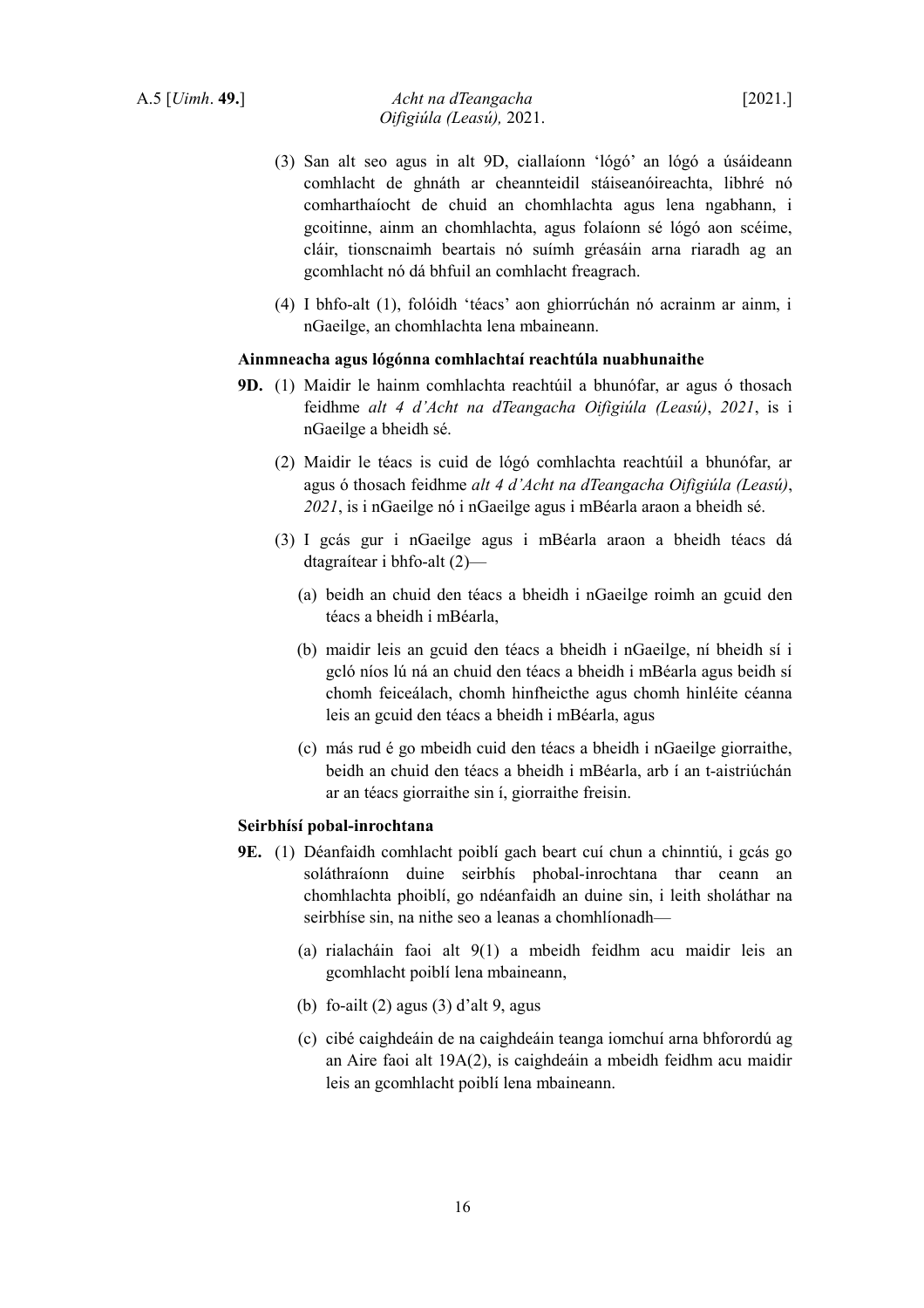(2) In this section, 'public facing service' means a service offered or provided, whether or not for remuneration, on behalf of a public body by a person other than a public body, to the general public or a class of the general public.".

### <span id="page-18-1"></span>**Advertising by public bodies**

- **6.** The Principal Act is amended by the insertion of the following section after section 10:
	- **"10A.** (1) A public body shall ensure that—
		- (a) at least 20 per cent of any advertising placed by the body in any year shall be in the Irish language, and
		- (b) at least 5 per cent of any money expended by the body on advertising in any year shall be used to place advertising in the Irish language through Irish language media.
		- (2) In this section—

'advertising' means—

- (a) any form of commercial communication with the aim or direct or indirect effect of promoting a product or service of the public body concerned, and
- (b) any form of communication, to the public, in respect of—
	- (i) the recruitment of staff,
	- (ii) legislative or policy initiatives,
	- (iii) the purchase or sale of land or assets,
	- (iv) the provision of services, or
	- (v) public consultation;

'Irish language media' means any media where 50 per cent or more of the content of that media is through the Irish language.".

### <span id="page-18-0"></span>**Amendment of section 14 of Principal Act**

- **7.** Section 14 of the Principal Act is amended by the insertion of the following subsection after subsection (3):
	- "(4) Where a language standard has been prescribed to apply to a public body under section 19A(2) a scheme confirmed by the Minister under this section or pursuant to section 15 shall, notwithstanding subsection (3), cease to be in force.".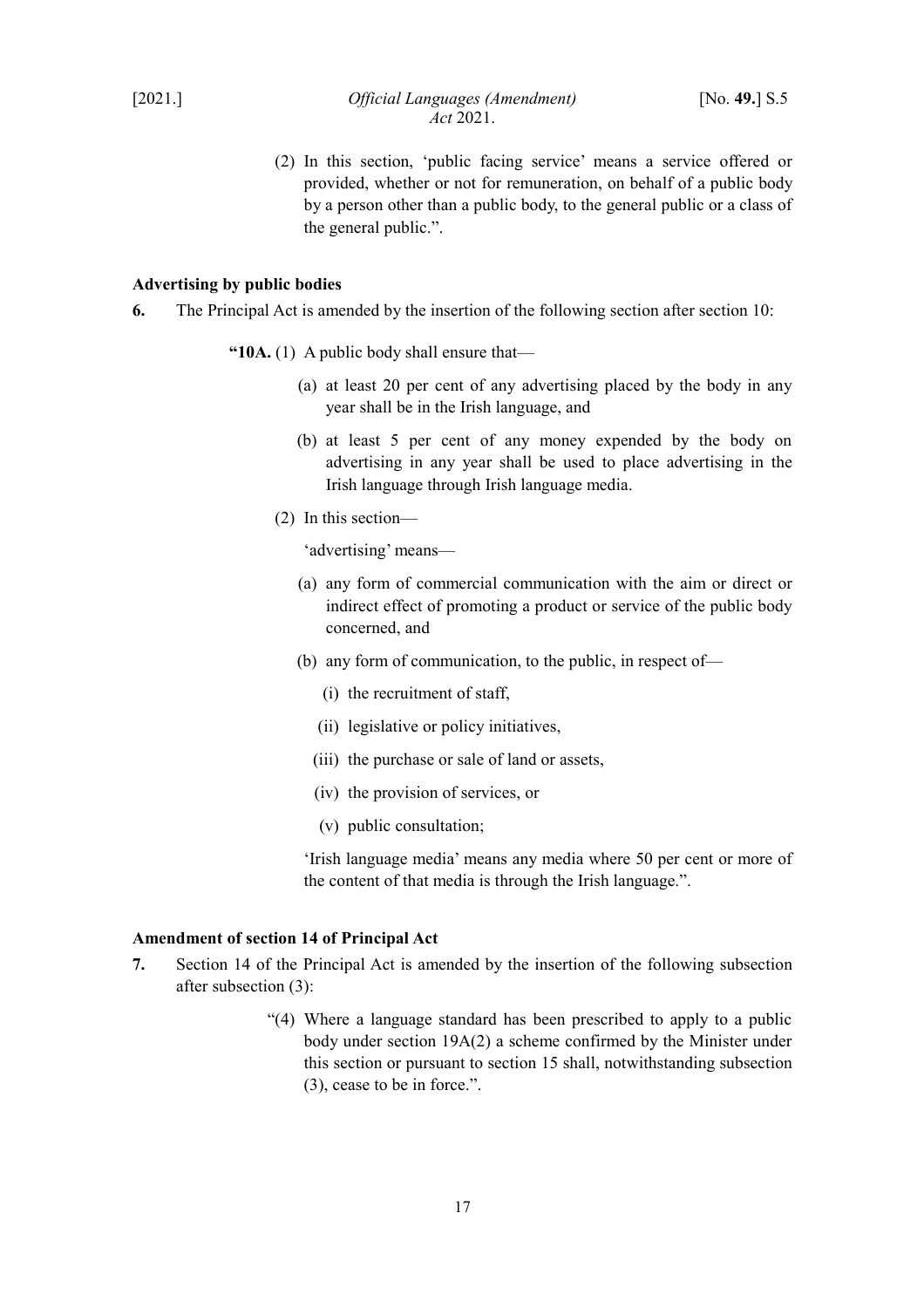(2) San alt seo, ciallaíonn 'seirbhís phobal-inrochtana' seirbhís arna tairiscint nó arna soláthar ag duine seachas comhlacht poiblí, is cuma i gcomhair luach saothair nó nach ea, don phobal i gcoitinne nó d'aicme den phobal i gcoitinne thar ceann comhlacht poiblí.".

## **Fógraíocht ag comhlachtaí poiblí**

- **6.** Leasaítear an Príomh-Acht tríd an alt seo a leanas a chur isteach i ndiaidh alt 10:
	- **"10A.** (1) Cinnteoidh comhlacht poiblí—
		- (a) gur i nGaeilge a bheidh 20 faoin gcéad ar a laghad d'aon fhógraíocht arna déanamh ag an gcomhlacht in aon bhliain, agus
		- (b) go ndéanfar 5 faoin gcéad ar a laghad d'aon airgead a chaithfidh an comhlacht ar fhógraíocht in aon bhliain a úsáid chun fógraíocht a chur amach i nGaeilge trí na meáin Ghaeilge.
		- (2) San alt seo—

ciallaíonn'fógraíocht'—

- (a) cumarsáid tráchtála d'aon chineál a bhfuil d'aidhm léi, nó a bhfuil d'éifeacht léi, go díreach nó go neamhdhíreach, táirge nó seirbhís de chuid an chomhlachta phoiblí lena mbaineann a chur chun cinn, agus
- (b) cumarsáid d'aon chineál leis an bpobal, i leith na nithe seo a leanas—
	- (i) foireann a earcú,
	- (ii) tionscnaimh reachtaíochta nó bheartais,
	- (iii) talamh nó sócmhainní a cheannach nó a dhíol,
	- (iv) seirbhísí a sholáthar, nó
	- (v) comhchomhairliúchán poiblí;

ciallaíonn "meáin Ghaeilge" aon mheáin ina bhfuil 50 faoin gcéad nó níos mó d'ábhar na meán sin trí mheán na Gaeilge.".

## **Leasú ar alt 14 den Phríomh-Acht**

- **7.** Leasaítear alt 14 den Phríomh-Acht tríd an bhfo-alt seo a leanas a chur isteach i ndiaidh fho-alt $(3)$ :
	- "(4) I gcás go mbeidh caighdeán teanga forordaithe, is caighdeán teanga a mbeidh feidhm aige maidir le comhlacht poiblí faoi alt 19A(2), maidir le scéim arna daingniú ag an Aire faoin alt seo nó de bhun alt 15, scoirfidh sí de bheith i bhfeidhm, d'ainneoin fho-alt (3).".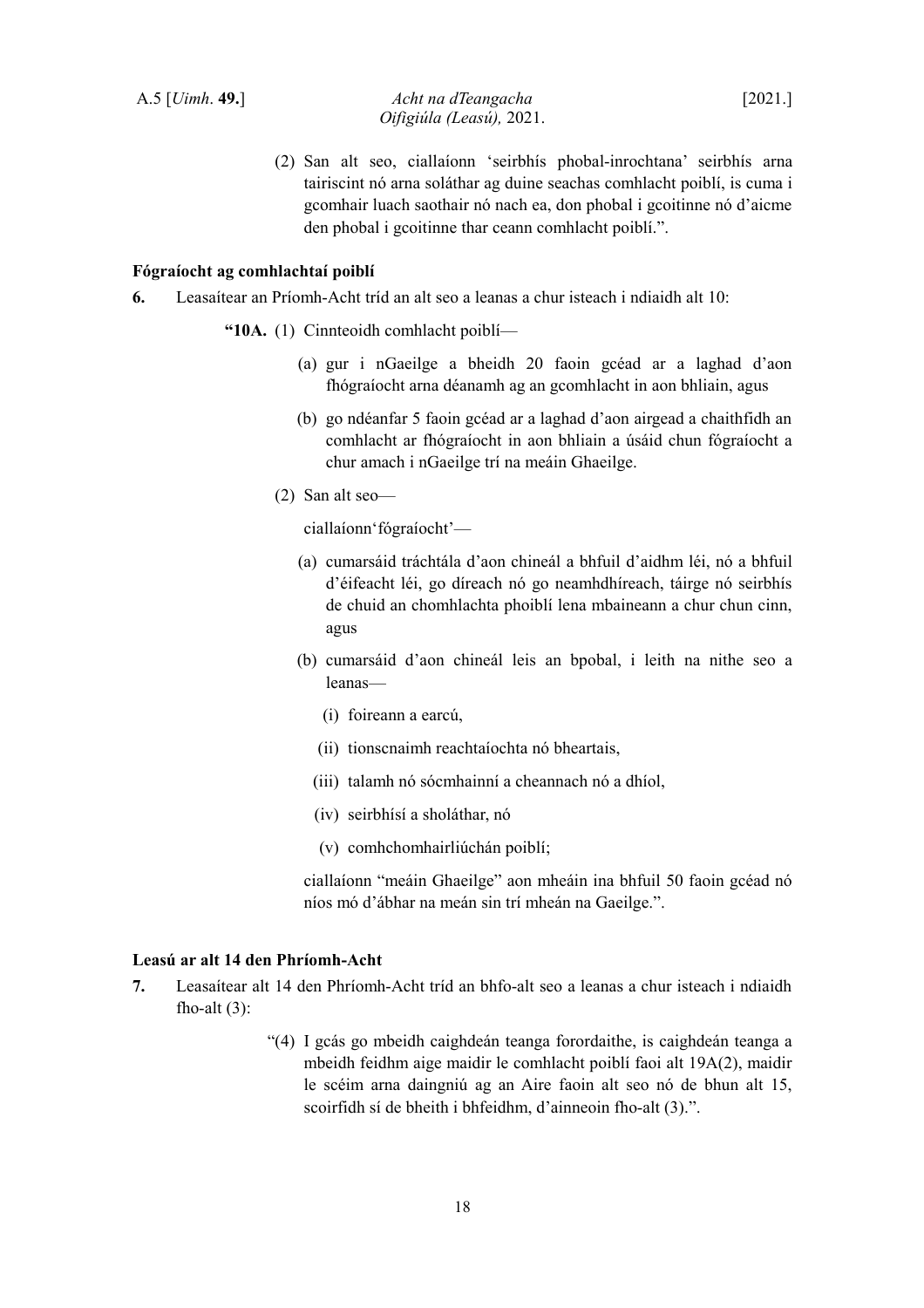### <span id="page-20-0"></span>**Amendment of Principal Act – insertion of sections 18A to 18F**

**8.** The Principal Act is amended by the insertion of the following sections after section 18:

## **"Establishment of Advisory Committee**

- **18A.** (1) The Minister shall, by order, appoint a day to be the establishment day (in this Act referred to as the 'establishment day') for the purposes of this Act, and the establishment day shall be a day that is not later than 6 months after the passing of the *Official Languages (Amendment) Act 2021*.
	- (2) There shall stand established on the establishment day a committee to be known as the Irish Language Services Advisory Committee (in this Act referred to as 'the Advisory Committee').
	- (3) The secretariat and the executive functions of the Advisory Committee shall be provided by the Minister and shall include, at the request of a member of the Advisory Committee or as the Minister considers appropriate, facilities for the simultaneous or consecutive interpretation of proceedings of the committee from one official language into the other official language.
	- (4) An order under subsection (1) shall be laid before each House of the Oireachtas as soon as may be after it is made and, if a resolution annulling the order is passed by either such House within the next 21 days on which that House sits after the order is laid before it, the order shall be annulled accordingly, but without prejudice to the validity of anything previously done thereunder.

#### **Membership of Advisory Committee**

**18B.** (1) The Advisory Committee shall consist of the following members—

- (a) a Chairperson, and
- (b) not less than 5 and not more than 10 ordinary members,

each of whom shall be appointed by the Minister.

- (2) The Minister shall designate one member of the Advisory Committee as Chairperson, and the person so designated shall be a person who is competent in the Irish language.
- (3) The ordinary members of the Advisory Committee shall include—
	- (a) one member nominated by the Minister as a representative of the Department of Culture, Heritage and the Gaeltacht,
	- (b) one member nominated by the Minister for Public Expenditure and Reform as a representative of the Department of Public Expenditure and Reform,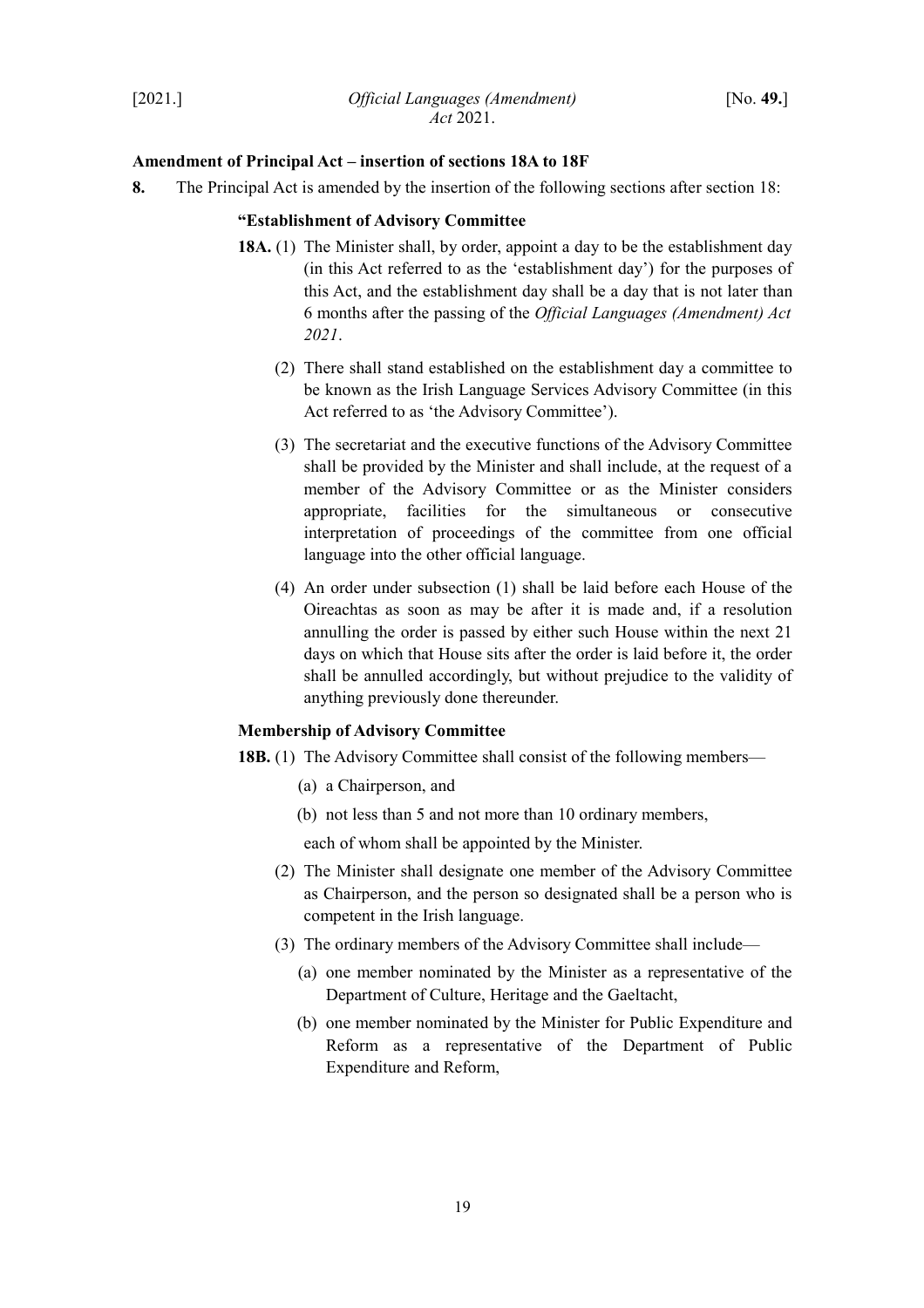### **Leasú ar an bPríomh-Acht – ailt 18A go 18F a chur isteach**

**8.** Leasaítear an Príomh-Acht trí na hailt seo a leanas a chur isteach i ndiaidh alt 18:

#### **"An Coiste Comhairleach a bhunú**

- **18A.** (1) Déanfaidh an tAire, le hordú, lá a cheapadh, tráth nach déanaí ná 6 mhí tar éis *Acht na dTeangacha Oifigiúla (Leasú), 2021* a rith, chun bheith ina lá bunaithe (dá ngairtear an 'lá bunaithe' san Acht seo) chun críocha an Achta seo.
	- (2) An lá bunaithe, beidh coiste arna bhunú ar a dtabharfar an Coiste Comhairleach um Sheirbhísí Gaeilge (dá ngairtear 'an Coiste Comhairleach' san Acht seo).
	- (3) Is é nó is í an tAire a sholáthróidh rúnaíocht agus feidhmeanna feidhmiúcháin an Choiste Chomhairligh agus áireofar leo, ar iarraidh a fháil ó chomhalta den Choiste Comhairleach nó de réir mar is cuí leis an Aire, saoráidí chun ateangaireacht chomhuaineach nó chomhleanúnach ó theanga oifigiúil amháin go dtí an teanga oifigiúil eile a dhéanamh ar imeachtaí de chuid an choiste.
	- (4) Déanfar ordú faoi fho-alt (1) a leagan faoi bhráid gach Tí den Oireachtas a luaithe is féidir tar éis a dhéanta agus, má dhéanann ceachtar Teach acu sin, laistigh den 21 lá a shuífidh an Teach sin tar éis an t-ordú a leagan faoina bhráid, rún a rith ag neamhniú an ordaithe, beidh an t-ordú ar neamhní dá réir sin, ach sin gan dochar do bhailíocht aon ní a rinneadh roimhe sin faoin ordú.

## **Comhaltas an Choiste Chomhairligh**

- **18B.** (1) Is iad a bheidh ar an gCoiste Comhairleach na comhaltaí seo a leanas—
	- (a) Cathaoirleach, agus
	- (b) líon gnáthchomhaltaí nach lú ná 5 ná nach mó ná 10,

agus is é nó is í an tAire a cheapfaidh gach duine acu.

- (2) Déanfaidh an tAire aon chomhalta amháin den Choiste Comhairleach a shainainmniú mar Chathaoirleach, agus is duine atá inniúil i nGaeilge an duine arna shainainmniú nó arna sainainmniú amhlaidh.
- (3) Áireofar ar ghnáthchomhaltaí an Choiste Chomhairligh—
	- (a) aon chomhalta amháin a bheidh ainmnithe ag an Aire mar ionadaí don Roinn Cultúir, Oidhreachta agus Gaeltachta,
	- (b) aon chomhalta amháin a bheidh ainmnithe ag an Aire Caiteachais Phoiblí agus Athchóirithe mar ionadaí don Roinn Caiteachais Phoiblí agus Athchóirithe,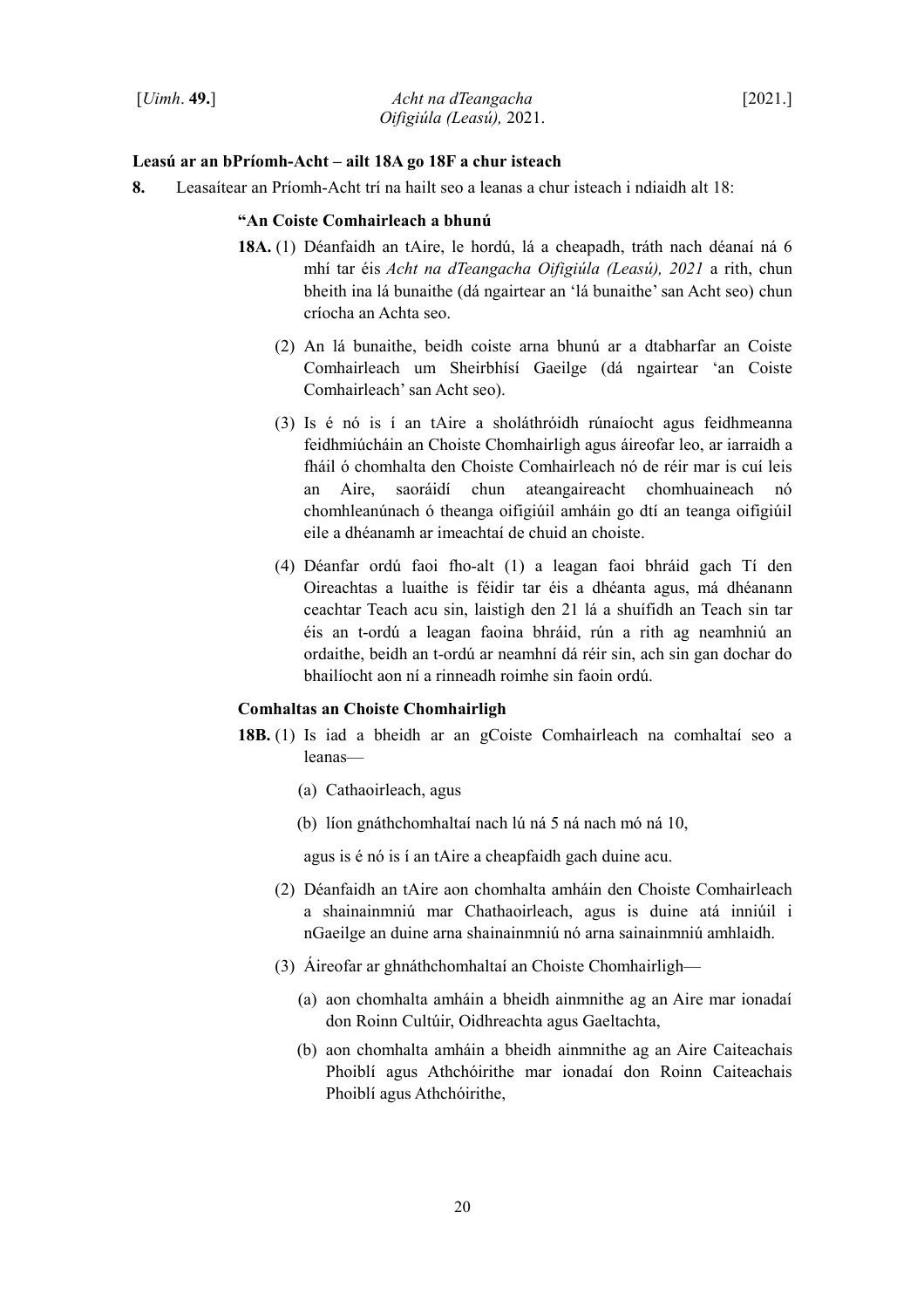- (c) one member nominated by the Public Appointments Service as a representative of the Public Appointments Service,
- (d) not more than 6 other members nominated by public bodies as representatives of such public bodies as the Minister considers appropriate,
- (e) one member, who shall be competent in the Irish language, nominated by the Minister, following a process established by the Public Appointments Service, as a representative of Gaeltacht Language Planning Areas, and
- (f) one member, who shall be competent in the Irish language, nominated by the Minister, following a process established by the Public Appointments Service, as a representative of areas of the State that are not Gaeltacht Language Planning Areas.
- (4) A member of the Advisory Committee shall be subject to such terms and conditions and be paid such allowances for expenses as the Minister may, with the consent of the Minister for Public Expenditure and Reform, determine.
- (5) If the Chairperson is for any reason unable to continue to act as Chairperson, the Minister may designate another member of the Advisory Committee to act as Chairperson.
- (6) A member of the Advisory Committee shall hold office for such period not exceeding 6 years from the date of his or her appointment, as the Minister shall determine.
- (7) Subject to subsection (8), a member of the Advisory Committee whose term of office expires by the effluxion of time shall be eligible for reappointment to the Advisory Committee.
- (8) A member of the Advisory Committee who has served 2 consecutive terms of office shall not be eligible for reappointment to the Advisory Committee until a period of 6 years has elapsed following the end of the second consecutive term.
- (9) A member of the Advisory Committee may resign from the Advisory Committee by letter addressed to the Minister, and the resignation shall take effect on the date specified in the letter, or the date on which the Minister receives the letter, whichever is the later.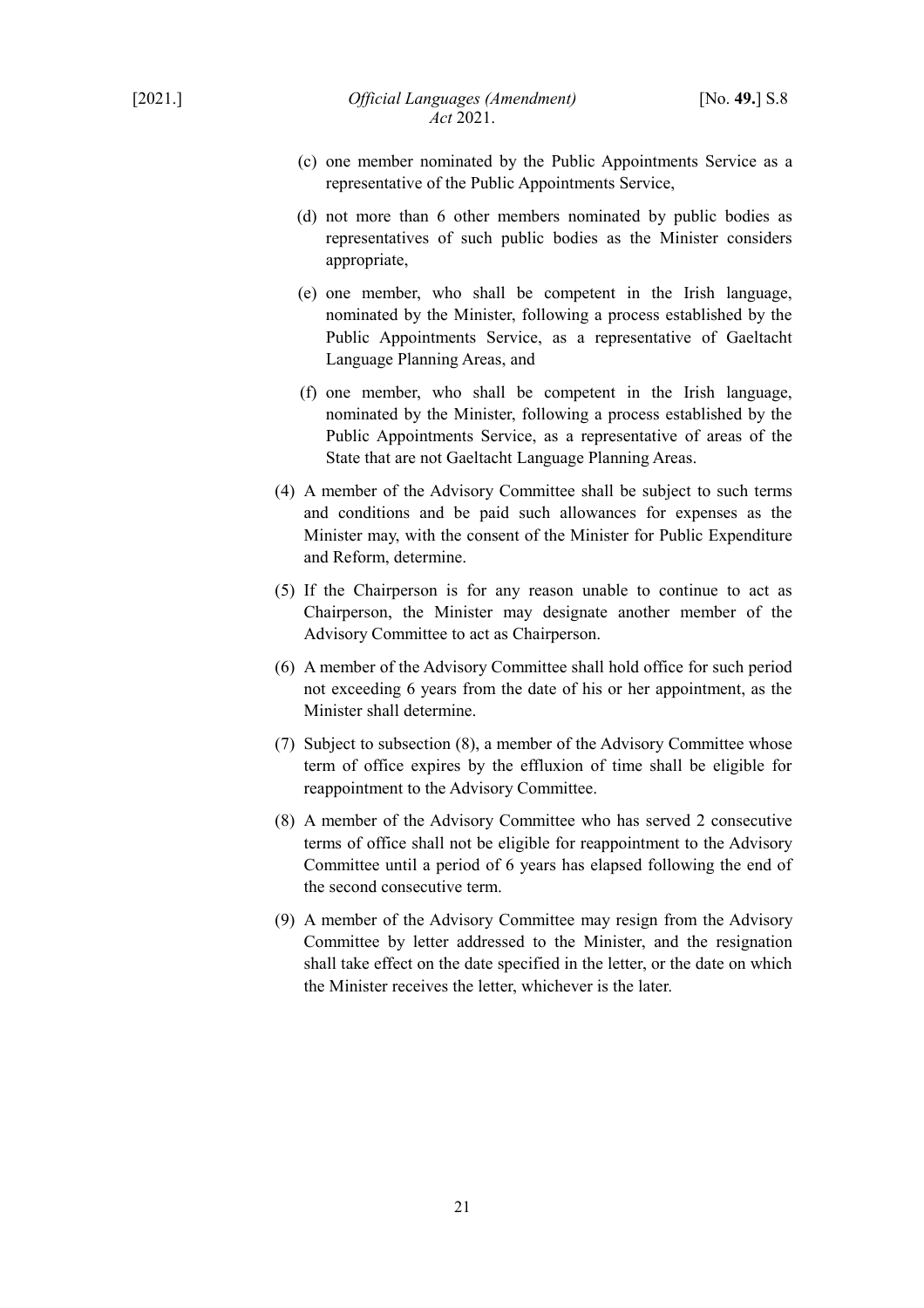- (c) aon chomhalta amháin a bheidh ainmnithe ag an tSeirbhís um Cheapacháin Phoiblí mar ionadaí don tSeirbhís um Cheapacháin Phoiblí,
- (d) 6 chomhalta eile ar a mhéid a bheidh ainmnithe ag comhlachtaí poiblí mar ionadaithe do na comhlachtaí poiblí sin is cuí leis an Aire,
- (e) aon chomhalta amháin a bheidh inniúil i nGaeilge agus a bheidh ainmnithe ag an Aire, tar éis próiseas arna bhunú ag an tSeirbhís um Cheapacháin Phoiblí, mar ionadaí do Limistéir Pleanála Teanga Ghaeltachta, agus
- (f) aon chomhalta amháin a bheidh inniúil i nGaeilge agus a bheidh ainmnithe ag an Aire, tar éis próiseas arna bhunú ag an tSeirbhís um Cheapacháin Phoiblí, mar ionadaí do limistéir den Stát nach Limistéir Pleanála Teanga Ghaeltachta.
- (4) Beidh comhalta den Choiste Comhairleach faoi réir cibé téarmaí agus coinníollacha, agus íocfar leis nó léi cibé liúntais i leith caiteachas, a chinnfidh an tAire, le toiliú an Aire Caiteachais Phoiblí agus Athchóirithe.
- (5) Más rud é go bhfuil an Cathaoirleach neamhábalta ar chúis ar bith gníomhú mar Chathaoirleach, féadfaidh an tAire comhalta eile den Choiste Comhairleach a shainainmniú chun gníomhú mar Chathaoirleach.
- (6) Sealbhóidh comhalta den Choiste Comhairleach oifig ar feadh cibé tréimhse, nach faide ná 6 bliana ó dháta a cheaptha nó a ceaptha, a chinnfidh an tAire.
- (7) Faoi réir fho-alt (8), beidh comhalta den Choiste Comhairleach a rachaidh a théarma oifige nó a téarma oifige in éag trí imeacht aimsire in-athcheaptha chun an Choiste Chomhairligh.
- (8) Aon chomhalta den Choiste Comhairleach a mbeidh fónta aige nó aici ar feadh 2 théarma oifige as a chéile, ní bheidh sé nó sí in-athcheaptha chun an Choiste Chomhairligh go dtí go mbeidh tréimhse 6 bliana caite tar éis dheireadh an dara téarma as a chéile.
- (9) Féadfaidh comhalta den Choiste Comhairleach éirí as an gCoiste Comhairleach trí litir a bheidh dírithe chuig an Aire, agus beidh éifeacht leis an éirí as ar an dáta a bheidh sonraithe sa litir, nó ar an dáta ar a bhfaighidh an tAire an litir, cibé acu is déanaí.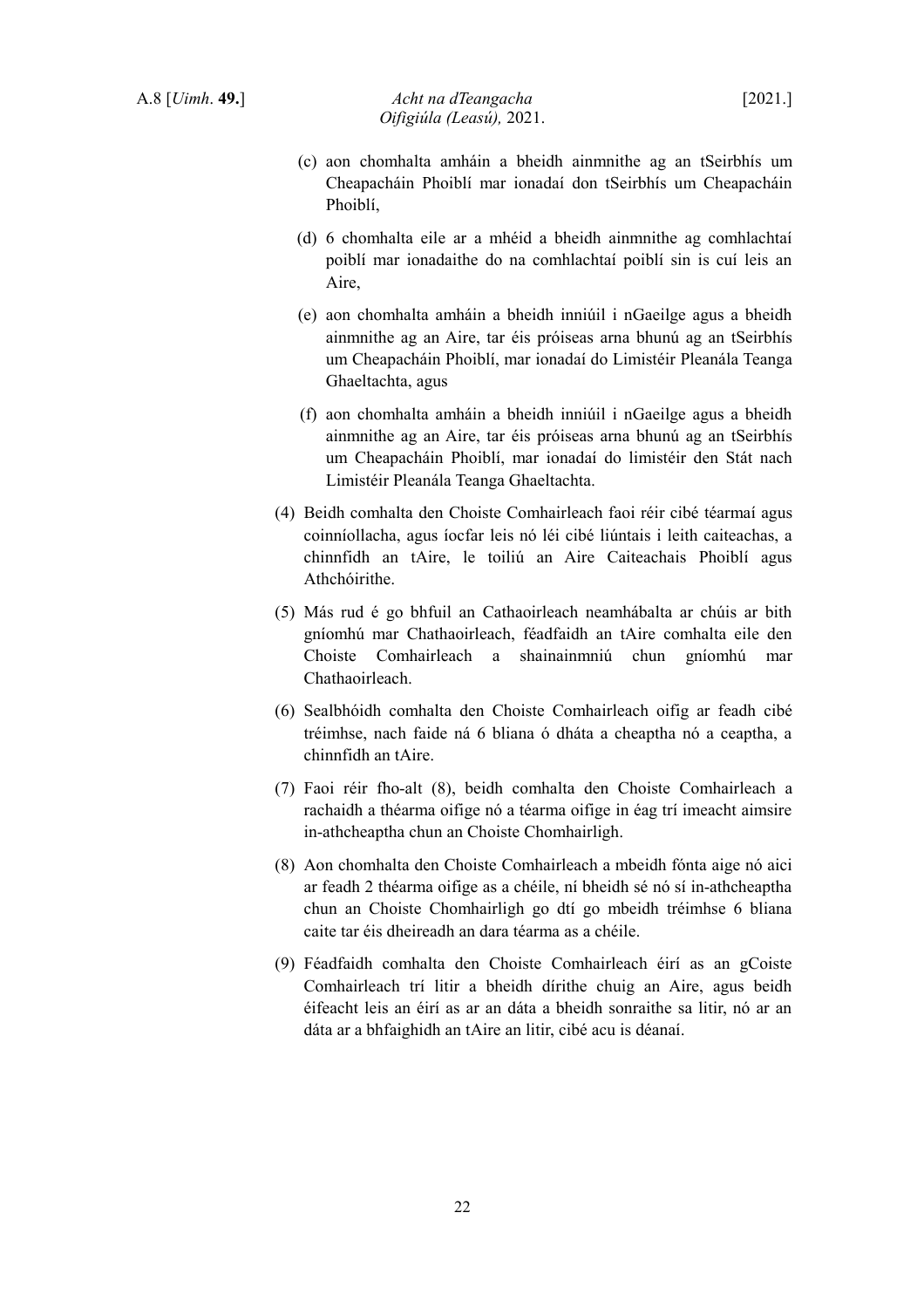- (10) A member of the Advisory Committee may at any time be removed from membership of the Advisory Committee by the Minister if, in the Minister's opinion, the member has become incapable through illhealth of performing his or her functions, or has committed stated misbehaviour, or his or her removal appears to the Minister to be necessary for the effective performance by the Advisory Committee of its functions.
- (11) A member of the Advisory Committee shall cease to be, and shall be disqualified from being, a member of the Advisory Committee where such member—
	- (a) on conviction on indictment by a court of competent jurisdiction is sentenced to a term of imprisonment, or
	- (b) is subject or is deemed to be subject to a disqualification order, within the meaning of Chapter 4 of Part 14 of the Companies Act 2014, whether by virtue of that Chapter or any other provision of that Act.
- (12) The Minister shall determine the procedures of the Advisory Committee.

## **Functions of Advisory Committee**

18C. (1) The Advisory Committee shall—

- (a) as soon as may be but not later than 2 years after the establishment day prepare and submit to the Minister for approval a National Plan for the provision of public services through the medium of the Irish language (in this Act referred to as the 'National Plan') for a period specified in the National Plan (being not more than 6 years) in order to—
	- (i) identify services provided by a public body or class of public bodies that are not provided through the medium of the Irish language and in relation to which the Advisory Committee is of the view that a language standard should be prescribed under section 19A(2), and
	- (ii) specify, for the period to which the National Plan relates, strategies public bodies may employ (including how to make best use of resources available to the bodies) so that services of the public bodies concerned that are not provided through the medium of the Irish language may be so provided,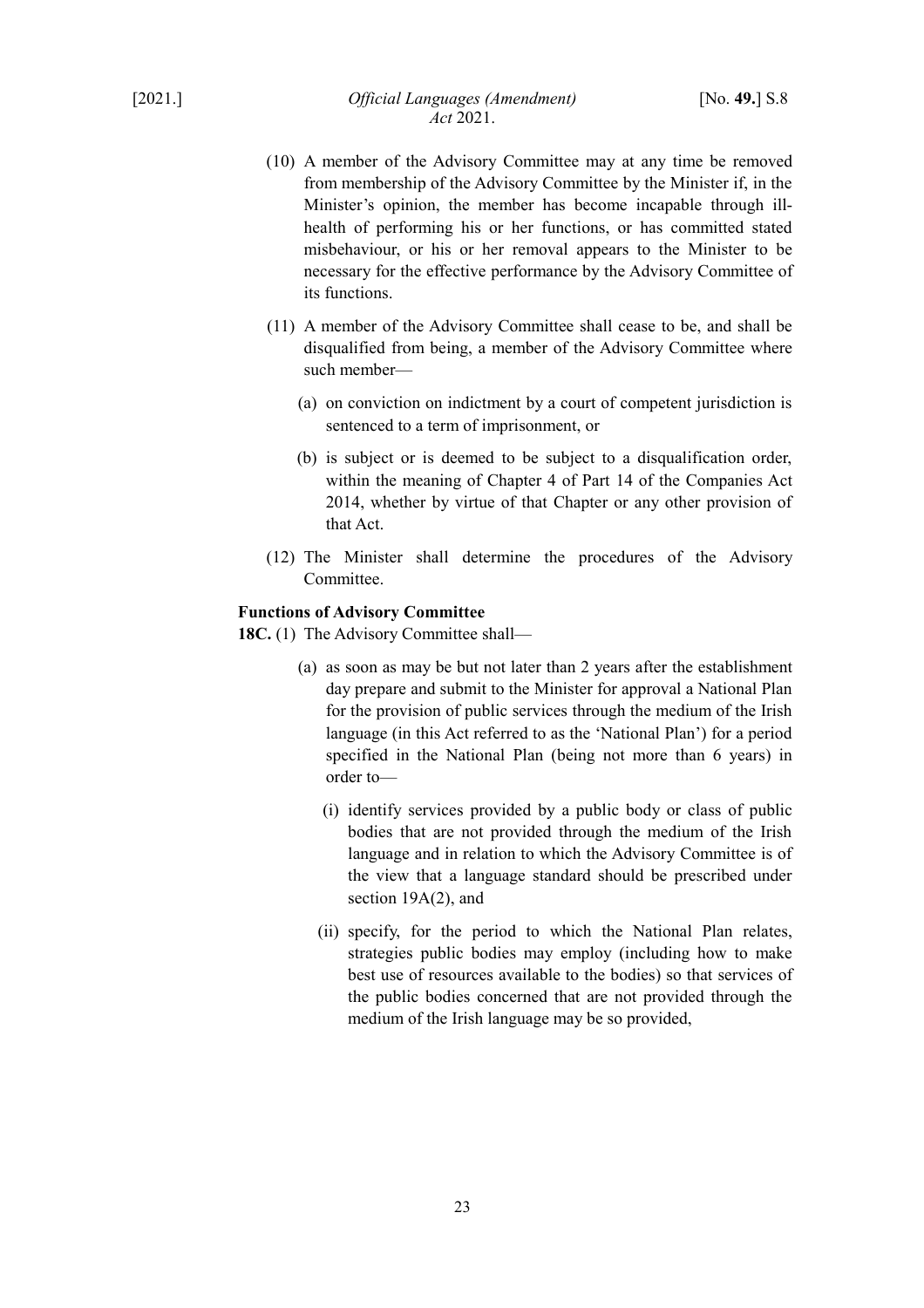- (10) Féadfaidh an tAire, aon tráth, comhalta den Choiste Comhairleach a chur as comhaltas den Choiste Comhairleach más rud é, i dtuairim an Aire, go bhfuil an comhalta tar éis éirí éagumasach, de dheasca easláinte, ar a fheidhmeanna nó a feidhmeanna a chomhlíonadh, nó gur mhí-iompair an comhalta é féin nó í féin mar a bheidh sonraithe, nó gur dealraitheach don Aire gur gá é nó í a chur as comhaltas chun go gcomhlíonfaidh an Coiste Comhairleach a fheidhmeanna go héifeachtach.
- (11) Scoirfidh comhalta den Choiste Comhairleach de bheith, agus beidh sé nó sí dícháilithe chun bheith, ina chomhalta nó ina comhalta den Choiste Comhairleach más rud é, maidir leis an gcomhalta sin—
	- (a) ar é nó í a chiontú ar díotáil ag cúirt dlínse inniúla, go ngearrfar téarma príosúnachta air nó uirthi, nó
	- (b) go bhfuil sé nó sí, nó go measfar é nó í a bheith, faoi réir ordú dícháilíochta, de réir bhrí Chaibidil 4 de Chuid 14 d'Acht na gCuideachtaí, 2014, cibé acu de bhua na Caibidle sin nó de bhua aon fhoráil eile den Acht sin.
- (12) Is é nó is í an tAire a chinnfidh nósanna imeachta an Choiste Chomhairligh.

#### **Feidhmeanna an Choiste Chomhairligh**

**18C.** (1) Déanfaidh an Coiste Comhairleach—

- (a) a luaithe is féidir ach tráth nach déanaí ná 2 bhliain tar éis an lae bunaithe, Plean Náisiúnta (dá ngairtear an 'Plean Náisiúnta' san Acht seo), maidir le soláthar seirbhísí poiblí trí mheán na Gaeilge ar feadh tréimhse a bheidh sonraithe sa Phlean Náisiúnta (is tréimhse nach faide ná 6 bliana), a ullmhú agus a chur faoi bhráid an Aire lena cheadú d'fhonn na nithe seo a leanas a dhéanamh—
	- (i) seirbhísí a shainaithint is seirbhísí a sholáthraíonn comhlacht poiblí nó aicme comhlachtaí poiblí agus nach soláthraítear trí mheán na Gaeilge agus ar i ndáil leo atá an Coiste Comhairleach den tuairim gur chóir caighdeán teanga a fhorordú faoi alt 19A(2), agus
	- (ii) straitéisí a shonrú, ar feadh na tréimhse lena mbaineann an Plean Náisiúnta, is straitéisí a fhéadfaidh comhlachtaí poiblí a úsáid (lena n-áirítear an chaoi a mbainfear an úsáid is fearr as acmhainní atá ar fáil do na comhlachtaí) ionas go bhféadfar seirbhísí de chuid na gcomhlachtaí poiblí lena mbaineann nach soláthraítear trí mheán na Gaeilge a sholáthar amhlaidh,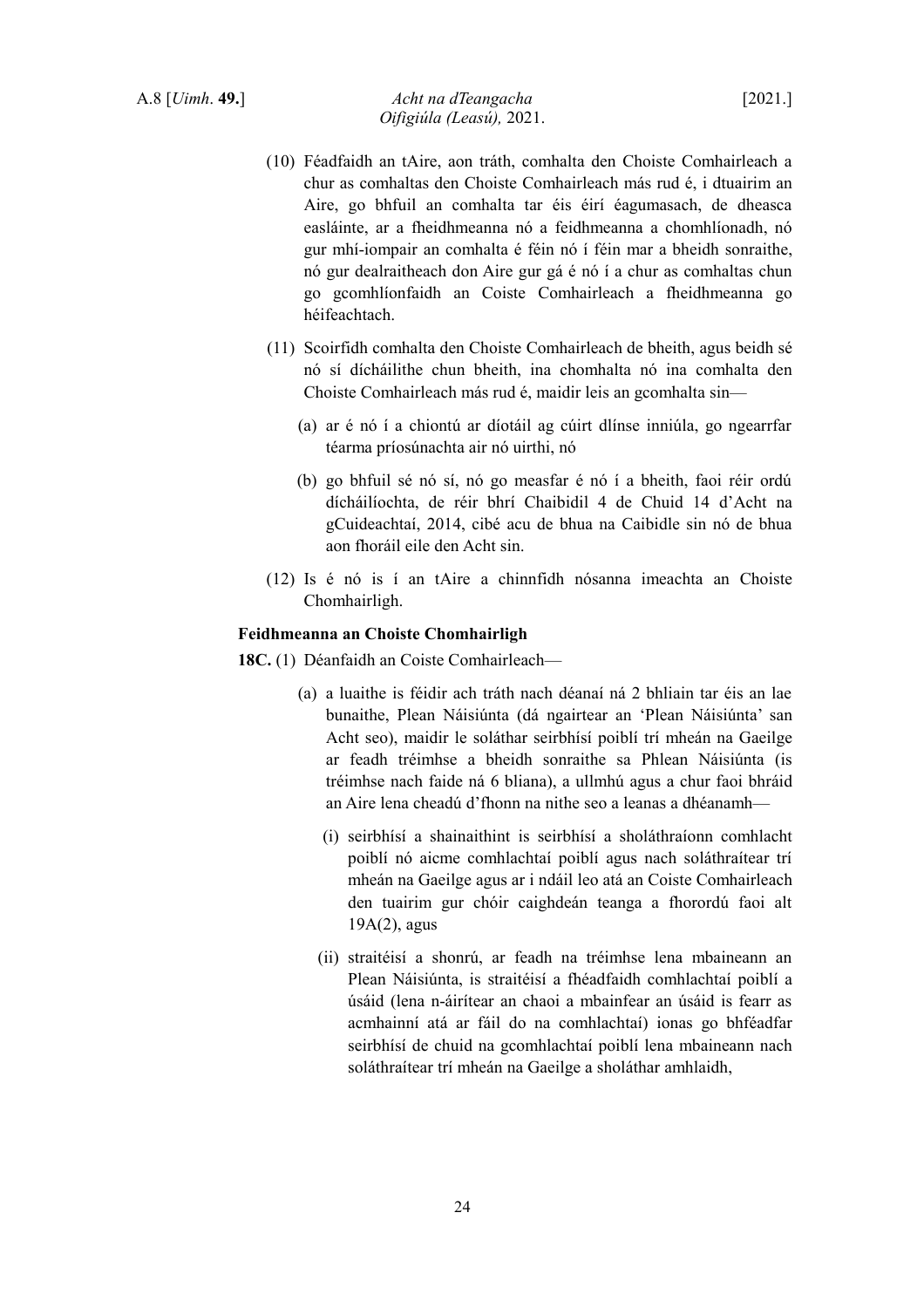- (b) advise public bodies with respect to how services that are not provided by the bodies through the medium of the Irish language may be so provided, including—
	- (i) advice with respect to the number and grade of staff who are competent in the Irish language that the body would require to provide such services through the medium of the Irish language,
	- (ii) having regard to the objective referred to in subsection  $(3)(b)$ , recommendations as to how to increase the number of staff who are competent in the Irish language, and
	- (iii) advice as to the level of competence, having regard to the system of standards known as the Common European Framework of Reference for Languages, required by a person in order for him or her to provide such services through the medium of the Irish language,
- (c) conduct, or commission the conduct of, such research as the Advisory Committee deems appropriate in order to carry out its functions under paragraphs (a) and (b), and
- (d) every 5 years after the establishment day, carry out and submit to the Minister a survey on the level of competence in the Irish language of staff of public bodies, and such survey shall include the following:
	- (i) the total number of staff of public bodies who are competent in the Irish language;
	- (ii) the total number of staff of public bodies who have undertaken an Irish language training course;
	- (iii) the total number of staff of public bodies who speak the Irish language in the workplace, whether when carrying out their duties or otherwise, and the frequency with which they speak the Irish language.
- (2) The Advisory Committee shall prepare each subsequent National Plan not earlier than 6 months, and not later than 3 months, before the expiration of the period specified in the National Plan and section 18D shall apply, with any necessary modifications, in relation to each subsequent National Plan as if any reference, to the National Plan, in that section were a reference to a subsequent National Plan.
- (3) The Advisory Committee shall, in performing its functions under this Act, have regard to the following objectives—
	- (a) increasing the services provided by public bodies through the medium of the Irish language, having particular regard to services provided by public bodies in Gaeltacht Language Planning Areas, Gaeltacht Service Towns and Irish Language Networks, and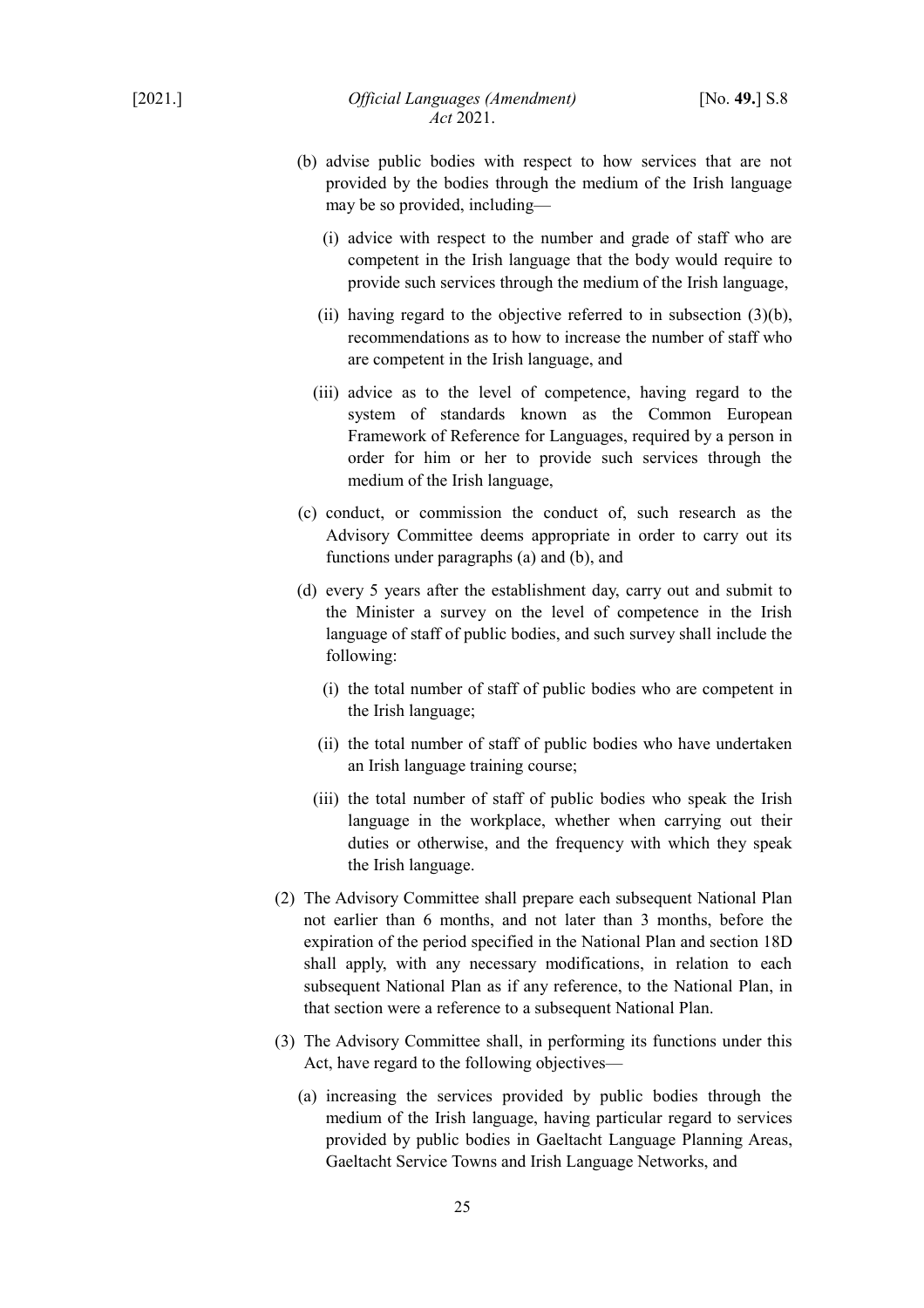- (b) comhairle a thabhairt do chomhlachtaí poiblí maidir leis an gcaoi a bhféadfar seirbhísí nach soláthraíonn na comhlachtaí trí mheán na Gaeilge a sholáthar amhlaidh, lena n-áirítear an méid seo a leanas—
	- (i) comhairle maidir leis an líon foirne agus leis an ngrád foirne atá inniúil i nGaeilge a mbeadh gá ag an gcomhlacht leo chun na seirbhísí sin a sholáthar trí mheán na Gaeilge,
	- (ii) ag féachaint don chuspóir dá dtagraítear i bhfo-alt (3)(b), moltaí maidir leis an gcaoi a méadófar an líon foirne atá inniúil i nGaeilge, agus
	- (iii) comhairle maidir leis an leibhéal inniúlachta, ag féachaint don chóras caighdeán ar a dtugtar an Creat Comhchoiteann Tagartha Eorpach le haghaidh Teangacha, is gá a bheith ag duine chun go soláthróidh sé nó sí na seirbhísí sin trí mheán na Gaeilge,
- (c) cibé taighde a sheoladh, nó a choimisiúnú go seolfar cibé taighde, is cuí leis an gCoiste Comhairleach d'fhonn a fheidhmeanna a chomhlíonadh faoi mhíreanna (a) agus (b), agus
- (d) gach 5 bliana tar éis an lae bunaithe, suirbhé ar an leibhéal inniúlachta i nGaeilge atá ag foireann comhlachtaí poiblí a sheoladh agus a chur faoi bhráid an Aire, agus áireofar na nithe seo a leanas i suirbhé den sórt sin:
	- (i) an líon iomlán foirne de chuid comhlachtaí poiblí atá inniúil i nGaeilge;
	- (ii) an líon iomlán foirne de chuid comhlachtaí poiblí a bhfuil cúrsa oiliúna Gaeilge déanta acu;
	- (iii) an líon iomlán foirne de chuid comhlachtaí poiblí a labhraíonn an Ghaeilge san ionad oibre, cibé acu le linn dóibh a gcuid dualgas a chomhall nó ar shlí eile, agus a mhinice a labhraíonn siad an Ghaeilge.
- (2) Ullmhóidh an Coiste Comhairleach gach Plean Náisiúnta dá éis sin tráth nach luaithe ná 6 mhí, agus nach déanaí ná 3 mhí, roimh dheireadh na tréimhse a bheidh sonraithe sa Phlean Náisiúnta agus beidh feidhm ag alt 18D, fara aon mhodhnuithe is gá, i ndáil le gach Plean Náisiúnta dá éis sin amhail is dá mba thagairt do Phlean Náisiúnta dá éis sin aon tagairt don Phlean Náisiúnta san alt sin.
- (3) Le linn dó a fheidhmeanna a chomhlíonadh faoin Acht seo, beidh aird ag an gCoiste Comhairleach ar na cuspóirí seo a leanas—
	- (a) na seirbhísí a sholáthraíonn comhlachtaí poiblí trí mheán na Gaeilge a mhéadú, ag féachaint go háirithe do sheirbhísí a sholáthraíonn comhlachtaí poiblí i Limistéir Pleanála Teanga Ghaeltachta, i mBailte Seirbhíse Gaeltachta agus i Líonraí Gaeilge, agus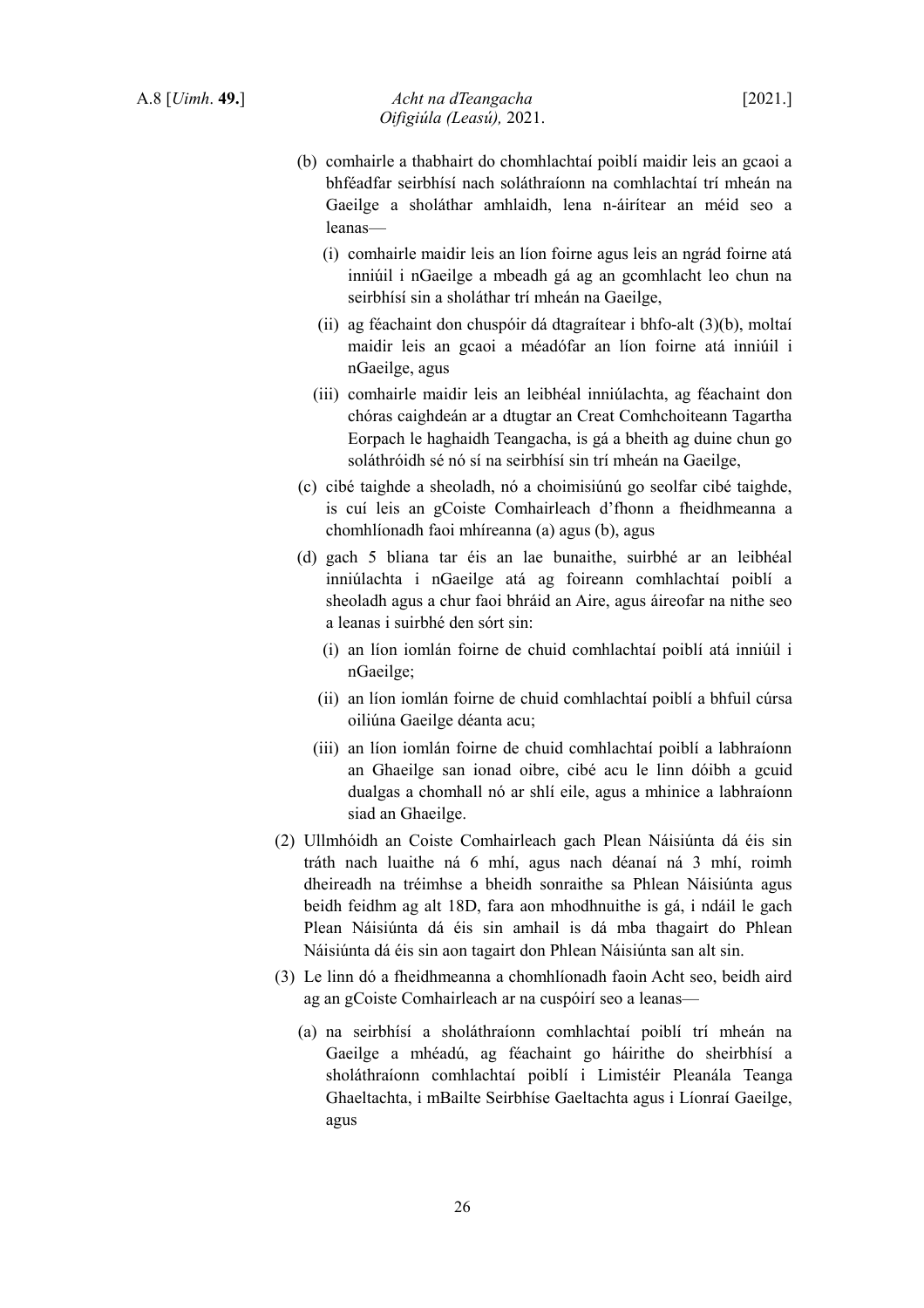- (b) increasing the number of staff of public bodies who are competent in the Irish language so that, as soon as practicable after the establishment day, but no later than 31 December 2030, at least 20 per cent of staff recruited to public bodies are so competent.
- (4) The Advisory Committee shall have all such powers as are necessary or expedient for the performance of its functions.

## **Duty of Minister in respect of National Plan prepared under section 18C**

- **18D.** (1) The Minister shall—
	- (a) within 3 months of receiving the National Plan under section  $18C(1)(a)$ —
		- (i) approve the National Plan without modification or with such modifications as he or she considers appropriate,
		- (ii) specify the date on which the National Plan should come into operation, and
		- (iii) submit the National Plan to the Government,

and

- (b) as soon as may be thereafter—
	- (i) cause copies of the National Plan to be laid before each House of the Oireachtas, and
	- (ii) publish a copy of the National Plan on the website of the Department of Culture, Heritage and the Gaeltacht.
- (2) The Minister may, as he or she considers appropriate, request a public body, in respect of whom services identified in the National Plan as services provided by the body concerned that are not provided through the medium of the Irish language, to report to the Minister in relation to progress made by the body to so provide the services and to implement the Plan, and the Minister shall be responsible for the coordination of the implementation of the Plan by all such public bodies.

#### **Public bodies in Gaeltacht Language Planning Areas**

- **18E.** The Minister shall, by order, within 3 months of submitting the National Plan to the Government under section  $18D(1)(a)(iii)$  and having regard to the National Plan—
	- (a) specify the date by which the Irish language shall become the working language in the offices, in a Gaeltacht Language Planning Area, of a public body or class of public bodies and different dates may be specified in respect of different Gaeltacht Language Planning Areas, and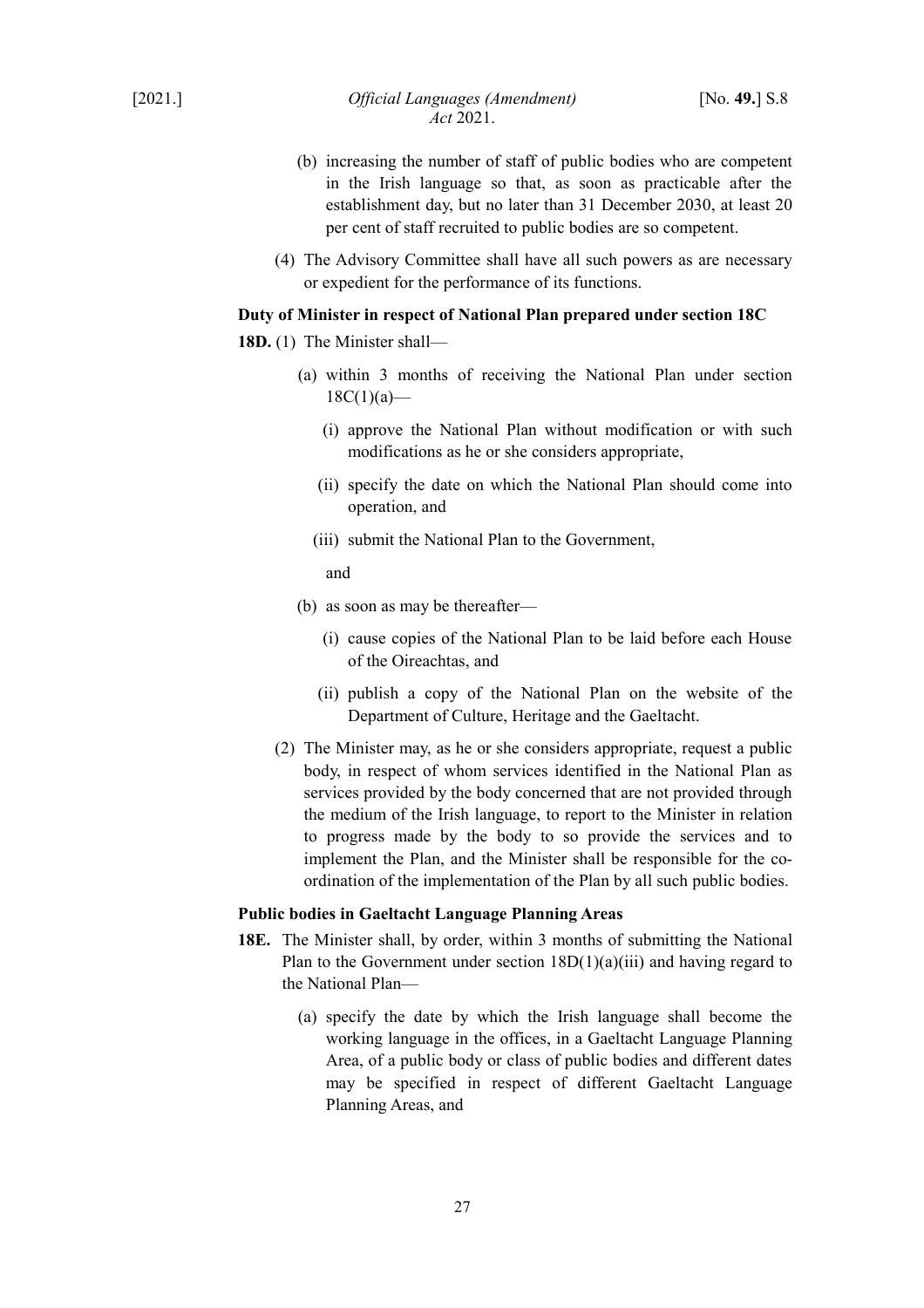- (b) an líon foirne de chuid comhlachtaí poiblí atá inniúil i nGaeilge a mhéadú ionas go mbeidh, a luaithe is indéanta tar éis an lae bunaithe, ach tráth nach déanaí ná an 31 Nollaig 2030, 20 faoin gcéad ar a laghad den fhoireann a earcófar chuig comhlachtaí poiblí inniúil amhlaidh.
- (4) Beidh ag an gCoiste Comhairleach na cumhachtaí sin go léir is gá nó is fóirsteanach chun a fheidhmeanna a chomhlíonadh.

## **Dualgas an Aire i leith Plean Náisiúnta arna ullmhú faoi alt 18C**

# **18D.** (1) Déanfaidh an tAire—

- (a) laistigh de 3 mhí ón bPlean Náisiúnta a fháil faoi alt  $18C(1)(a)$ 
	- (i) an Plean Náisiúnta a cheadú gan mhodhnú nó fara cibé modhnuithe is cuí leis nó léi,
	- (ii) an dáta ar ar chóir don Phlean Náisiúnta teacht i ngníomh a shonrú, agus
	- (iii) an Plean Náisiúnta a chur faoi bhráid an Rialtais,

agus

- (b) a luaithe is féidir ina dhiaidh sin—
	- (i) a chur faoi deara cóipeanna den Phlean Náisiúnta a leagan faoi bhráid gach Tí den Oireachtas, agus
	- (ii) cóip den Phlean Náisiúnta a fhoilsiú ar shuíomh gréasáin na Roinne Cultúir, Oidhreachta agus Gaeltachta.
- (2) Féadfaidh an tAire, de réir mar is cuí leis nó léi, a iarraidh ar chomhlacht poiblí, a mbeidh seirbhísí sainaitheanta ina leith sa Phlean Náisiúnta mar sheirbhísí a sholáthraíonn an comhlacht lena mbaineann nach bhfuil á soláthar trí mheán na Gaeilge, tuarascáil a thabhairt don Aire i ndáil leis an dul chun cinn atá déanta ag an gcomhlacht chun na seirbhísí a sholáthar amhlaidh agus chun an Plean a chur i ngníomh, agus is é nó is í an tAire a bheidh freagrach as comhordú a dhéanamh ar chur i ngníomh an Phlean ag na comhlachtaí poiblí sin go léir.

### **Comhlachtaí poiblí i Limistéir Pleanála Teanga Ghaeltachta**

- **18E.** Déanfaidh an tAire, le hordú, laistigh de 3 mhí ón tráth a dhéanfar an Plean Náisiúnta a chur faoi bhráid an Rialtais faoi alt 18D(1)(a)(iii) agus aird aige nó aici ar an bPlean Náisiúnta—
	- (a) an dáta a shonrú faoina dtiocfaidh an Ghaeilge chun bheith ina teanga oibre in oifigí, i Limistéar Pleanála Teanga Gaeltachta, comhlachta phoiblí nó aicme comhlachtaí poiblí agus féadfar dátaí éagsúla a shonrú i leith Limistéir Pleanála Teanga Ghaeltachta éagsúla, agus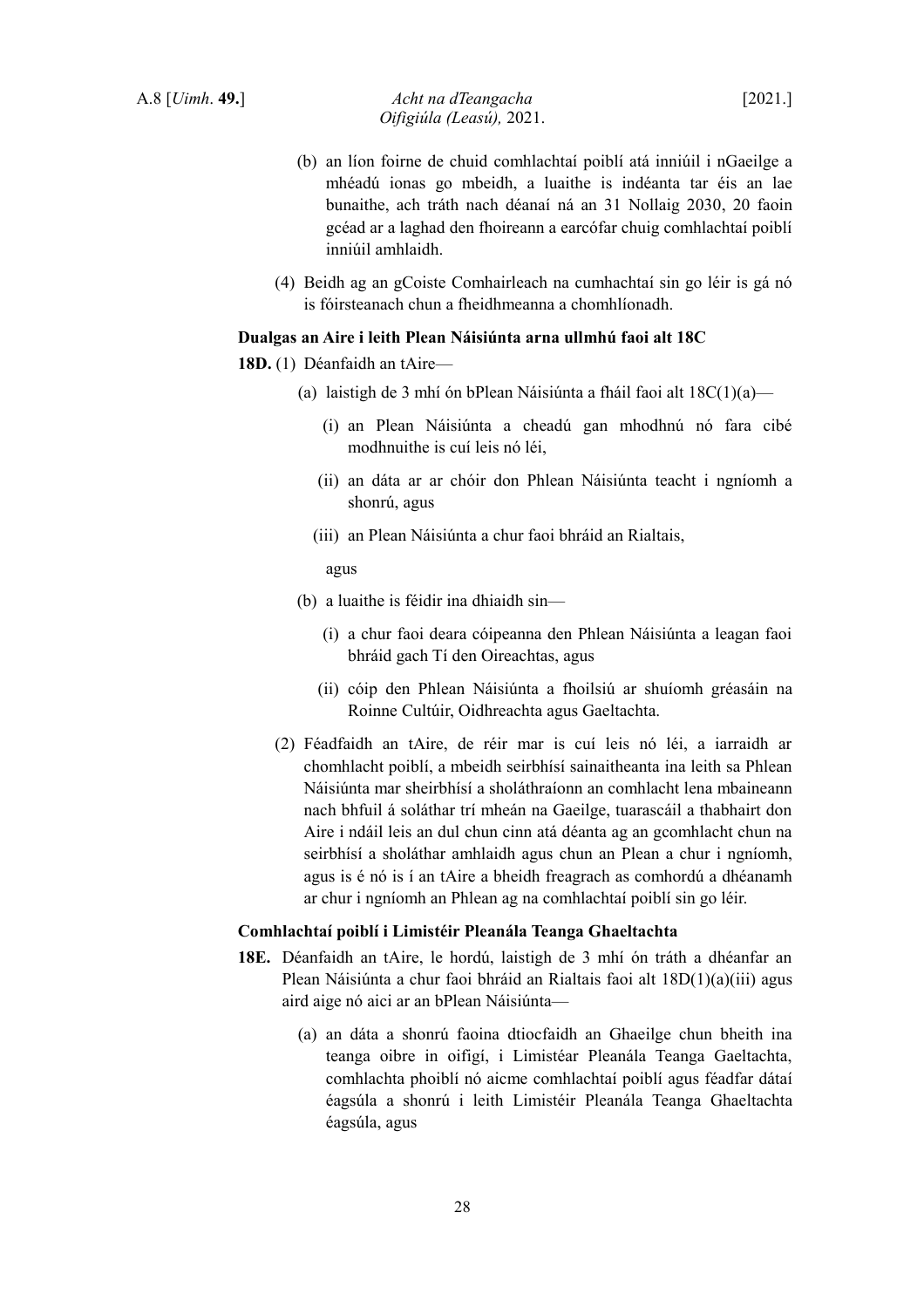(b) specify the date by which all services provided by a public body or class of public bodies in a Gaeltacht Language Planning Area (including such services provided by a public body or class of public bodies from outside the Gaeltacht Language Planning Area) shall be provided through the medium of the Irish language and different dates may be specified in respect of different Gaeltacht Language Planning Areas.

## **Report of Advisory Committee**

- **18F.** (1) The Advisory Committee shall, not later than 30 June of each year, provide a progress report to the Minister and to the Commissioner with regard to its work during the preceding year or, in the case of its first progress report, its work from the establishment day up to and including 31 December of the following year.
	- (2) Notwithstanding subsection (1), the Advisory Committee may, from time to time, furnish to the Minister such information about the performance of its functions as it considers appropriate and shall furnish to the Minister any information about the performance of its functions requested by the Minister.
	- (3) The Commissioner shall, within 6 months of receiving the report referred to in subsection (1), prepare and submit to the Minister a commentary on the report.
	- (4) The Minister shall, within 3 months of receiving the commentary referred to in subsection (3), submit the commentary and the report referred to in subsection (1) to the Government and, as soon as may be thereafter—
		- (a) cause copies of the report and commentary to be laid before each House of the Oireachtas, and
		- (b) publish copies of the report and commentary on the website of the Department of Culture, Heritage and the Gaeltacht.".

### <span id="page-30-0"></span>**Amendment of Principal Act – insertion of sections 19A to 19D**

**9.** The Principal Act is amended by the insertion of the following sections after section 19: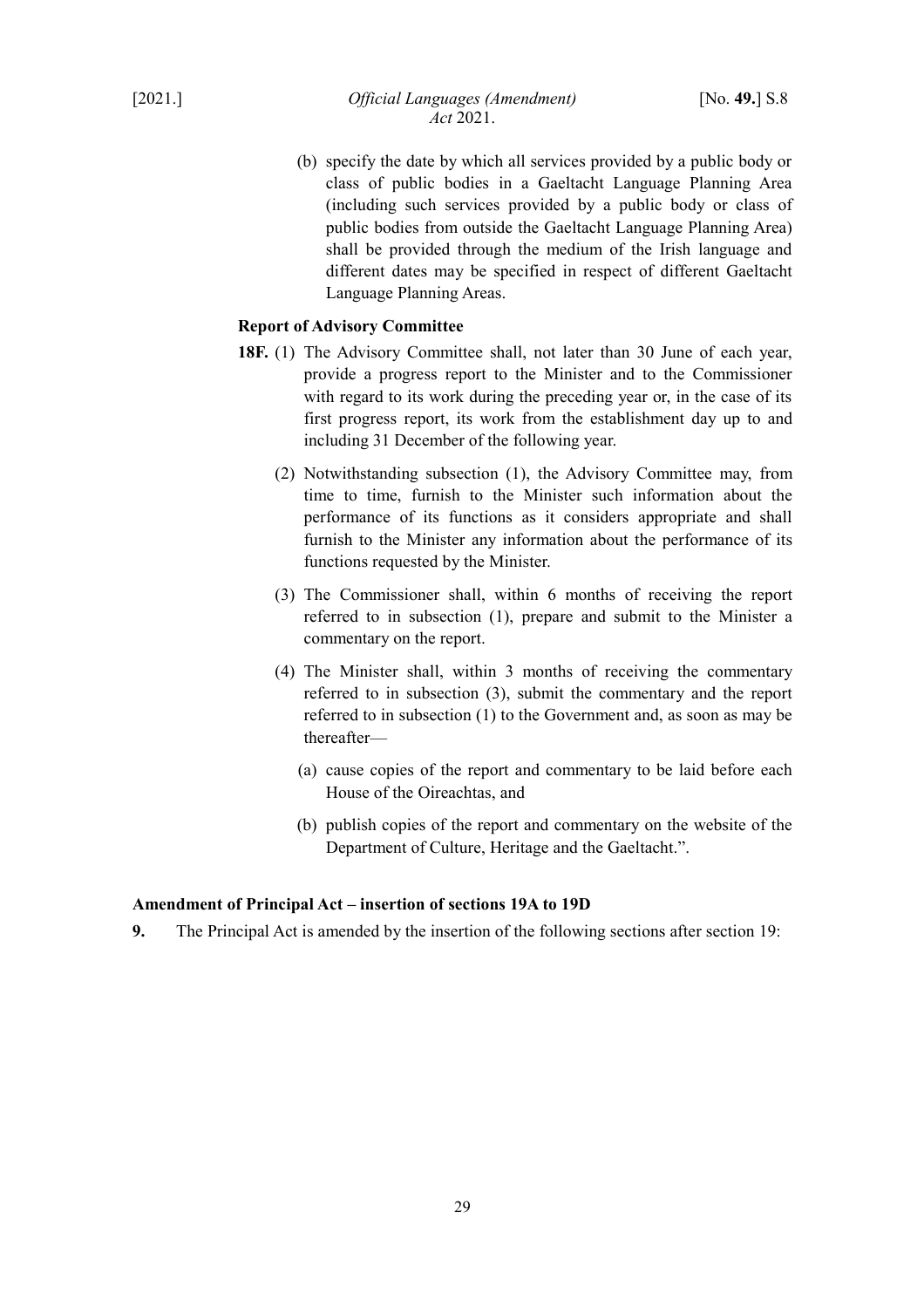A.8 [*Uimh*. **49.**] *Acht na dTeangacha* [2021.] *Oifigiúla (Leasú),* 2021.

(b) an dáta a shonrú faoina ndéanfar na seirbhísí go léir arna soláthar ag comhlacht poiblí nó ag aicme comhlachtaí poiblí i Limistéar Pleanála Teanga Gaeltachta (lena n-áirítear seirbhísí den sórt sin arna soláthar ag comhlacht poiblí nó ag aicme comhlachtaí poiblí ó áit lasmuigh den Limistéar Pleanála Teanga Gaeltachta) a sholáthar trí mheán na Gaeilge agus féadfar dátaí éagsúla a shonrú i leith Limistéir Pleanála Teanga Ghaeltachta éagsúla.

## **Tuarascáil an Choiste Chomhairligh**

- **18F.** (1) Déanfaidh an Coiste Comhairleach, tráth nach déanaí ná an 30 Meitheamh gach bliain, tuarascáil ar dhul chun cinn a sholáthar don Aire agus don Choimisinéir maidir lena chuid oibre le linn na bliana roimhe sin nó, i gcás na chéad tuarascála ar dhul chun cinn uaidh, maidir lena chuid oibre ón lá bunaithe suas go dtí an 31 Nollaig an bhliain ina dhiaidh sin agus an lá sin san áireamh.
	- (2) D'ainneoin fho-alt (1), féadfaidh an Coiste Comhairleach, ó am go ham, cibé faisnéis maidir le comhlíonadh a fheidhmeanna a mheasfaidh sé is cuí a thabhairt don Aire agus tabharfaidh sé don Aire aon fhaisnéis maidir le comhlíonadh a fheidhmeanna a iarrfaidh an tAire.
	- (3) Déanfaidh an Coimisinéir, laistigh de 6 mhí ón tuarascáil dá dtagraítear i bhfo-alt (1) a fháil, tráchtaireacht ar an tuarascáil a ullmhú agus a chur faoi bhráid an Aire.
	- (4) Déanfaidh an tAire, laistigh de 3 mhí ón tráchtaireacht dá dtagraítear i bhfo-alt (3) a fháil, an tráchtaireacht agus an tuarascáil dá dtagraítear i bhfo-alt (1) a chur faoi bhráid an Rialtais agus, a luaithe is féidir ina dhiaidh sin—
		- (a) a chur faoi deara cóipeanna den tuarascáil agus den tráchtaireacht a leagan faoi bhráid gach Tí den Oireachtas, agus
		- (b) cóipeanna den tuarascáil agus den tráchtaireacht a fhoilsiú ar shuíomh gréasáin na Roinne Cultúir, Oidhreachta agus Gaeltachta.".

## **Leasú ar an bPríomh-Acht – ailt 19A go 19D a chur isteach**

**9.** Leasaítear an Príomh-Acht trí na hailt seo a leanas a chur isteach i ndiaidh alt 19: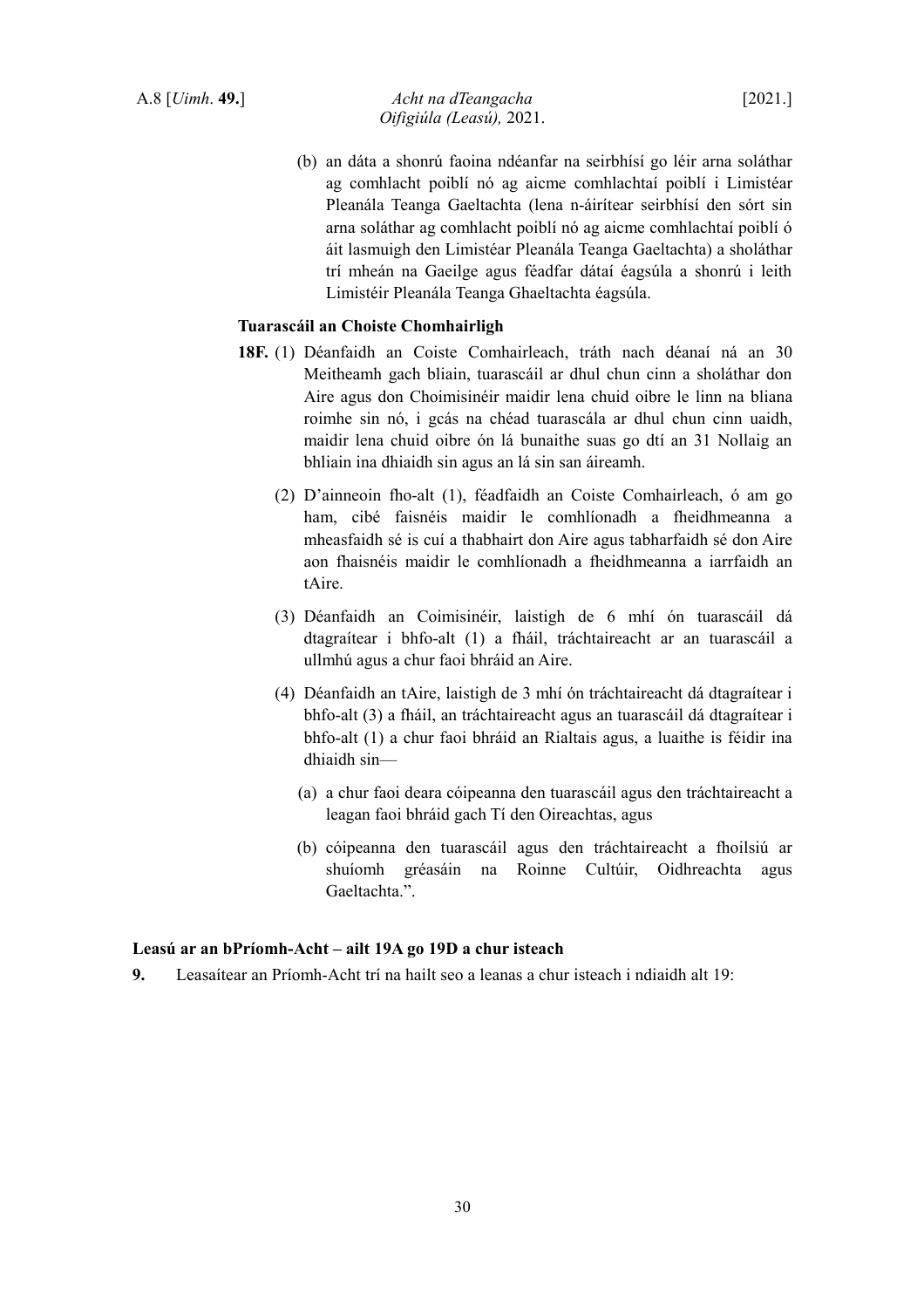## **"Language standards**

- **19A.** (1) For the purpose of prescribing language standards to apply to a public body or class of public bodies in order to promote the use of the Irish language for official purposes in the State, the Minister may, with the consent of the Minister of the Government in whom functions in relation to the body or each body in the class of public bodies is vested, prescribe the public body or class of public bodies for the purposes of this section.
	- (2) The Minister may prescribe language standards to apply to a public body or class of public bodies prescribed under subsection (1) and different standards may apply to different public bodies or different classes of public bodies.
	- (3) Language standards prescribed under subsection (2) may include standards specifying—
		- (a) services to be provided, through the medium of the Irish language, by the public body or class of public bodies concerned,
		- (b) services to be provided, through the medium of both the Irish and English languages, by the public body or class of public bodies concerned,
		- (c) the level of competence in the Irish language required by staff of the public body or class of public bodies concerned so as to enable—
			- (i) the public body or class of public bodies to comply with paragraphs (a) and (b), and
			- (ii) staff of each public body concerned to communicate, within that body, with other staff of the body—
				- (I) through the medium of the Irish language, or
				- (II) through the medium of both the Irish and English languages,

and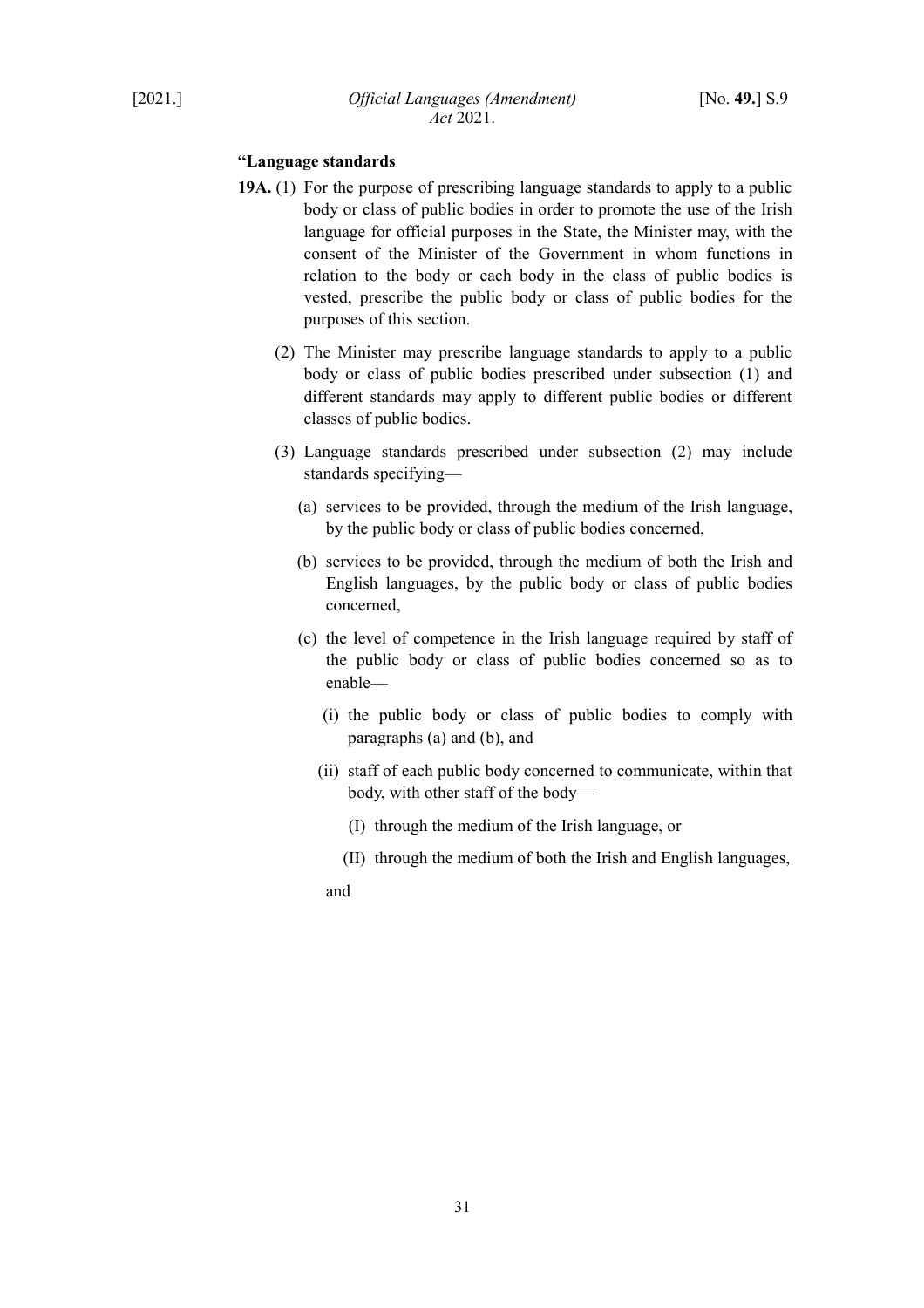## **"Caighdeáin teanga**

- **19A.** (1) D'fhonn caighdeáin teanga a fhorordú, is caighdeáin teanga a mbeidh feidhm acu maidir le comhlacht poiblí nó maidir le haicme comhlachtaí poiblí chun úsáid na Gaeilge a chur chun cinn chun críoch oifigiúil sa Stát, féadfaidh an tAire, le toiliú an Aire den Rialtas a bhfuil feidhmeanna dílsithe dó nó di i ndáil leis an gcomhlacht nó le gach ceann de na comhlachtaí san aicme comhlachtaí poiblí, an comhlacht poiblí nó an aicme comhlachtaí poiblí a fhorordú chun críocha an ailt seo.
	- (2) Féadfaidh an tAire caighdeáin teanga a fhorordú, is caighdeáin teanga a mbeidh feidhm acu maidir le comhlacht poiblí nó maidir le haicme comhlachtaí poiblí a fhorordófar faoi fho-alt (1), agus féadfaidh feidhm a bheith ag caighdeáin éagsúla maidir le comhlachtaí poiblí éagsúla nó maidir le haicmí éagsúla comhlachtaí poiblí.
	- (3) Maidir le caighdeáin teanga a fhorordófar faoi fho-alt (2), féadfaidh caighdeáin a bheith ar áireamh iontu lena sonrófar an méid seo a leanas—
		- (a) seirbhísí a bheidh le soláthar, trí mheán na Gaeilge, ag an gcomhlacht poiblí nó ag an aicme comhlachtaí poiblí lena mbaineann,
		- (b) seirbhísí a bheidh le soláthar, trí mheán na Gaeilge agus an Bhéarla araon, ag an gcomhlacht poiblí nó ag an aicme comhlachtaí poiblí lena mbaineann,
		- (c) an leibhéal inniúlachta i nGaeilge is gá a bheith ag foireann de chuid an chomhlachta phoiblí nó de chuid na haicme comhlachtaí poiblí lena mbaineann chun an méid seo a leanas a dhéanamh—
			- (i) a chumasú don chomhlacht poiblí nó don aicme comhlachtaí poiblí míreanna (a) agus (b) a chomhlíonadh, agus
			- (ii) a chumasú d'fhoireann de chuid gach ceann de na comhlachtaí poiblí lena mbaineann cumarsáid a dhéanamh, laistigh den chomhlacht sin, le foireann eile de chuid an chomhlachta—
				- (I) trí mheán na Gaeilge, nó
				- (II) trí mheán na Gaeilge agus an Bhéarla araon,

agus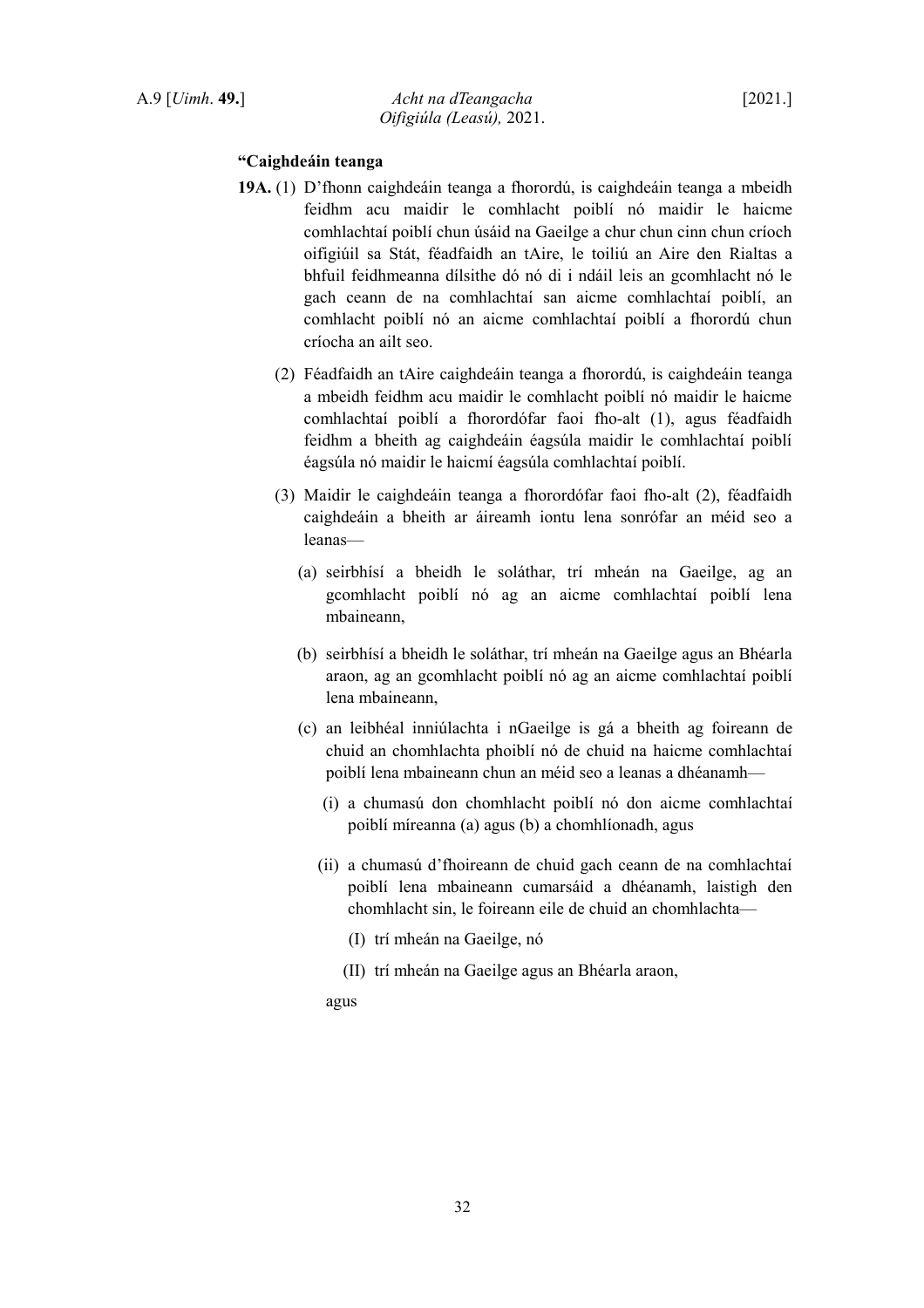- (d) where a public body or class of public bodies is delivering or implementing, or intends to deliver or implement, a service, programme or policy in a Gaeltacht Language Planning Area, Gaeltacht Service Town or Irish Language Network, the extent to which the linguistic impact on the Gaeltacht Language Planning Area, Gaeltacht Service Town or Irish Language Network concerned shall be taken into account as respects the delivery or implementation of that service, programme or policy.
- (4) The Minister shall, when prescribing language standards under subsection (2), have regard to the following—
	- (a) the services provided by the body through the medium of the Irish language,
	- (b) any scheme in force in respect of the body under section 14,
	- (c) any language standard prescribed under this section that applies to the body,
	- (d) the extent to which the public body or class of public bodies concerned interacts with the general public or a class of the general public,
	- (e) the extent to which a service, programme or policy delivered or implemented, or to be delivered or implemented, by a public body or class of public bodies may affect the general public or a class of the general public in a Gaeltacht Language Planning Area, a Gaeltacht Service Town or an Irish Language Network, with particular reference to Gaeltacht Language Planning Areas,
	- (f) any views received under subsection  $(6)(c)$  or  $(d)$ , and
	- (g) services identified in the National Plan.
- (5) The Minister shall, when prescribing language standards under subsection (2), ensure that a standard to be prescribed shall not have the effect that the public body concerned may be required to provide fewer services through the medium of the Irish language than the body provided (either of the body's own accord, pursuant to a scheme in force in respect of the body under section 14 or pursuant to a language standard prescribed under this section) prior to the standard being prescribed.
- (6) Before prescribing language standards under subsection (2), the Minister shall—
	- (a) consult—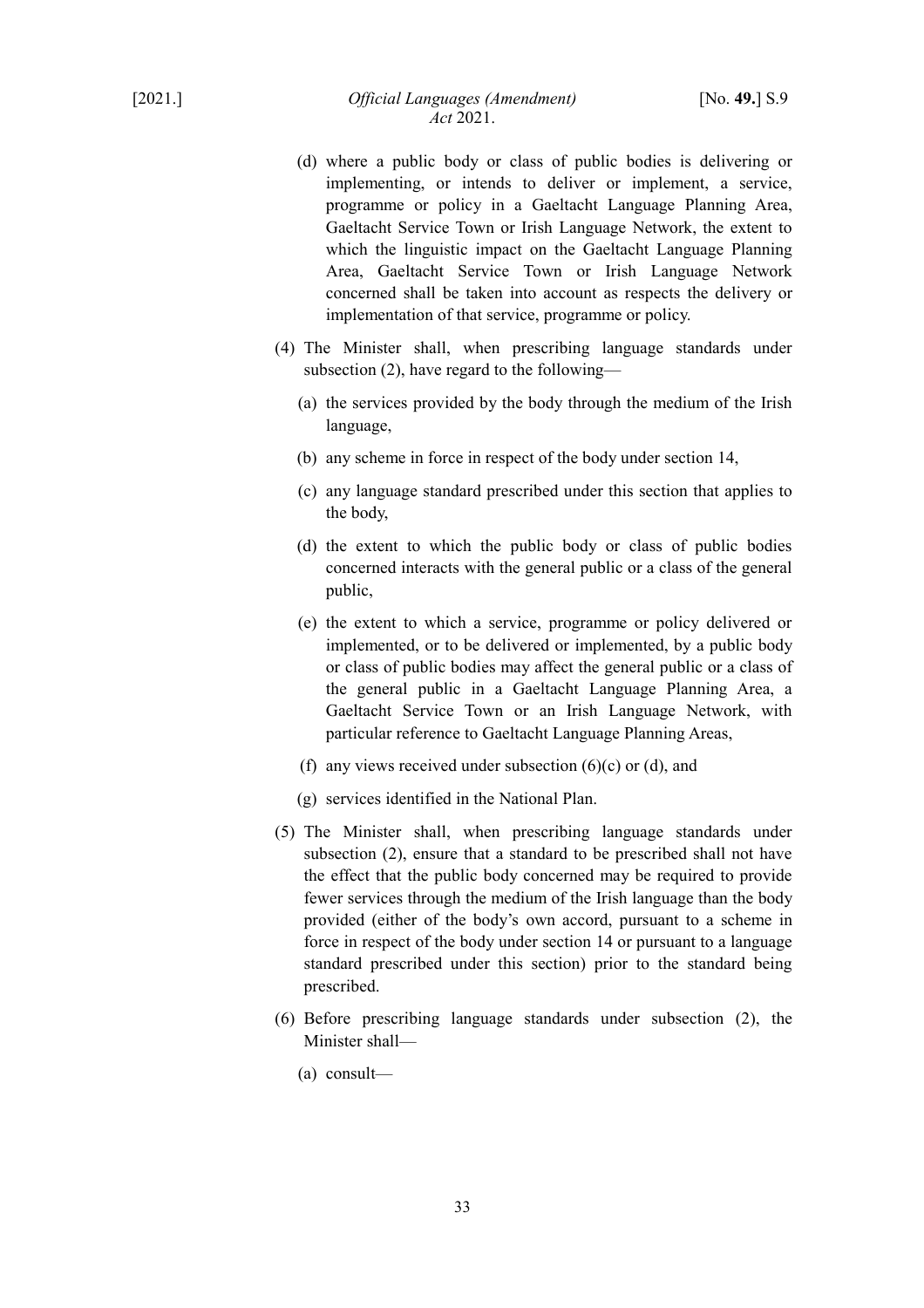## A.9 [*Uimh*. **49.**] *Acht na dTeangacha* [2021.] *Oifigiúla (Leasú),* 2021.

- (d) i gcás go bhfuil seirbhís, clár nó beartas á seachadadh nó á sheachadadh nó á cur i ngníomh nó á chur i ngníomh ag comhlacht poiblí nó ag aicme comhlachtaí poiblí, nó go mbeartaíonn comhlacht poiblí nó aicme comhlachtaí poiblí seirbhís, clár nó beartas a sheachadadh nó a chur i ngníomh, i Limistéar Pleanála Teanga Gaeltachta, i mBaile Seirbhíse Gaeltachta nó i Líonra Gaeilge, a mhéid a chuirfear i gcuntas an tionchar teanga ar an Limistéar Pleanála Teanga Gaeltachta, ar an mBaile Seirbhíse Gaeltachta nó ar an Líonra Gaeilge lena mbaineann maidir le seachadadh nó cur i ngníomh na seirbhíse, an chláir nó an bheartais sin.
- (4) Le linn dó nó di caighdeáin teanga a fhorordú faoi fho-alt (2), beidh aird ag an Aire ar an méid seo a leanas—
	- (a) na seirbhísí a sholáthraíonn an comhlacht trí mheán na Gaeilge,
	- (b) aon scéim a bheidh i bhfeidhm i leith an chomhlachta faoi alt 14,
	- (c) aon chaighdeán teanga a fhorordófar faoin alt seo, is caighdeán teanga a mbeidh feidhm aige maidir leis an gcomhlacht,
	- (d) a mhéid a idirghníomhaíonn an comhlacht poiblí nó an aicme comhlachtaí poiblí lena mbaineann leis an bpobal i gcoitinne nó le haicme den phobal i gcoitinne,
	- (e) a mhéid a fhéadfaidh seirbhís, clár nó beartas arna seachadadh nó arna sheachadadh nó arna cur i ngníomh nó arna chur i ngníomh, nó a bheidh le seachadadh nó le cur i ngníomh, ag comhlacht poiblí nó ag aicme comhlachtaí poiblí difear a dhéanamh don phobal i gcoitinne nó d'aicme den phobal i gcoitinne i Limistéar Pleanála Teanga Gaeltachta, i mBaile Seirbhíse Gaeltachta nó i Líonra Gaeilge, agus aird ar leith ar Limistéir Pleanála Teanga Ghaeltachta,
	- (f) aon bharúlacha a gheobhaidh sé nó sí faoi fho-alt (6)(c) nó (d), agus
	- (g) seirbhísí a shainaithneofar sa Phlean Náisiúnta.
- (5) Cinnteoidh an tAire, le linn dó nó di caighdeáin teanga a fhorordú faoi fho-alt (2), nach mbeidh d'éifeacht le caighdeán a bheidh le forordú a cheangal ar an gcomhlacht poiblí lena mbaineann líon níos lú seirbhísí a sholáthar trí mheán na Gaeilge ná an líon arna sholáthar ag an gcomhlacht (de dheoin an chomhlachta féin, de bhun scéim a bheidh i bhfeidhm i leith an chomhlachta faoi alt 14 nó de bhun caighdeán teanga arna fhorordú faoin alt seo) roimh an gcaighdeán a fhorordú.
- (6) Sula ndéanfaidh an tAire caighdeáin teanga a fhorordú faoi fho-alt  $(2)$ —
	- (a) rachaidh sé nó sí i gcomhairle—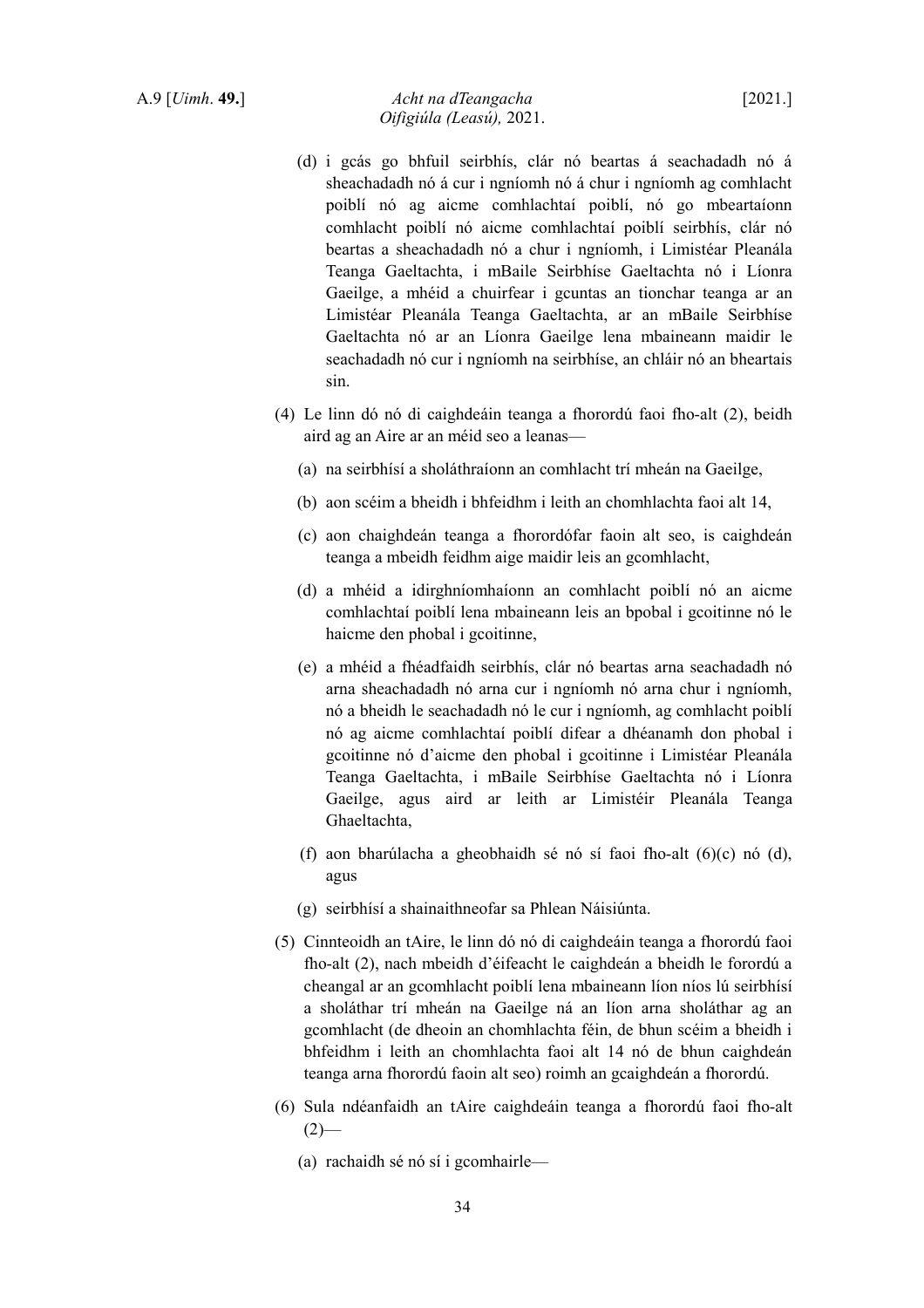- (i) such other Minister of the Government as the Minister considers appropriate having regard to the functions of that other Minister, and
- (ii) such public body as the Minister considers appropriate,
- (b) seek the advice of the Advisory Committee,
- (c) publish, on the website of the Department of Culture, Heritage and the Gaeltacht, a draft of the standards giving the general public 3 months from the date of publication to provide to the Minister views, in writing, on the draft standards, and
- (d) contact each public body to which a standard shall apply to advise that the body may, within 3 months of the date of publication of the draft standards under paragraph (c), provide to the Minister its views on the draft standards.
- (7) The Minister may, where he or she considers it appropriate to do so, extend the period referred to in subsection  $(6)(c)$  or  $(d)$ .
- (8) The Minister shall forward a copy of language standards prescribed under subsection (2) to the Commissioner.
- (9) (a) The Minister shall, from time to time but at least once every 5 years, carry out a review of language standards prescribed under subsection (2).
	- (b) When carrying out the review referred to in paragraph (a), the Minister shall seek the advice of the Advisory Committee.
- (10) Notwithstanding this section, the Minister may, with the consent of the Minister for Public Expenditure and Reform, in relation to those of its services delivered exclusively through the medium of the English language, direct a public body to draw up a plan for the delivery of those services in addition through the medium of the Irish language together with an estimate of the period of time required to implement the plan.

## **Duty to comply with language standards**

- **19B.** (1) Where the Minister has prescribed, under section 19A(2), a language standard to apply to a public body, the body shall, unless and until a derogation has been granted in respect of the standard or part of the standard, comply with the standard, or part of the standard, as the case may be.
	- (2) Nothing in a language standard prescribed under section 19A(2) to apply to a public body shall be construed as prohibiting a public body from implementing further measures to promote the status of the Irish language within its organisation.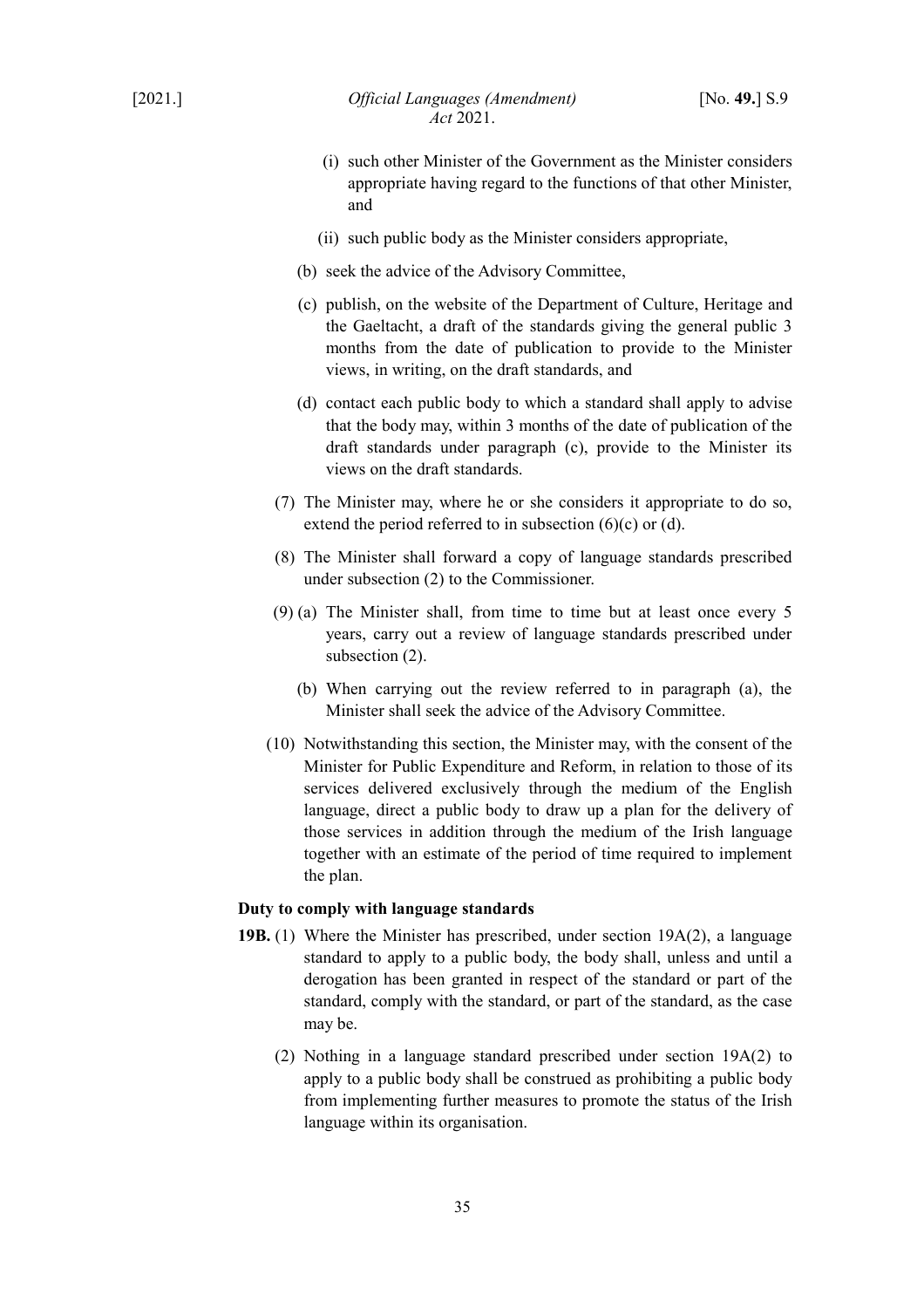- (ii) le cibé comhlacht poiblí is cuí leis an Aire,
- (b) lorgóidh sé nó sí comhairle an Choiste Chomhairligh,
- (c) déanfaidh sé nó sí dréacht de na caighdeáin a fhoilsiú ar shuíomh gréasáin na Roinne Cultúir, Oidhreachta agus Gaeltachta agus 3 mhí, ón dáta foilsithe, a thabhairt don phobal i gcoitinne chun barúlacha, i scríbhinn, a sholáthar don Aire ar na dréachtchaighdeáin, agus
- (d) rachaidh sé nó sí i dteagmháil le gach comhlacht poiblí a mbeidh feidhm ag caighdeán maidir leis lena chur in iúl go bhféadfaidh an comhlacht, laistigh de 3 mhí ó dháta foilsithe na ndréachtchaighdeán faoi mhír (c), a bharúlacha ar na dréachtchaighdeáin a sholáthar don Aire.
- (7) Féadfaidh an tAire, i gcás gur cuí leis nó léi déanamh amhlaidh, an tréimhse dá dtagraítear i bhfo-alt (6)(c) nó (d) a fhadú.
- (8) Déanfaidh an tAire cóip de chaighdeáin teanga a fhorordófar faoi fhoalt (2) a chur ar aghaidh chuig an gCoimisinéir.
- (9) (a) Déanfaidh an tAire, ó am go ham ach uair amháin ar a laghad gach 5 bliana, athbhreithniú ar chaighdeáin teanga a fhorordófar faoi fho-alt  $(2)$ .
	- (b) Le linn dó nó di an t-athbhreithniú dá dtagraítear i mír (a) a dhéanamh, lorgóidh an tAire comhairle an Choiste Chomhairligh.
- (10) D'ainneoin an ailt seo, féadfaidh an tAire, le toiliú an Aire Caiteachais Phoiblí agus Athchóirithe, a ordú do chomhlacht poiblí, i ndáil leis na seirbhísí sin dá chuid a sheachadtar trí mheán an Bhéarla amháin, plean a tharraingt suas chun na seirbhísí sin a sheachadadh trí mheán na Gaeilge freisin, mar aon le meastachán a thabhairt ar an tréimhse ama is gá chun an plean a chur i ngníomh.

## **Dualgas caighdeáin teanga a chomhlíonadh**

- **19B.** (1) I gcás go mbeidh caighdeán teanga forordaithe, faoi alt 19A(2), ag an Aire, is caighdeán teanga a mbeidh feidhm aige maidir le comhlacht poiblí, déanfaidh an comhlacht, mura mbeidh maolú deonaithe agus go dtí go mbeidh maolú deonaithe i leith an chaighdeáin nó i leith cuid den chaighdeán, an caighdeán, nó cuid den chaighdeán, de réir mar a bheidh, a chomhlíonadh.
	- (2) Ní fhorléireofar aon ní i gcaighdeán teanga a fhorordófar faoi alt 19A(2), is caighdeán teanga a mbeidh feidhm aige maidir le comhlacht poiblí, mar ní a thoirmisceann ar chomhlacht poiblí bearta breise a chur i ngníomh chun stádas na Gaeilge a chur chun cinn laistigh dá eagraíocht.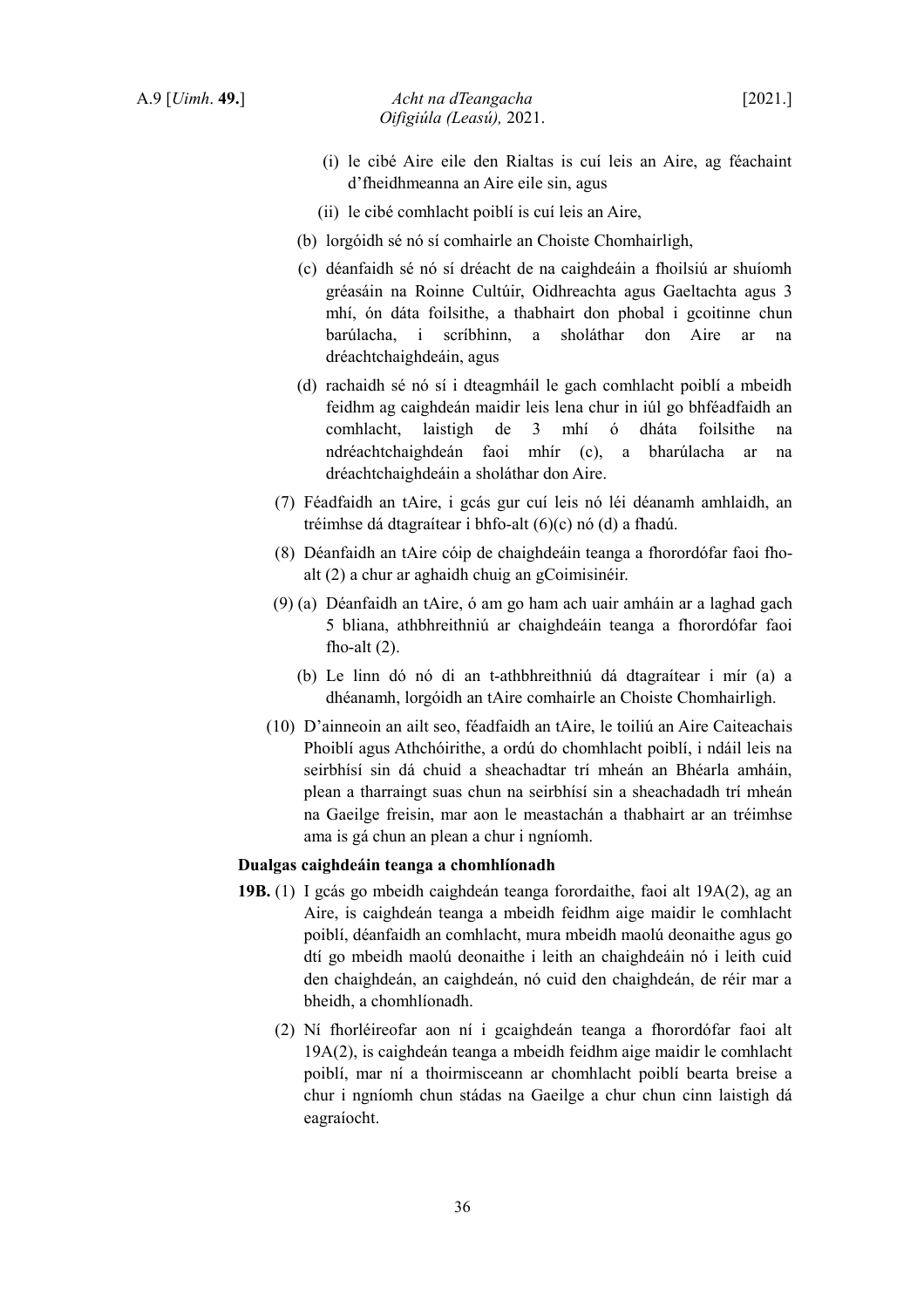## **Derogation from language standards**

- **19C.** (1) A public body may, within 3 months of a language standard being prescribed to apply to the body under section 19A(2), apply, in writing, to the Minister to seek a derogation from the standard or part of the standard.
	- (2) An application under subsection (1) shall include—
		- (a) a statement setting out the reasons why the body considers that it will not be in a position to comply with the language standard, or part of the standard, as the case may be, due to—
			- (i) lack of availability, particularly in remote geographic locations, of staff of the body who have the required level of competence in the Irish language,
			- (ii) failure of the body, despite reasonable and satisfactory efforts, to recruit staff who have the required level of competence in the Irish language, or
			- (iii) incompatibility of the body's existing IT or other systems with compliance, by the body, with the proposed standard due to existing configuration of those systems,
		- (b) a plan to outline the action to be taken by the body to—
			- (i) mitigate, in so far as possible, any adverse effects on the general public or a class of the general public, as may be appropriate, as a result of the derogation being granted, and
			- (ii) enable it to comply, at a specified future date, with the proposed standard,

and

- (c) any other information that the body considers relevant to the application.
- (3) The Minister shall, when considering whether to grant a derogation under this section, have regard to—
	- (a) the statement, plan and any other information submitted to the Minister under subsection (2), and
	- (b) any other matter the Minister considers relevant.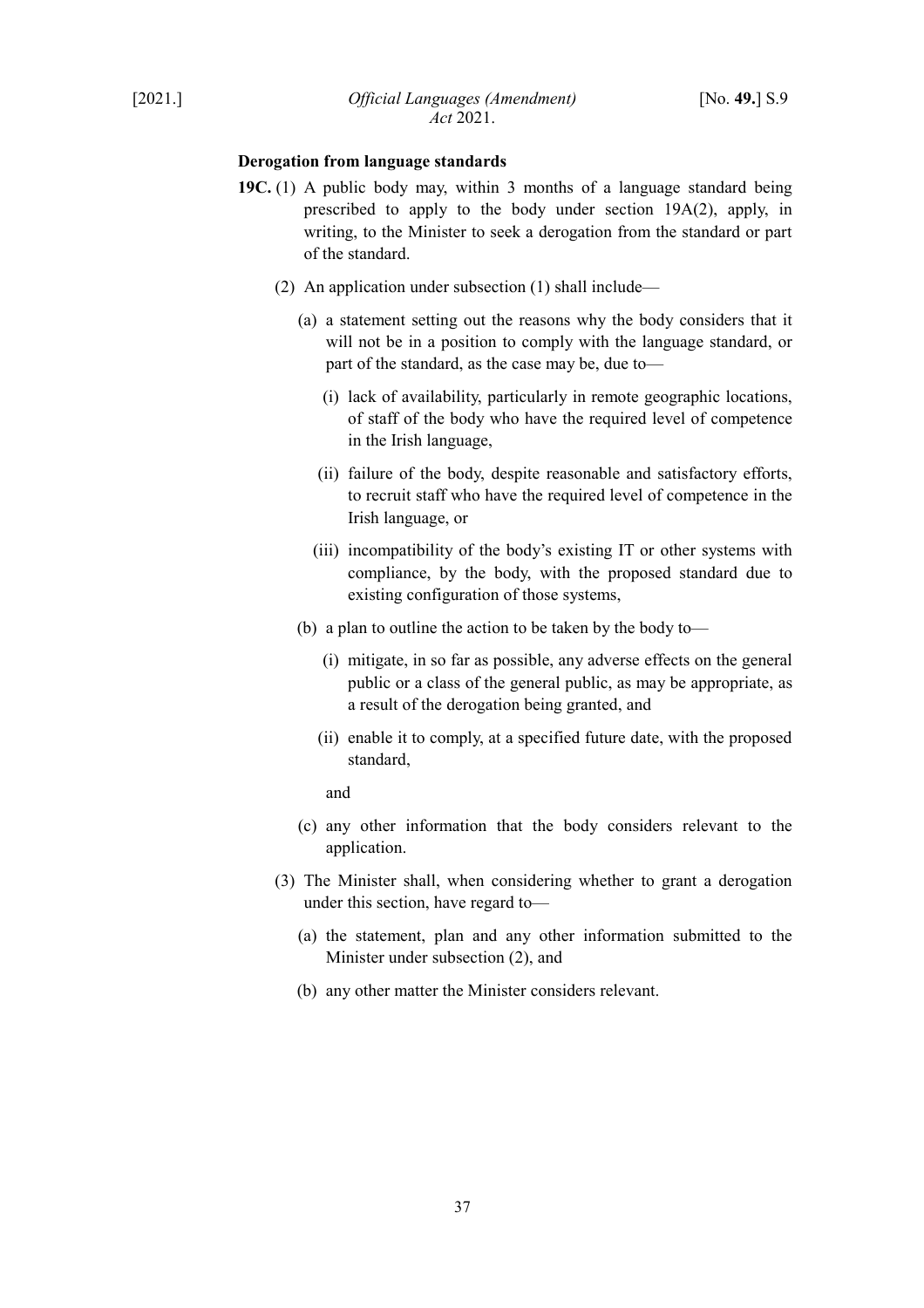## **Maolú ar chaighdeáin teanga**

- **19C.** (1) Laistigh de 3 mhí tar éis caighdeán teanga a fhorordú, is caighdeán teanga a mbeidh feidhm aige maidir leis an gcomhlacht faoi alt 19A(2), féadfaidh comhlacht poiblí iarratas a dhéanamh, i scríbhinn, chuig an Aire chun maolú a lorg ar an gcaighdeán nó ar chuid den chaighdeán.
	- (2) Beidh na nithe seo a leanas in iarratas faoi fho-alt (1)—
		- (a) ráiteas ina leagfar amach na cúiseanna go measann an comhlacht nach mbeidh sé in ann an caighdeán teanga, nó cuid den chaighdeán, de réir mar a bheidh, a chomhlíonadh mar gheall ar na nithe seo a leanas—
			- (i) gan dóthain foirne de chuid an chomhlachta, ag a mbeidh an leibhéal inniúlachta is gá i nGaeilge, a bheith ar fáil, go háirithe i suíomhanna geografacha iargúlta,
			- (ii) mainneachtain ag an gcomhlacht, d'ainneoin iarrachtaí réasúnacha agus sásúla, foireann ag a mbeidh an leibhéal inniúlachta is gá i nGaeilge a earcú, nó
			- (iii) neamh-chomhoiriúnacht na gcóras láithreach teicneolaíochta faisnéise nó na gcóras láithreach eile atá ag an gcomhlacht i ndáil leis an gcomhlacht do chomhlíonadh an chaighdeáin bheartaithe, mar gheall ar chumraíocht láithreach na gcóras sin,
		- (b) plean lena dtabharfar sracléiriú ar an ngníomh a dhéanfaidh an comhlacht—
			- (i) chun aon éifeachtaí dochracha ar an bpobal i gcoitinne nó ar aicme den phobal i gcoitinne a laghdú, a mhéid is féidir, de réir mar is cuí, de thoradh an maolú a dheonú, agus
			- (ii) chun a chumasú dó an caighdeán beartaithe a chomhlíonadh ar dháta sonraithe sa todhchaí,

agus

- (c) aon fhaisnéis eile a mheasann an comhlacht is iomchuí maidir leis an iarratas.
- (3) Le linn dó nó di breithniú a dhéanamh i dtaobh maolú a dheonú faoin alt seo, beidh aird ag an Aire ar na nithe seo a leanas—
	- (a) an ráiteas, an plean agus aon fhaisnéis eile a chuirfear faoi bhráid an Aire faoi fho-alt (2), agus
	- (b) aon ní eile a mheasann an tAire is iomchuí.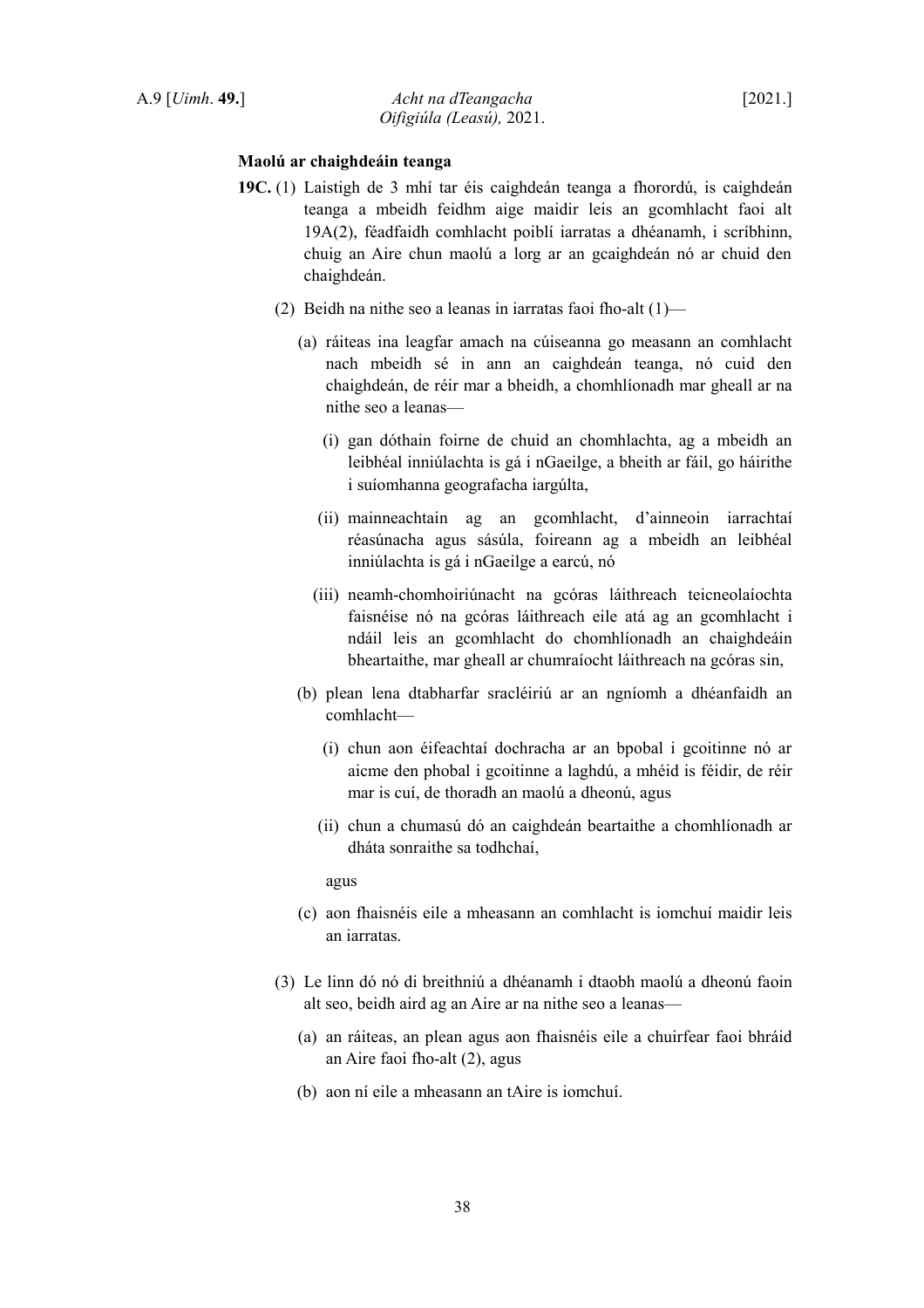- (4) The Minister may, when considering whether to grant a derogation under this section, consult the public body concerned or such other person as the Minister considers appropriate.
- (5) Subject to subsection (6), the Minister shall, within 3 months of receipt of the application referred to in subsection (1), or such further period not exceeding 6 months, grant or refuse to grant a derogation from the language standard, or part of the standard, concerned.
- (6) The Minister shall not grant a derogation under this section where to do so would have the effect that the public body concerned may be required to provide fewer services through the medium of the Irish language than the body provided (of the body's own accord, pursuant to a scheme in force under section 14 or pursuant to a language standard prescribed under section 19A) prior to the standard, in respect of which the application under subsection (1) was made, being prescribed.
- (7) (a) The Minister may attach such conditions to a derogation granted under this section as are, in the Minister's opinion, appropriate.
	- (b) Subject to subsection (8), the Minister may specify a period, not exceeding 3 years, in relation to which a derogation shall apply, after which period the language standard or part of the standard in respect of which the derogation was granted shall apply to the public body concerned.
- (8) The Minister may, if he or she deems it appropriate to do so, extend, for a further period not exceeding 2 years, the period for which a derogation granted under this section shall apply.
- (9) A public body to which a derogation has been granted shall report to the Minister within 12 months of the granting of the derogation or such shorter period as the Minister may specify in a condition attached to the derogation, and no later than the expiration of each 12 month period thereafter until the derogation expires, to outline the action taken by the body during that period so that the body may comply with the proposed language standard by a specified future date.

## **Guidelines in respect of language standards**

- **19D.** (1) The Minister may issue guidelines for the purpose of providing practical guidance to public bodies as respects the compliance, by those bodies, with language standards prescribed under section 19A(2).
	- (2) The Minister shall, as soon as practicable, publish on the website of the Department of Culture, Heritage and the Gaeltacht any guidelines issued under subsection (1).".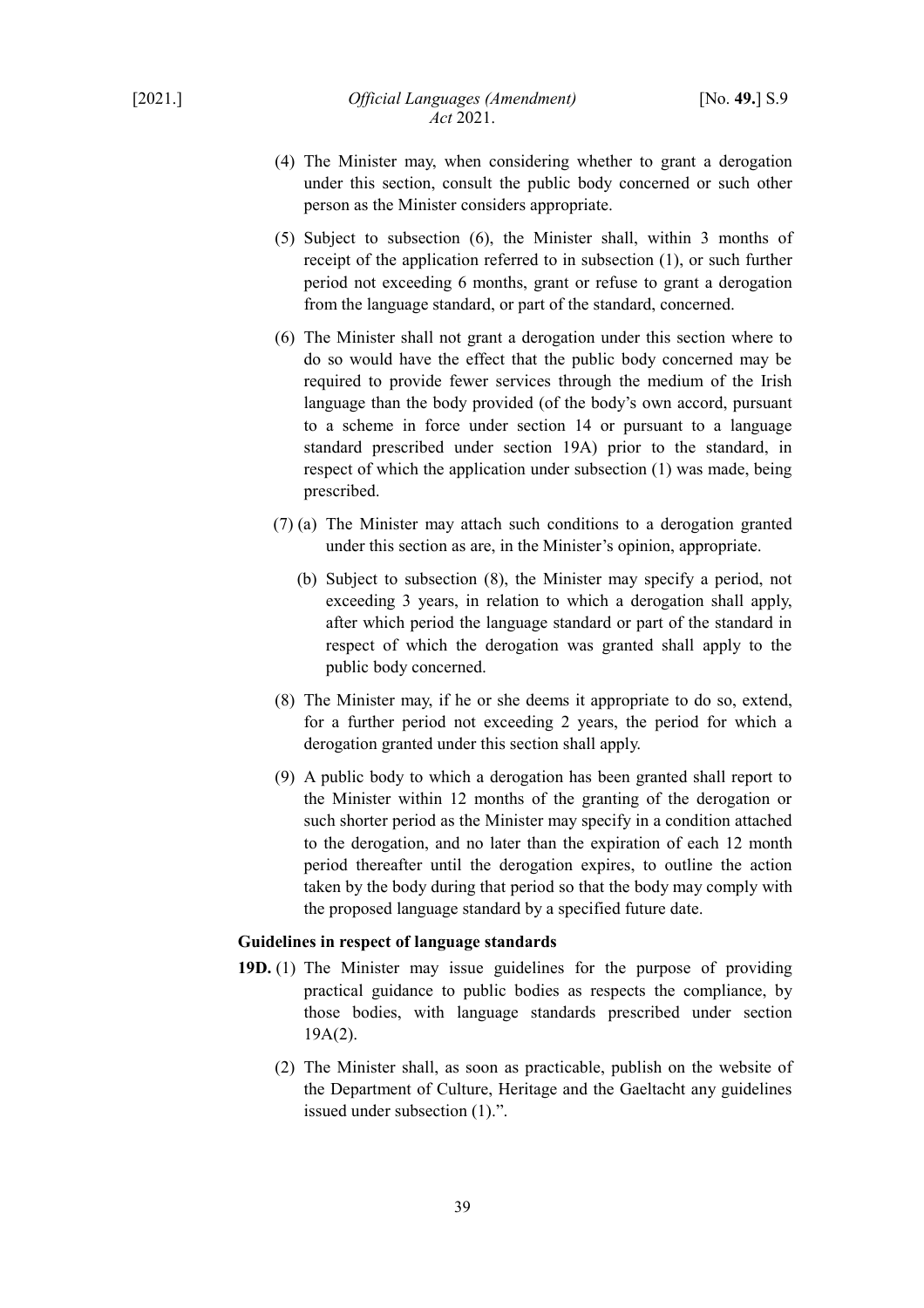- (4) Le linn dó nó di breithniú a dhéanamh i dtaobh maolú a dheonú faoin alt seo, féadfaidh an tAire dul i gcomhairle leis an gcomhlacht poiblí lena mbaineann nó le cibé duine eile is cuí leis an Aire.
- (5) Faoi réir fho-alt (6), déanfaidh an tAire, laistigh de 3 mhí ón iarratas dá dtagraítear i bhfo-alt (1) a fháil, nó cibé tréimhse bhreise nach faide ná 6 mhí, maolú ar an gcaighdeán teanga lena mbaineann, nó ar chuid den chaighdeán lena mbaineann, a dheonú nó diúltú an céanna a dheonú.
- (6) Ní dhéanfaidh an tAire maolú a dheonú faoin alt seo i gcás go mbeadh d'éifeacht leis, dá ndéanfaí amhlaidh, a cheangal ar an gcomhlacht poiblí lena mbaineann líon níos lú seirbhísí a sholáthar trí mheán na Gaeilge ná an líon arna sholáthar ag an gcomhlacht (de dheoin an chomhlachta féin, de bhun scéim a bheidh i bhfeidhm faoi alt 14 nó de bhun caighdeán teanga arna fhorordú faoi alt 19A) roimh an gcaighdeán, ar ina leith a bheidh an t-iarratas faoi fho-alt (1) déanta, a fhorordú.
- (7) (a) Féadfaidh an tAire cibé coinníollacha is cuí, i dtuairim an Aire, a chur ag gabháil le maolú a dheonófar faoin alt seo.
	- (b) Faoi réir fho-alt (8), féadfaidh an tAire tréimhse a shonrú, is tréimhse nach faide ná 3 bliana, ar i ndáil léi a bheidh feidhm ag maolú, agus ar ina diaidh a bheidh feidhm ag an gcaighdeán teanga nó ag an gcuid den chaighdeán, ar ina leith a bheidh an maolú deonaithe, maidir leis an gcomhlacht poiblí lena mbaineann.
- (8) Féadfaidh an tAire, más cuí leis nó léi déanamh amhlaidh, an tréimhse, ar ar a feadh a bheidh feidhm ag maolú a dheonófar faoin alt seo, a fhadú ar feadh tréimhse bhreise nach faide ná 2 bhliain.
- (9) Aon chomhlacht poiblí a mbeidh maolú deonaithe dó, tabharfaidh sé tuarascáil don Aire laistigh de 12 mhí ón maolú a dheonú nó cibé tréimhse is giorra ná sin a shonróidh an tAire i gcoinníoll a bheidh ag gabháil leis an maolú, agus tráth nach déanaí ná deireadh gach tréimhse 12 mhí ina dhiaidh sin go dtí go rachaidh an maolú in éag, chun sracléiriú a thabhairt ar an ngníomh a bheidh déanta ag an gcomhlacht le linn na tréimhse sin ionas go bhféadfaidh an comhlacht an caighdeán teanga beartaithe a chomhlíonadh faoi dháta sonraithe sa todhchaí.

#### **Treoirlínte i leith caighdeáin teanga**

- **19D.** (1) Féadfaidh an tAire treoirlínte a eisiúint chun treoir phraiticiúil a sholáthar do chomhlachtaí poiblí maidir leis na comhlachtaí sin do chomhlíonadh caighdeáin teanga a fhorordófar faoi alt 19A(2).
	- (2) Déanfaidh an tAire, a luaithe is indéanta, aon treoirlínte a eiseofar faoi fho-alt (1) a fhoilsiú ar shuíomh gréasáin na Roinne Cultúir, Oidhreachta agus Gaeltachta.".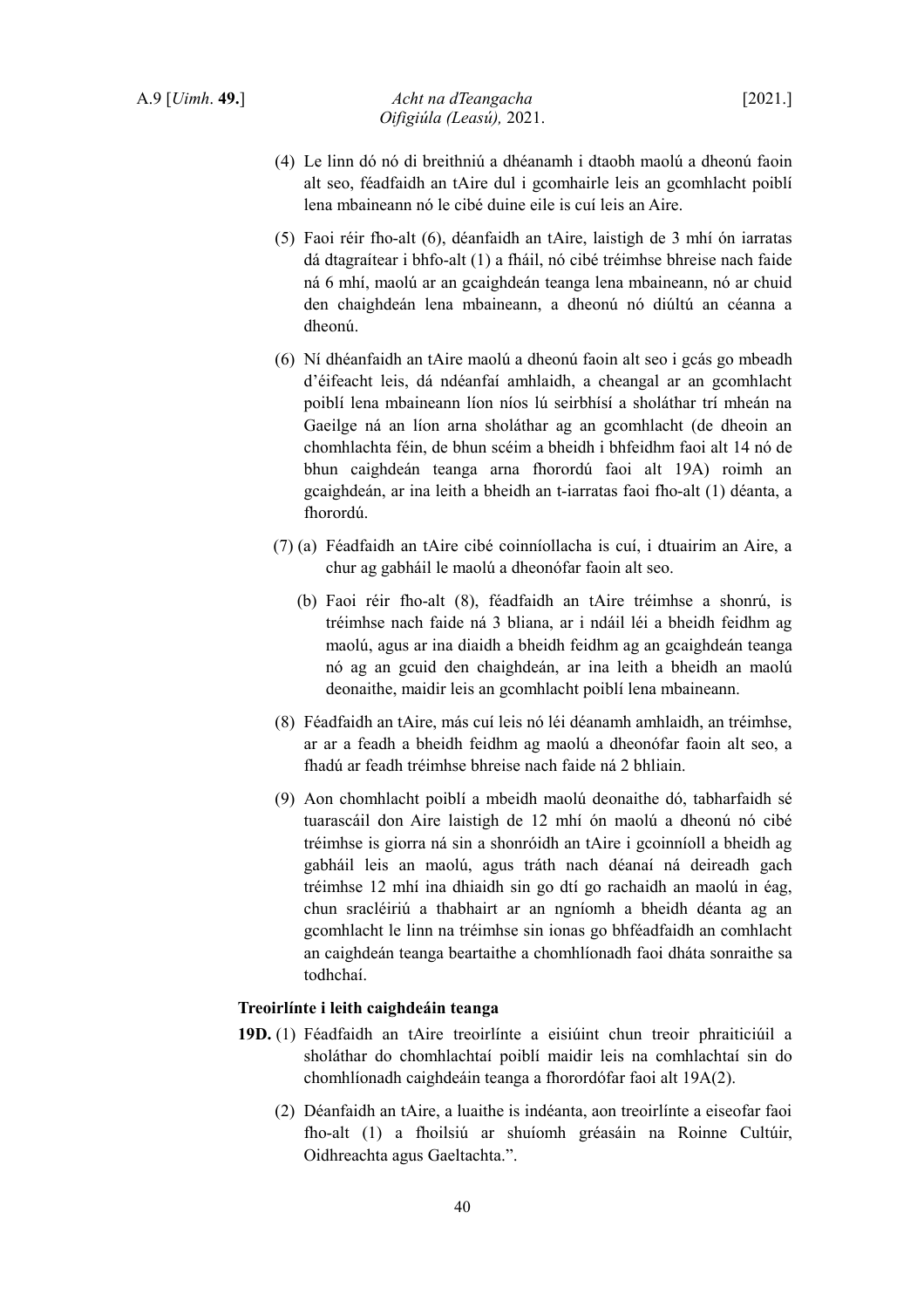## <span id="page-42-3"></span>**Amendment of section 21 of Principal Act**

- **10.** Section 21 of the Principal Act is amended by the insertion of the following paragraph after paragraph (a):
	- "(aa) to monitor, where he or she considers appropriate, compliance by public bodies with any other enactment relating to the status or use of an official language,".

## <span id="page-42-2"></span>**Amendment of section 29 of Principal Act**

**11.** Section 29 of the Principal Act is amended by the substitution of "of this Act, or any enactment relating to the status or use of an official language," for "of this Act".

#### <span id="page-42-1"></span>**Amendment of section 31 of Principal Act**

**12.** Section 31 of the Principal Act is amended by the deletion of the definition of "the Commission".

#### <span id="page-42-0"></span>**Amendment of Principal Act – insertion of sections 31A to 31C**

<span id="page-42-4"></span>**13.** The Principal Act is amended by the insertion of the following sections after section 31:

### **"Establishment of Placenames Committee**

- **31A.** (1) On the commencement of *section [13](#page-42-4)* of the *Official Languages (Amendment) Act 2021* there shall stand established a committee to be known as the Placenames Committee.
	- (2) The secretariat and the executive functions of the Placenames Committee shall be provided by the Minister.

## **Membership of Placenames Committee**

- **31B.** (1) The Placenames Committee shall consist of the following members—
	- (a) a Chairperson, and
	- (b) not less than 7 and not more than 10 ordinary members,

each of whom shall be appointed by the Minister.

- (2) The Minister shall designate one member of the Placenames Committee as Chairperson.
- (3) The Placenames Committee shall consist of persons who are competent in the Irish language, and—
	- (a) have experience of, or expertise in, matters relating to placenames, or both, or
	- (b) are experts in Irish history.

41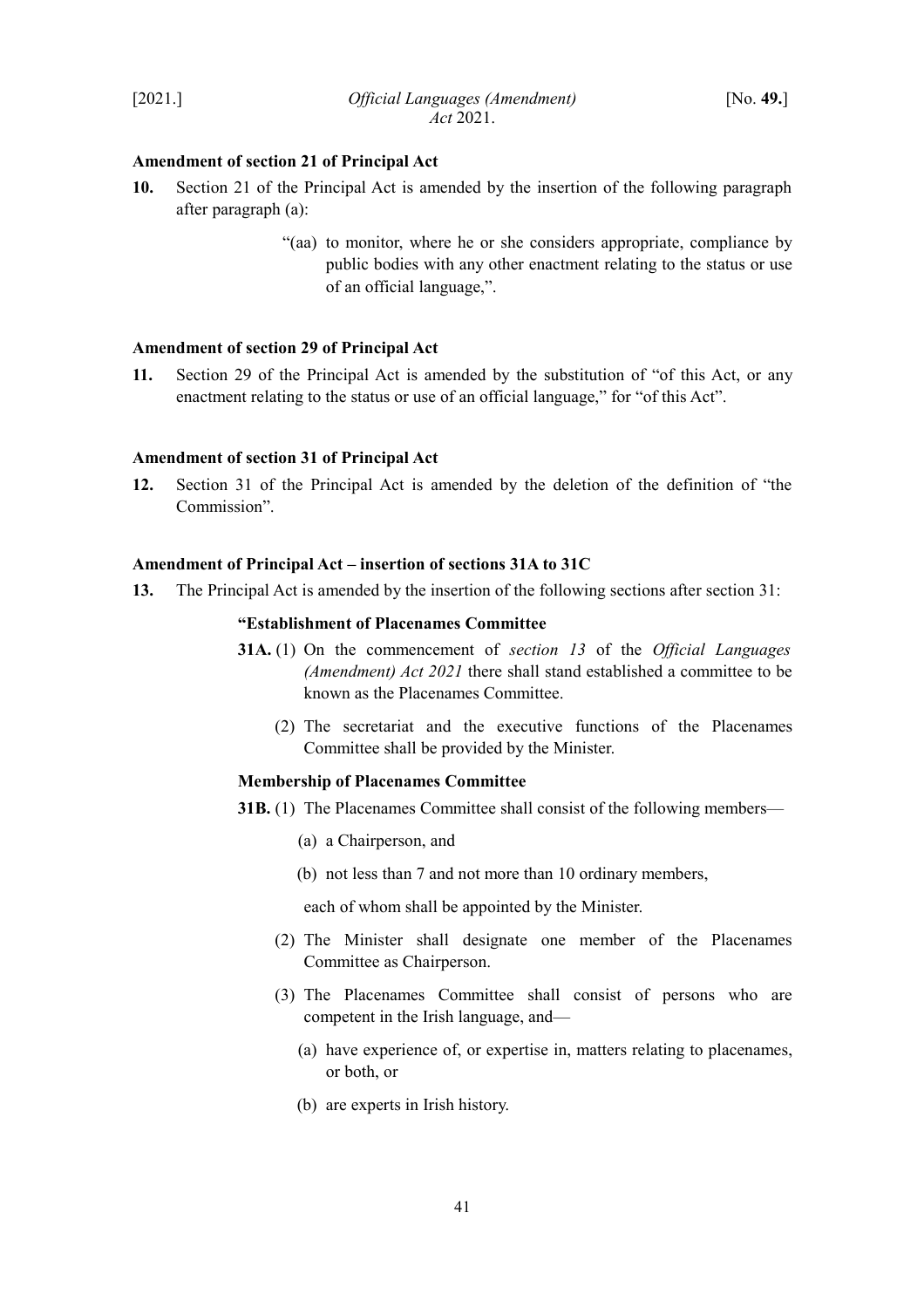# **Leasú ar alt 21 den Phríomh-Acht**

- **10.** Leasaítear alt 21 den Phríomh-Acht tríd an mír seo a leanas a chur isteach i ndiaidh mhír (a):
	- "(aa) faireachán a dhéanamh, más cuí leis nó léi déanamh amhlaidh, ar chomhlíonadh aon achtacháin eile ag comhlachtaí poiblí, is achtachán a bhaineann le stádas nó úsáid teanga oifigiúla,".

#### **Leasú ar alt 29 den Phríomh-Acht**

**11.** Leasaítear alt 29 den Phríomh-Acht trí "den Acht seo, nó fhorálacha aon achtacháin, nó aon fhorálacha áirithe d'aon achtachán a bhaineann le stádas nó úsáid teanga oifigiúla," a chur in ionad "den Acht seo,".

## **Leasú ar alt 31 den Phríomh-Acht**

**12.** Leasaítear alt 31 den Phríomh-Acht tríd an míniú ar "an Coimisiún" a scriosadh.

### **Leasú ar an bPríomh-Acht – ailt 31A go 31C a chur isteach**

**13.** Leasaítear an Príomh-Acht trí na hailt seo a leanas a chur isteach i ndiaidh alt 31:

#### **"An Coiste Logainmneacha a bhunú**

- **31A.** (1) Beidh arna bhunú ar thosach feidhme *alt 13 d'Acht na dTeangacha Oifigiúla (Leasú), 2021* coiste ar a dtabharfar an Coiste Logainmneacha.
	- (2) Is é nó is í an tAire a sholáthróidh rúnaíocht agus feidhmeanna feidhmiúcháin an Choiste Logainmneacha.

### **Comhaltas an Choiste Logainmneacha**

- **31B.** (1) Is iad a bheidh ar an gCoiste Logainmneacha na comhaltaí seo a leanas—
	- (a) Cathaoirleach, agus
	- (b) líon gnáthchomhaltaí nach lú ná 7 ná nach mó ná 10,

agus is é nó is í an tAire a cheapfaidh gach duine acu.

- (2) Déanfaidh an tAire comhalta amháin den Choiste Logainmneacha a shainainmniú mar Chathaoirleach.
- (3) Is daoine atá inniúil i nGaeilge a bheidh ar an gCoiste Logainmneacha, agus—
	- (a) beidh taithí nó saineolas, nó taithí agus saineolas araon, acu ar nithe a bhaineann le logainmneacha, nó
	- (b) is saineolaithe ar stair na hÉireann a bheidh iontu.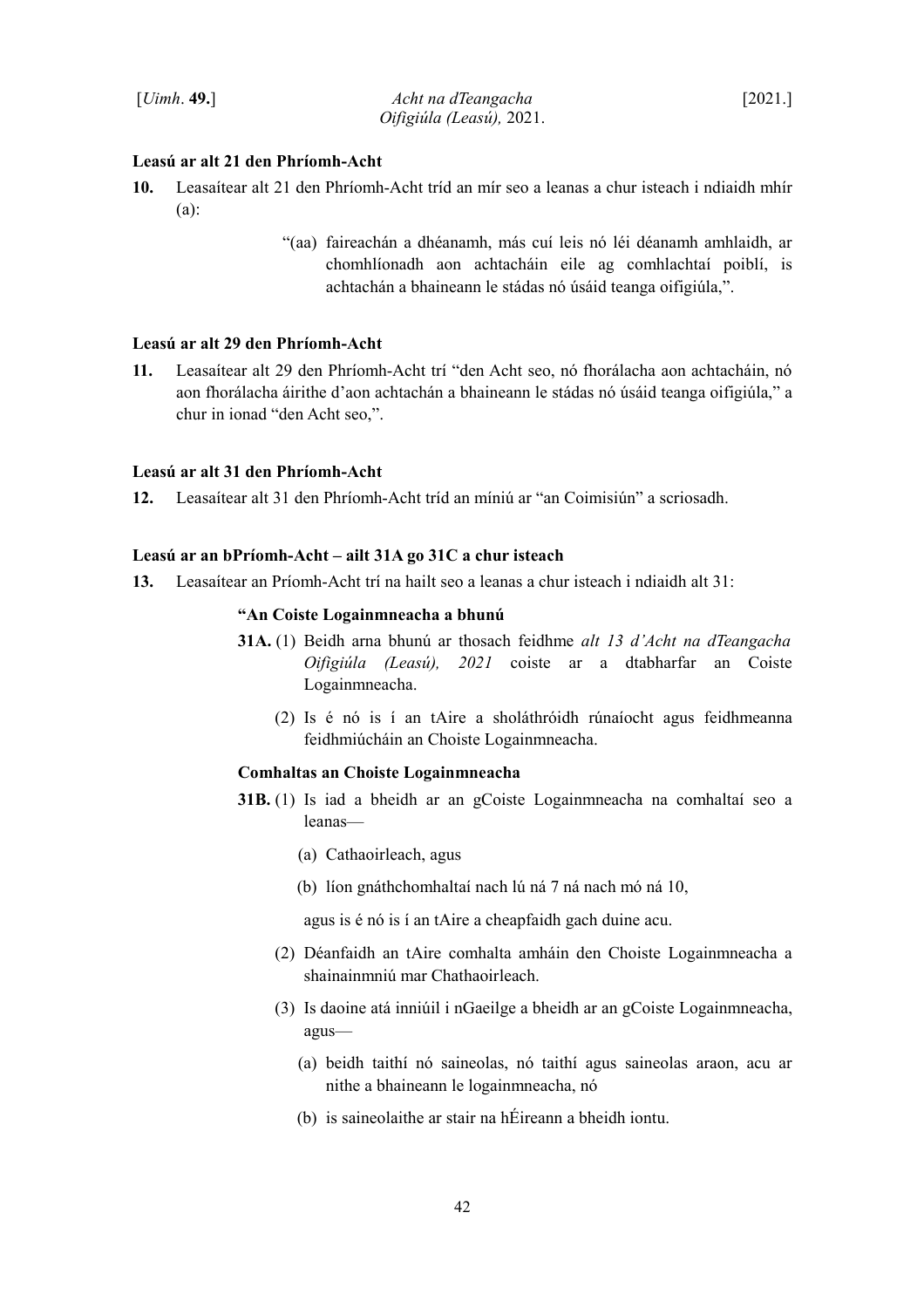- (4) A member of the Placenames Committee shall be subject to such terms and conditions and be paid such allowances for expenses as the Minister may, with the consent of the Minister for Public Expenditure and Reform, determine.
- (5) If the Chairperson is for any reason unable to continue to act as Chairperson, the Minister may designate another member of the Placenames Committee to act as Chairperson.
- (6) A member of the Placenames Committee shall hold office for such period not exceeding 3 years from the date of his or her appointment, as the Minister shall determine.
- (7) Subject to subsection (8), a member of the Placenames Committee whose term of office expires by the effluxion of time shall be eligible for reappointment to the Placenames Committee.
- (8) A member of the Placenames Committee who has served 2 consecutive terms of office shall not be eligible for reappointment to the Placenames Committee until a period of 3 years has elapsed following the end of the second consecutive term.
- (9) A member of the Placenames Committee may resign from the Placenames Committee by letter addressed to the Minister, and the resignation shall take effect on the date specified in the letter, or the date on which the Minister receives the letter, whichever is the later.
- (10) A member of the Placenames Committee may at any time be removed from membership of the Placenames Committee by the Minister if, in the Minister's opinion, the member has become incapable through illhealth of performing his or her functions, or has committed stated misbehaviour, or his or her removal appears to the Minister to be necessary for the effective performance by the Placenames Committee of its functions.
- (11) A member of the Placenames Committee shall cease to be, and shall be disqualified from being, a member of the Placenames Committee where such member—
	- (a) on conviction on indictment by a court of competent jurisdiction is sentenced to a term of imprisonment, or
	- (b) is subject or is deemed to be subject to a disqualification order, within the meaning of Chapter 4 of Part 14 of the Companies Act 2014, whether by virtue of that Chapter or any other provision of that Act.
- (12) The Minister shall determine the procedures of the Placenames Committee.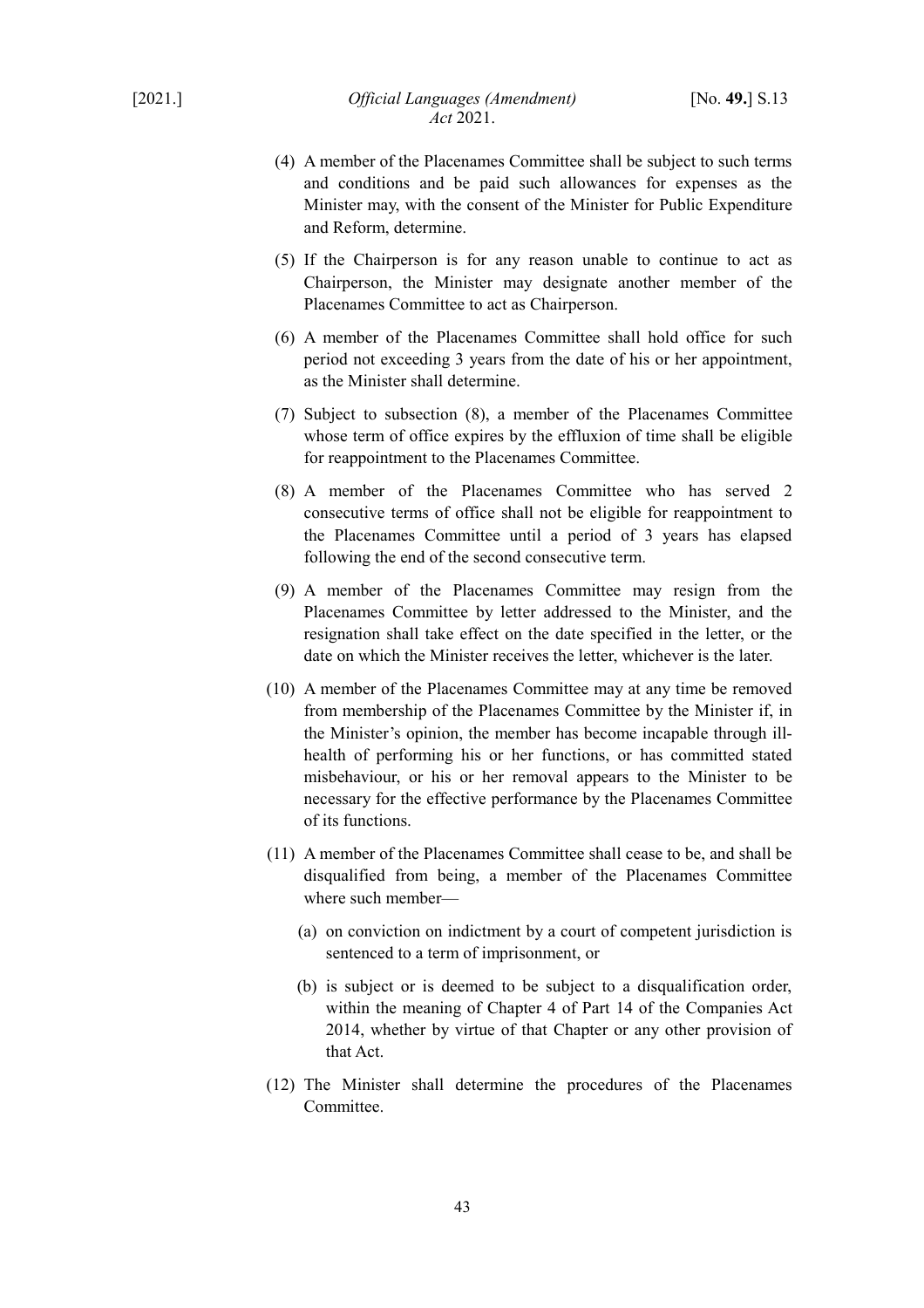- (4) Beidh comhalta den Choiste Logainmneacha faoi réir cibé téarmaí agus coinníollacha, agus íocfar leis nó léi cibé liúntais i leith caiteachas, a chinnfidh an tAire, le toiliú an Aire Caiteachais Phoiblí agus Athchóirithe.
- (5) Más rud é nach bhfuil an Cathaoirleach ábalta ar aon chúis leanúint de bheith ag gníomhú mar Chathaoirleach, féadfaidh an tAire comhalta eile den Choiste Logainmneacha a shainainmniú chun gníomhú mar Chathaoirleach.
- (6) Beidh comhalta den Choiste Logainmneacha i seilbh oifige go ceann cibé tréimhse, nach faide ná 3 bliana ó dháta a cheaptha nó a ceaptha, a chinnfidh an tAire.
- (7) Faoi réir fho-alt (8), beidh comhalta den Choiste Logainmneacha a rachaidh a théarma nó a téarma oifige in éag trí imeacht aimsire inathcheaptha chun an Choiste Logainmneacha.
- (8) Maidir le comhalta den Choiste Logainmneacha a mbeidh 2 théarma oifige as a chéile curtha isteach aige nó aici, ní bheidh sé nó sí inathcheaptha chun an Choiste Logainmneacha go dtí go mbeidh tréimhse 3 bliana caite tar éis dheireadh an dara téarma as a chéile.
- (9) Féadfaidh comhalta den Choiste Logainmneacha éirí as an gCoiste Logainmneacha trí litir a bheidh dírithe chuig an Aire, agus beidh éifeacht leis an éirí as ar an dáta a bheidh sonraithe sa litir nó ar an dáta a gheobhaidh an tAire an litir, cibé acu is déanaí.
- (10) Féadfaidh an tAire, aon tráth, comhalta den Choiste Logainmneacha a chur as oifig mar chomhalta den Choiste Logainmneacha más rud é, i dtuairim an Aire, go bhfuil an comhalta tagtha chun bheith éagumasach, de dheasca easláinte, ar a fheidhmeanna nó a feidhmeanna a chomhlíonadh, nó gur mhí-iompair an comhalta é féin nó í féin mar a bheidh sonraithe, nó gur dealraitheach don Aire gur gá é nó í a chur as oifig chun go gcomhlíonfaidh an Coiste Logainmneacha a fheidhmeanna go héifeachtach.
- (11) Scoirfidh comhalta den Choiste Logainmneacha de bheith, agus beidh sé nó sí dícháilithe chun bheith, ina chomhalta nó ina comhalta den Choiste Logainmneacha más rud é, maidir leis an gcomhalta sin—
	- (a) ar é nó í a chiontú ar díotáil ag cúirt dlínse inniúla, go ngearrfar téarma príosúnachta air nó uirthi, nó
	- (b) go bhfuil sé nó sí, nó go measfar é nó í a bheith, faoi réir ordú dícháilíochta, de réir bhrí Chaibidil 4 de Chuid 14 d'Acht na gCuideachtaí, 2014, cibé acu de bhua na Caibidle sin nó de bhua aon fhoráil eile den Acht sin.
- (12) Is é nó is í an tAire a chinnfidh nósanna imeachta an Choiste Logainmneacha.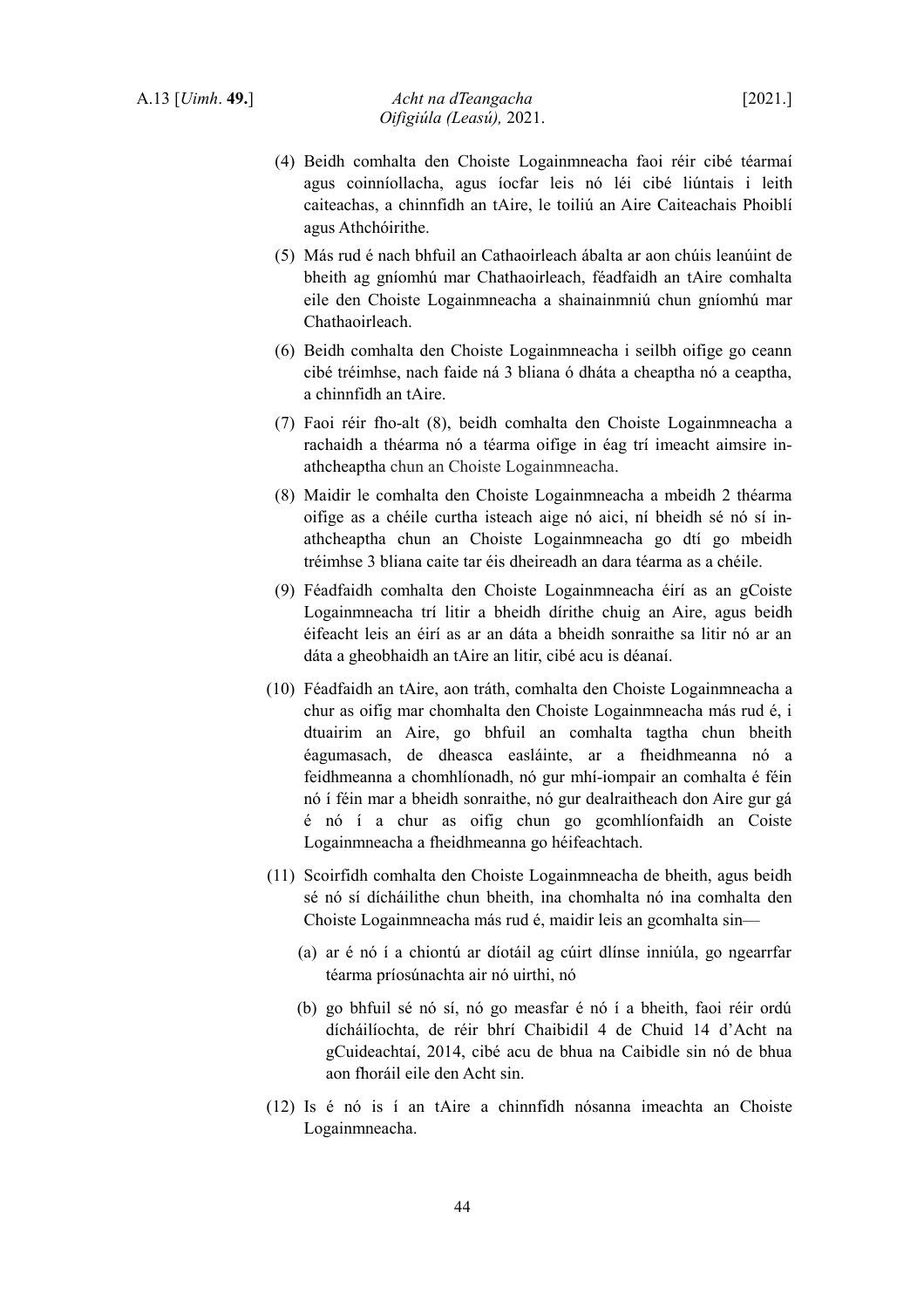## **Functions of Placenames Committee**

- **31C.** (1) The Placenames Committee shall—
	- (a) provide advice to the Minister regarding the making of placenames orders under section 32,
	- (b) carry out, or commission, research in relation to placenames,
	- (c) provide, on request, such information to the public and to public bodies regarding placenames as the Placenames Committee considers appropriate, and
	- (d) have such other functions as the Minister may, from time to time, prescribe.
	- (2) In carrying out its functions under subsection (1), the Placenames Committee shall, to such extent as it considers necessary for that purpose, take into account and provide to the Minister any work or advice completed by the body known as An Coimisiún Logainmneacha, established by warrant of the Minister for Finance dated the  $24<sup>th</sup>$  day of October 1946, and the non-statutory committee (known as the Placenames Committee) in existence before the commencement of *section [13](#page-42-4)* of the *Official Languages (Amendment) Act 2021*.".

## <span id="page-46-1"></span>**Amendment of section 32 of Principal Act**

**14.** Section 32(1) of the Principal Act is amended by the substitution of "Placenames Committee" for "Commission".

## <span id="page-46-0"></span>**Amendment of First Schedule to Principal Act**

- **15.** The First Schedule to the Principal Act is amended—
	- (a) in paragraph 1—
		- (i) by the deletion of subparagraph (4), and
		- (ii) in subparagraph (5), by the substitution of the following clause for clause (d):
			- "(d) any other body, organisation or group—
				- (i) on which functions which relate to the general public or a class of the general public stand conferred by any enactment, or
				- (ii) which is permitted or required by any licence or authority granted or given under any enactment to perform functions under that or any other enactment which relate to the general public or a class of the general public.",
	- (b) in paragraph 2, by the substitution of "clause (d) of paragraph  $1(5)$ " for "clause (b) of paragraph  $1(5)$ ",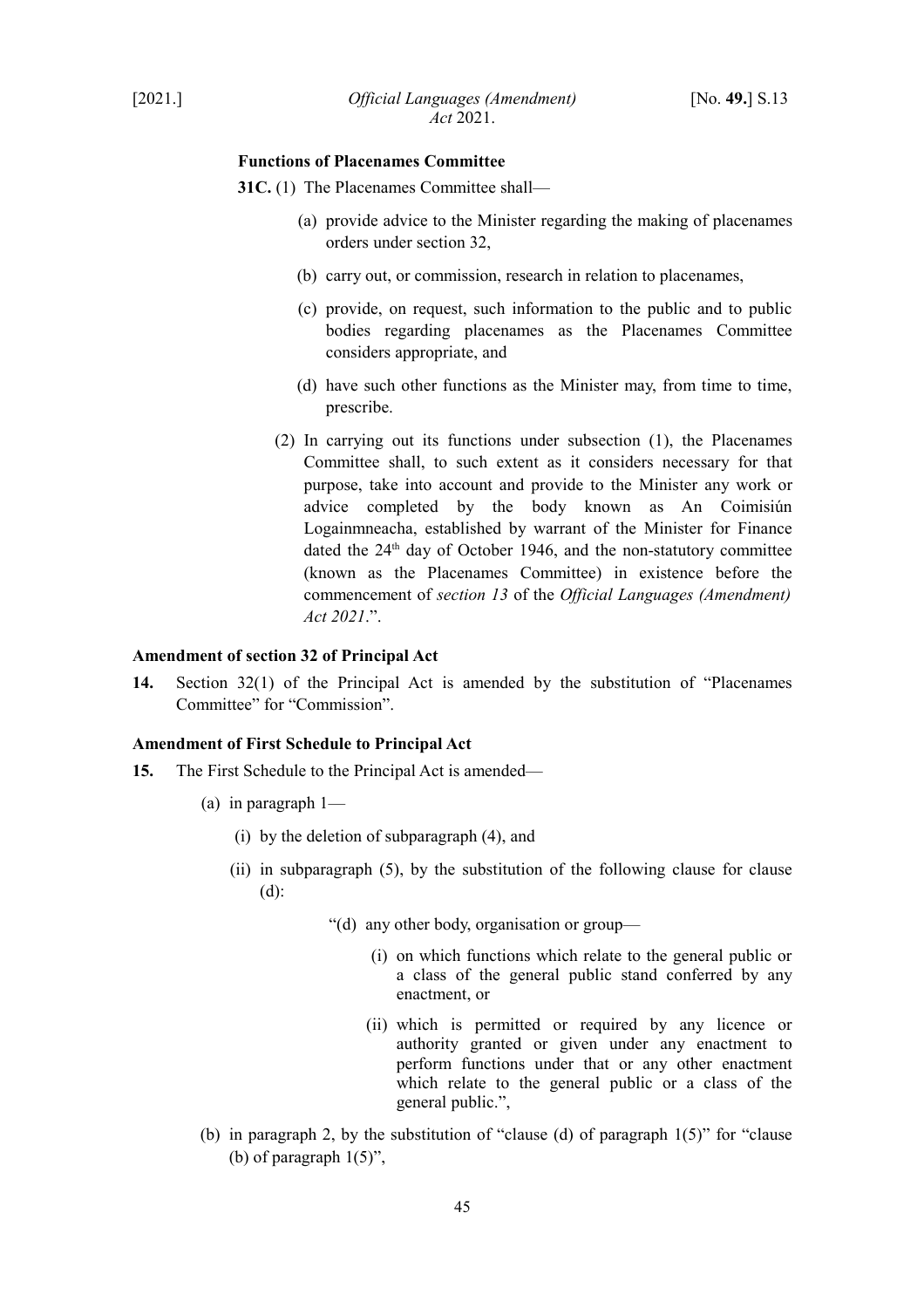## **Feidhmeanna an Choiste Logainmneacha**

**31C.** (1) Maidir leis an gCoiste Logainmneacha—

- (a) déanfaidh sé comhairle a sholáthar don Aire maidir le horduithe logainmneacha a dhéanamh faoi alt 32,
- (b) déanfaidh sé taighde, nó déanfaidh sé taighde a choimisiúnú, i ndáil le logainmneacha,
- (c) déanfaidh sé, ar iarraidh a fháil, cibé faisnéis maidir le logainmneacha, is cuí leis an gCoiste Logainmneacha, a sholáthar don phobal agus do chomhlachtaí poiblí, agus
- (d) beidh aige cibé feidhmeanna eile a fhorordóidh an tAire ó am go ham.
- (2) Le linn don Choiste Logainmneacha a fheidhmeanna faoi fho-alt (1) a chomhall, déanfaidh sé, a mhéid is dóigh leis is gá chun na críche sin, aon obair nó aon chomhairle arna cur i gcrích ag an gcomhlacht ar a dtugtar an Coimisiún Logainmneacha, arna bhunú le barántas ón Aire Airgeadais dar dáta an 24ú lá de Dheireadh Fómhair, 1946, agus ag an gcoiste neamhreachtúil (ar a dtugtar an Coiste Logainmneacha) a bhí ar marthain roimh thosach feidhme *alt 13 d'Acht na dTeangacha Oifigiúla (Leasú), 2021*, a chur i gcuntas agus a sholáthar don Aire.".

## **Leasú ar alt 32 den Phríomh-Acht**

**14.** Leasaítear alt 32(1) den Phríomh-Acht trí "ón gCoiste Logainmneacha" a chur in ionad "ón gCoimisiún".

## **Leasú ar an gCéad Sceideal a ghabhann leis an bPríomh-Acht**

- **15.** Leasaítear an Chéad Sceideal a ghabhann leis an bPríomh-Acht—
	- (a) i mír  $1-$ 
		- (i) trí fhomhír (4) a scriosadh, agus
		- (ii) i bhfomhír (5), tríd an gclásal seo a leanas a chur in ionad chlásal (d):
			- "(d) aon chomhlacht, eagraíocht nó grúpa eile—
				- (i) a bhfuil feidhmeanna a bhaineann leis an bpobal i gcoitinne, nó le haicme den phobal i gcoitinne, tugtha dó nó di le haon achtachán, nó
				- (ii) a gceadaítear dó nó di nó a gceanglaítear air nó uirthi le haon cheadúnas nó údarás arna dheonú nó arna thabhairt faoi aon achtachán feidhmeanna a chomhlíonadh faoin achtachán sin nó faoi aon achtachán eile a bhaineann leis an bpobal i gcoitinne nó le haicme den phobal i gcoitinne.",
	- (b) i mír 2, trí "chlásal (d) de mhír 1(5)" a chur in ionad "chlásal (b) de mhír 1(5)",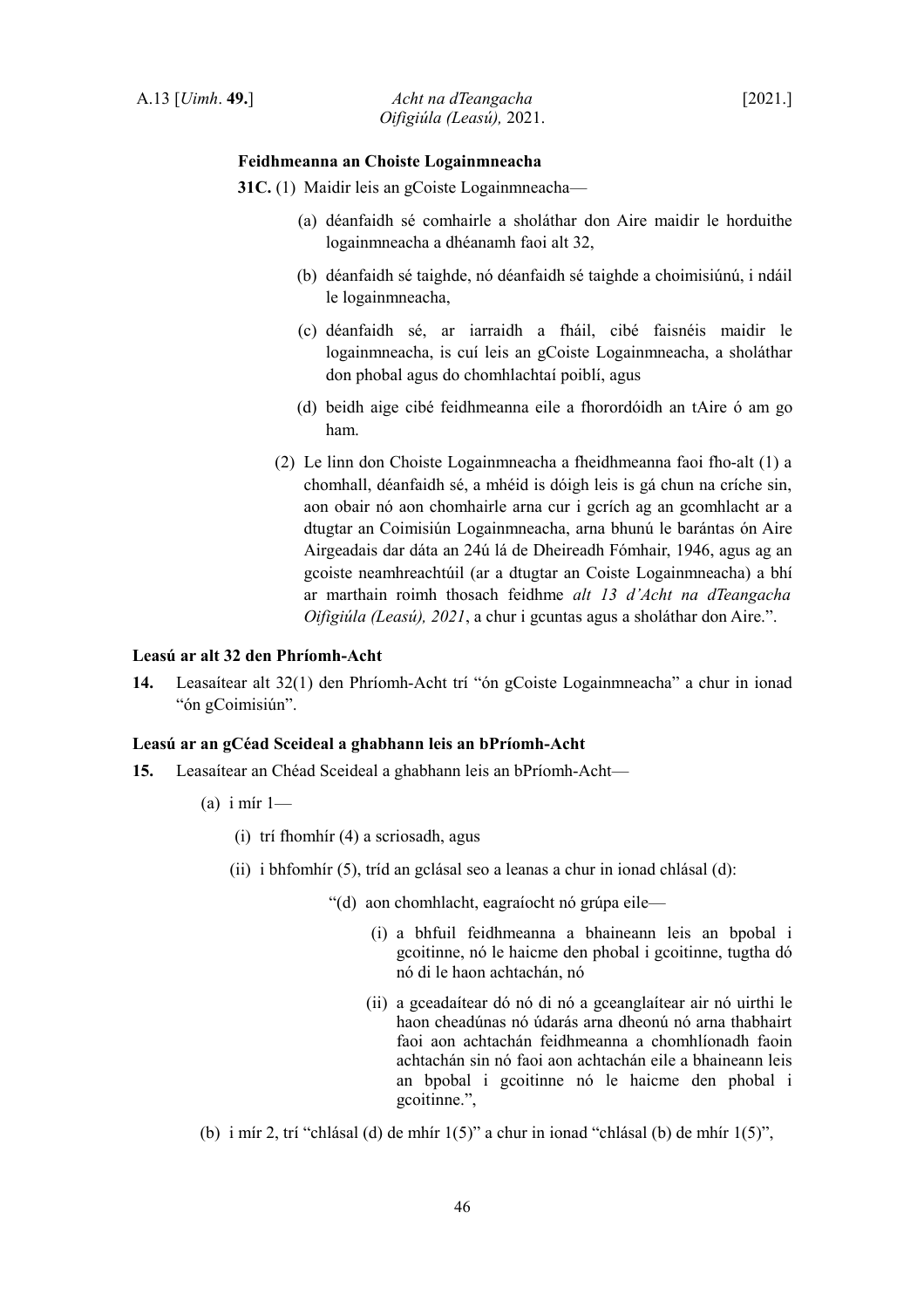- (c) in paragraph 3, by the substitution of—
	- (i) "shall, at least once every 2 years and," for "may,", and
	- (ii) "subparagraph  $(1)$  or  $(2)$ " for "subparagraph  $(2)$ ",

and

- (d) by the insertion of the following paragraph after paragraph 3:
	- "3A. In making regulations in respect of a body, organisation or group in accordance with this Schedule, the Minister shall have regard to the purposes of this Act and, in so doing, shall take the following into account:
		- (a) the level of communication, whether in writing or by electronic mail, by telephone or in person, between the body, organisation or group concerned and the general public or a class of the general public;
		- (b) the level of communication, whether in writing or by electronic mail, by telephone or in person, between the body, organisation or group concerned and the general public or a class of the general public living in a Gaeltacht area, Gaeltacht Language Planning Area, Gaeltacht Service Town or Irish Language Network.".

## <span id="page-48-2"></span>**Amendment of section 12 of Juries Act 1976**

- **16.** Section 12 (as amended by section 56 of the Civil Law (Miscellaneous Provisions) Act 2008) of the Juries Act 1976 is amended—
	- (a) in subsection (1), by the substitution of "a summons, in writing and in both the Irish and English languages" for "a written summons", and
	- (b) in subsection (2), by the substitution of "notice in writing and in both the Irish and English languages" for "notice".

#### <span id="page-48-1"></span>**Repeals**

**17.** Sections 11, 12, 13, 14, 15, 16, 17 and 18 of the Principal Act are repealed.

### <span id="page-48-0"></span>**Abolition of** *An Coimisiún Logainmneacha*

**18.** For the avoidance of doubt and without prejudice to any work carried out by it, the body known as *An Coimisiún Logainmneacha*, established by warrant of the Minister for Finance dated the 24<sup>th</sup> day of October 1946, is abolished.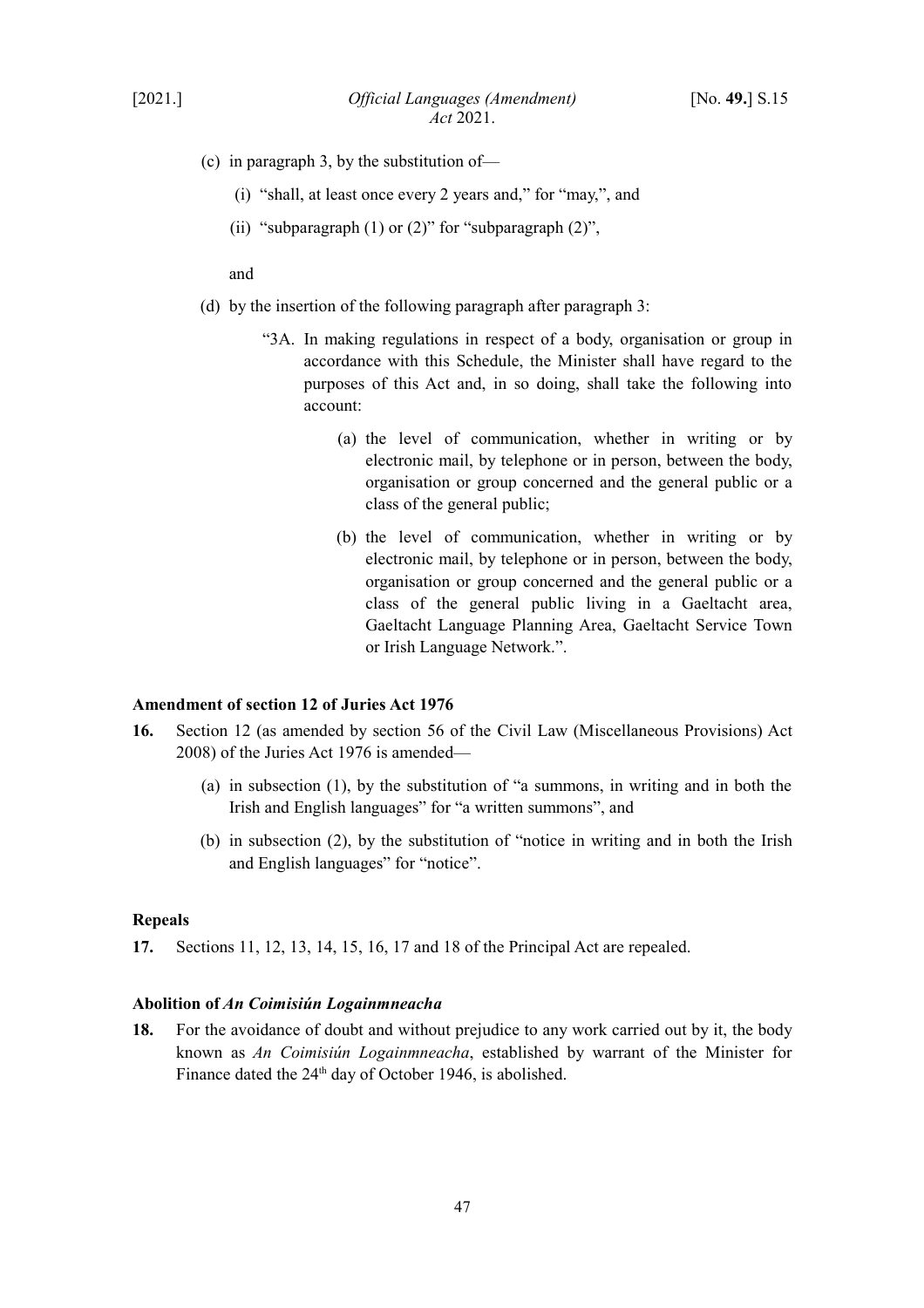- (c) i mír 3—
	- (i) trí "Déanfaidh an tAire, uair ar a laghad gach 2 bhliain agus," a chur in ionad "Féadfaidh an tAire,", agus
	- (ii) trí "fomhír (1) nó (2)" a chur in ionad "fomhír (2)",

agus

- (d) tríd an mír seo a leanas a chur isteach i ndiaidh mhír 3:
	- "3A. Le linn don Aire rialacháin a dhéanamh i leith comhlachta, eagraíochta nó grúpa de réir an Sceidil seo, beidh aird aige nó aici ar chríocha an Achta seo agus, le linn dó nó di déanamh amhlaidh, cuirfidh sé nó sí na nithe seo a leanas i gcuntas:
		- (a) an leibhéal cumarsáide, cibé acu i scríbhinn nó leis an bpost leictreonach, leis an teileafón nó i bpearsa, idir an comhlacht, an eagraíocht nó an grúpa lena mbaineann agus an pobal i gcoitinne nó aicme den phobal i gcoitinne;
		- (b) an leibhéal cumarsáide, cibé acu i scríbhinn nó leis an bpost leictreonach, leis an teileafón nó i bpearsa, idir an comhlacht, an eagraíocht nó an grúpa lena mbaineann agus an pobal i gcoitinne nó aicme den phobal i gcoitinne a chónaíonn i Limistéar Gaeltachta, i Limistéar Pleanála Teanga Gaeltachta, i mBaile Seirbhíse Gaeltachta nó i Líonra Gaeilge.".

### **Leasú ar alt 12 d'Acht na nGiúiréithe, 1976**

- **16.** Leasaítear alt 12 (arna leasú le halt 56 den Acht um an Dlí Sibhialta (Forálacha Ilghnéitheacha), 2008) d'Acht na nGiúiréithe, 1976—
	- (a) i bhfo-alt (1), trí "toghairm, i scríbhinn agus i nGaeilge agus i mBéarla araon," a chur in ionad "toghairm scríofa", agus
	- (b) i bhfo-alt (2), trí "fógra, i scríbhinn agus i nGaeilge agus i mBéarla araon," a chur in ionad "fógra".

#### **Aisghairm**

**17.** Aisghairtear ailt 11, 12, 13, 14, 15, 16, 17 agus 18 den Phríomh-Acht.

#### **Deireadh a chur leis an gCoimisiún Logainmneacha**

**18.** D'fhonn amhras a sheachaint agus gan dochar d'aon obair arna déanamh aige, cuirtear deireadh leis an gcomhlacht ar a dtugtar an Coimisiún Logainmneacha, arna bhunú le barántas ón Aire Airgeadais dar dáta an 24ú lá de Dheireadh Fómhair, 1946.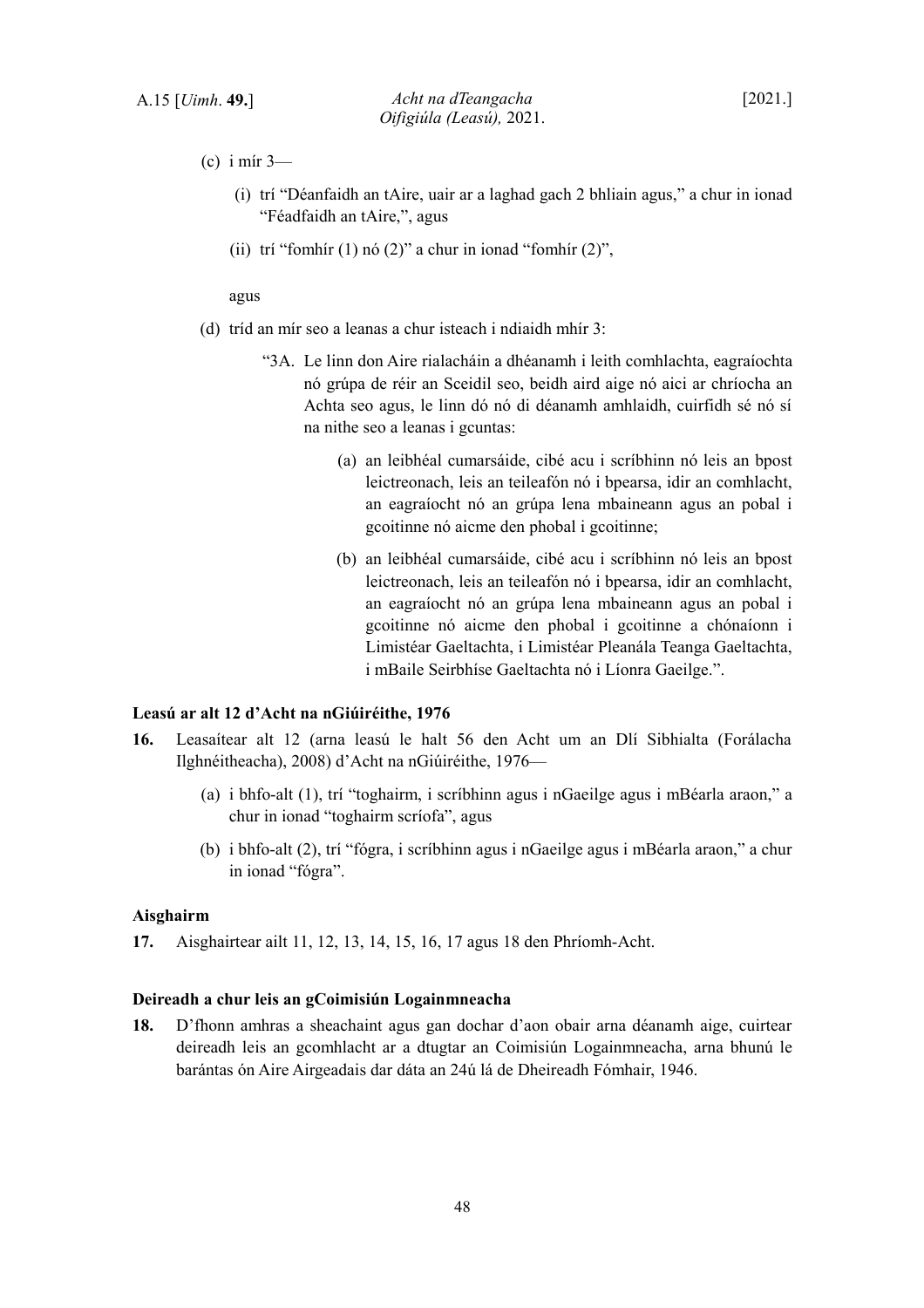## <span id="page-50-1"></span>**Transitional provision**

- **19.** Where, on receipt of a notice issued under section 11 or 15 of the Principal Act, a public body has not, prior to the commencement of this section, complied with section 11, 13 or 15 of the Principal Act—
	- (a) the said notice has no effect and the public body concerned shall not be required to comply with the said section 11, 13 or 15, and
	- (b) notwithstanding section 17 of the Principal Act, the Minister shall not report a failure, refusal or inability, by the public body concerned, to prepare a draft scheme to which the notice refers.

## <span id="page-50-0"></span>**Short title, collective citation and commencement**

- **20.** (1) This Act may be cited as the Official Languages (Amendment) Act 2021.
	- (2) The Official Languages Act 2003 and this Act may be cited together as the Official Languages Acts 2003 and 2021.
	- (3) This Act shall come into operation on such day or days, not later than 3 years after the passing of this Act, as the Minister for Culture, Heritage and the Gaeltacht may by order or orders appoint either generally or with reference to any particular purpose or provision and different days may be so appointed for different purposes or different provisions.